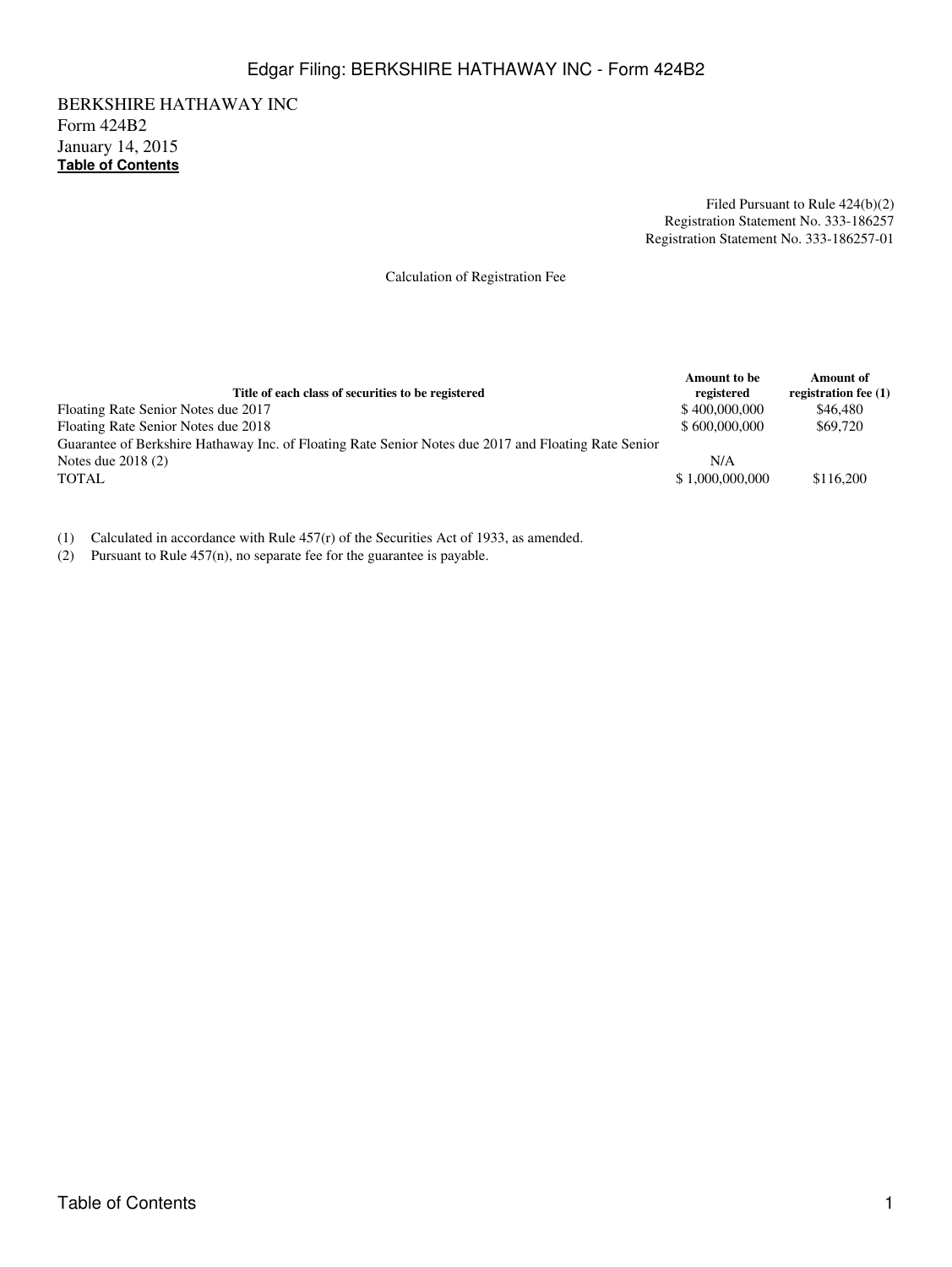Prospectus Supplement to Prospectus dated January 28, 2013

# **\$1,000,000,000**

# **Berkshire Hathaway Finance Corporation**

# **\$400,000,000 Floating Rate Senior Notes due 2017**

# **\$600,000,000 Floating Rate Senior Notes due 2018**

**Unconditionally and irrevocably guaranteed by**

# **Berkshire Hathaway Inc.**

We are offering (i) \$400,000,000 of our Floating Rate Senior Notes due 2017 and (ii) \$600,000,000 of our Floating Rate Senior Notes due 2018 (together, the notes).

Interest on the Floating Rate Senior Notes due 2017 will accrue from the date of original issuance, expected to be January 15, 2015 and will be payable quarterly in arrears on January 13, April 13, July 13, and October 13 of each year, commencing on April 13, 2015. Interest on the Floating Rate Senior Notes due 2018 will accrue from the date of original issuance, expected to be January 15, 2015 and will be payable quarterly in arrears on January 12, April 12, July 12 and October 12, commencing on April 12, 2015.

The Floating Rate Senior Notes due 2017 will mature on January 13, 2017 and the Floating Rate Senior Notes due 2018 will mature on January 12, 2018. All of Berkshire Hathaway Finance Corporations obligations under the notes will be unconditionally and irrevocably guaranteed by Berkshire Hathaway Inc.

We will not have the right to redeem the notes.

The notes will be senior unsecured indebtedness of Berkshire Hathaway Finance Corporation and will rank equally with all of its other existing and future senior unsecured indebtedness. The guarantees will be senior unsecured obligations of Berkshire Hathaway Inc. and will rank equally with all of its other existing and future senior unsecured obligations.

The notes will not be listed on any securities exchange. Currently, there is no public market for the notes.

*The risks involved in investing in our debt securities are described in the Risk Factors section on page S-5 of this prospectus supplement.*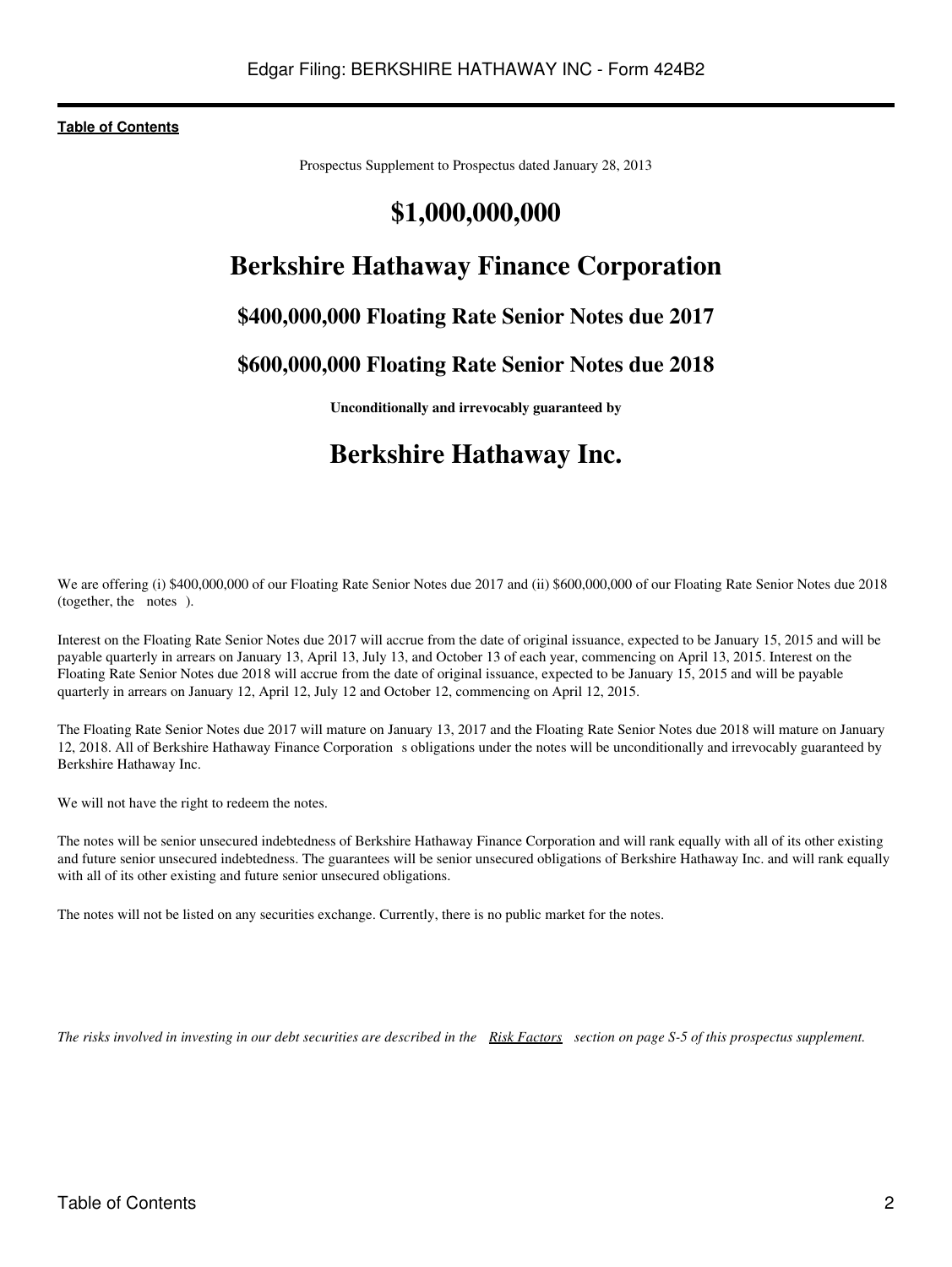## Edgar Filing: BERKSHIRE HATHAWAY INC - Form 424B2

**Neither the Securities and Exchange Commission nor any state securities commission has approved or disapproved of the notes or passed upon the adequacy or accuracy of this prospectus. Any representation to the contrary is a criminal offense.**

|                                                                                   | <b>Per Floating</b>                                        |                                        |                 |
|-----------------------------------------------------------------------------------|------------------------------------------------------------|----------------------------------------|-----------------|
|                                                                                   | <b>Per Floating Rate</b><br><b>Senior Note</b><br>due 2017 | Rate<br><b>Senior Note</b><br>due 2018 | <b>Total</b>    |
| Initial public offering $price(1)$                                                | 100.000%                                                   | 100.000%                               | \$1,000,000,000 |
| Underwriting discount<br>Proceeds, before expenses, to Berkshire Hathaway Finance | $0.150\%$                                                  | $0.200\%$                              | 1.800.000       |
| Corporation                                                                       | 99.850\%                                                   | 99.800%                                | 998,200,000     |

(1) Plus accrued interest from January 15, 2015 until the date of delivery.

The underwriters expect to deliver the notes to purchasers through the book-entry delivery system of The Depository Trust Company and its participants, including Euroclear Bank S.A./N.V. and Clearstream Banking, société anonyme, on or about January 15, 2015.

*Joint Book-Running Managers*

**BofA Merrill Lynch Goldman, Sachs & Co. Wells Fargo Securities**

**Prospectus Supplement dated January 13, 2015**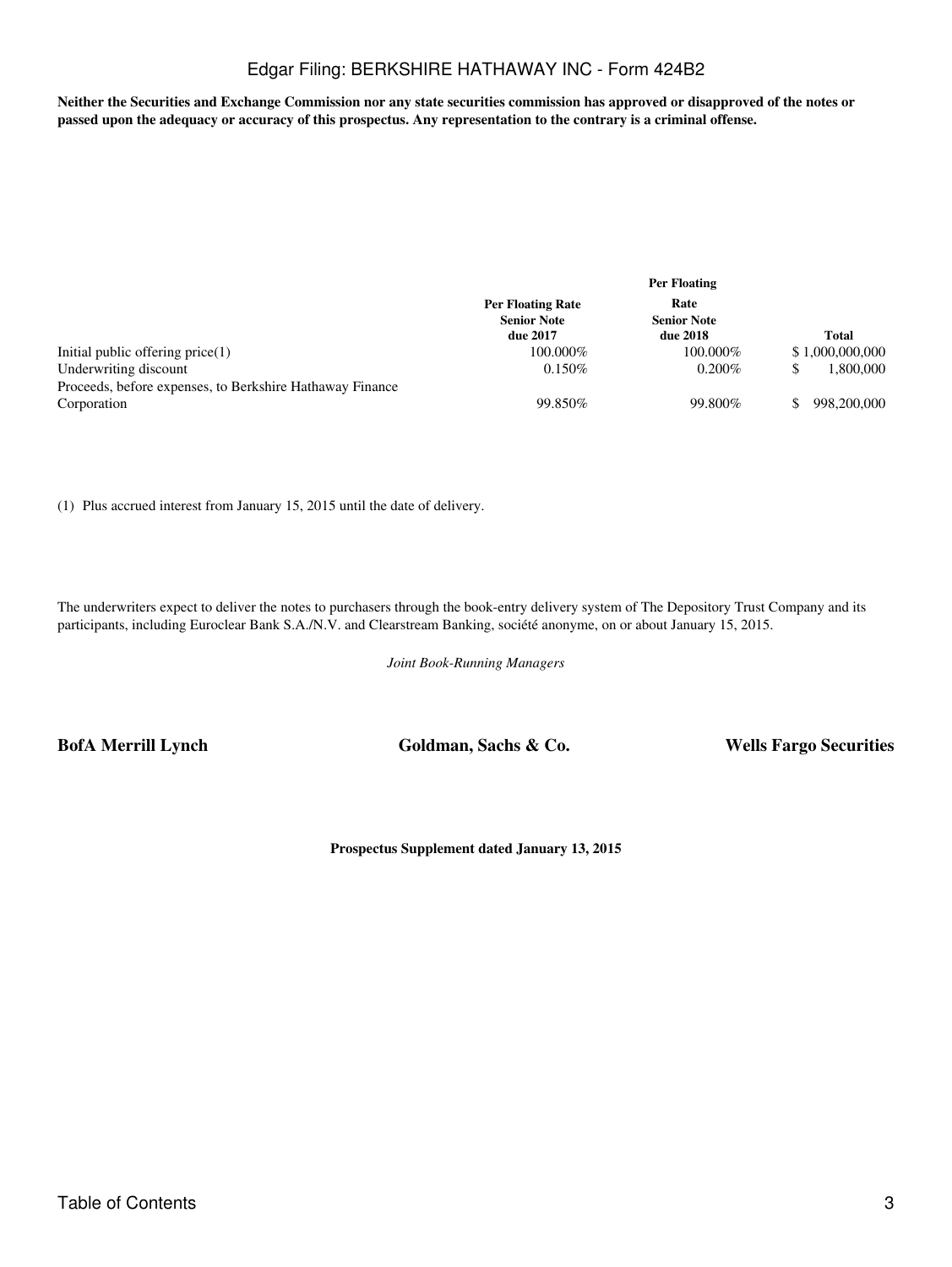## **TABLE OF CONTENTS**

#### Prospectus Supplement

|                                                         | Page    |
|---------------------------------------------------------|---------|
| Forward-Looking Information                             | $S$ -ii |
| <b>About This Prospectus Supplement</b>                 | $S$ -ii |
| <b>Summary</b>                                          | $S-1$   |
| <b>Risk Factors</b>                                     | $S-5$   |
| Use of Proceeds                                         | $S-6$   |
| Description of the Notes and Guarantees                 | $S-7$   |
| Certain United States Federal Income Tax Considerations | $S-14$  |
| Underwriting (Conflicts of Interest)                    | $S-18$  |
| <b>Legal Matters</b>                                    | $S-22$  |
| Experts                                                 | $S-22$  |

## Prospectus

|                                     | Page    |
|-------------------------------------|---------|
| Forward-Looking Information         |         |
| <b>About This Prospectus</b>        |         |
| Where You Can Find More Information |         |
| Incorporation by Reference          | $2^{1}$ |
| <b>Risk Factors</b>                 | 4       |
| Use Of Proceeds                     |         |
| Description of the Debt Securities  | 6       |
| Plan of Distribution                | 11      |
| <b>Legal Matters</b>                | 12      |
| <b>Experts</b>                      | 12      |

You should read this prospectus supplement, the accompanying prospectus, and any related free writing prospectus we file with the Securities and Exchange Commission (the SEC) carefully before you invest in the notes. This document contains or incorporates by reference important information you should consider before making your investment decision. You should rely only on the information contained or incorporated by reference in this prospectus supplement, the accompanying prospectus, and any such free writing prospectus. None of Berkshire Hathaway Finance Corporation (BHFC), Berkshire Hathaway Inc. (Berkshire), and the underwriters has authorized anyone else to provide you with any different or additional information. Neither BHFC nor Berkshire is making an offer of these securities in any jurisdiction where the offer or sale is not permitted. You should not assume that the information contained in this prospectus supplement, the accompanying prospectus (as updated by this prospectus supplement), or any such free writing prospectus is accurate as of any date other than its respective date or the date that is specified in those documents, or that the information Berkshire previously filed with the SEC and incorporated by reference in this prospectus supplement or the accompanying prospectus is accurate as of any date other than the date of the document incorporated by reference or the date that is specified in such document. The business, financial condition, results of operations and prospects of Berkshire and BHFC may have changed since those dates.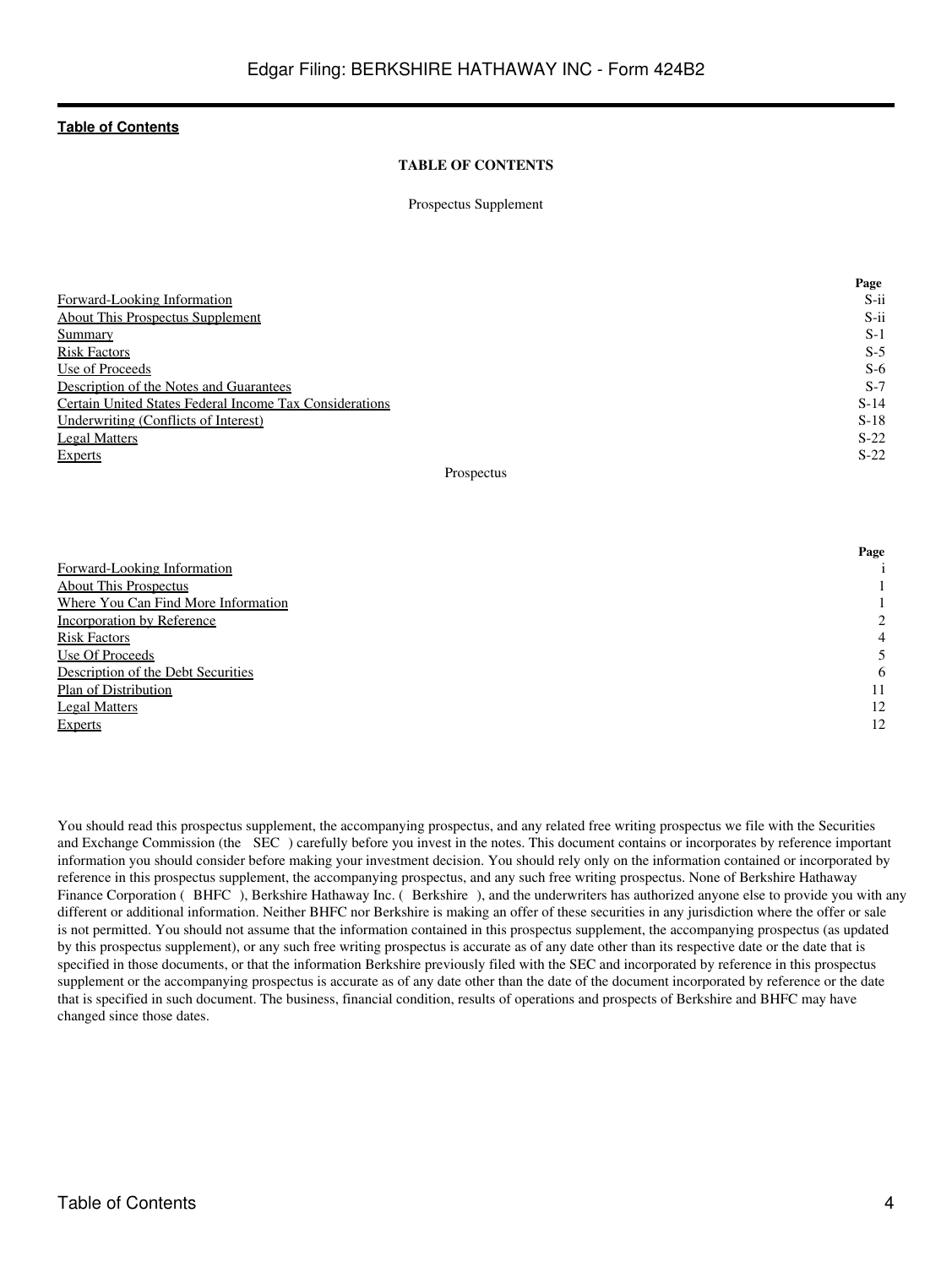#### **FORWARD-LOOKING INFORMATION**

<span id="page-4-0"></span>Certain statements contained, or incorporated by reference, in this prospectus supplement are forward- looking statements within the meaning of the Private Securities Litigation Reform Act of 1995. Forward- looking statements include statements that are predictive in nature, that depend<br>upon or refer to future events or conditions, that include words such as expec upon or refer to future events or conditions, that include words such as expects, anticipates, intends, plans, believes, estimates, or similar expressions. In addition, any statements concerning future financial performance (including future revenues, earnings or growth rates), ongoing business strategies or prospects, and possible future actions by BHFC or Berkshire, which may be provided by management are also forward-looking statements as defined by the Private Securities Litigation Reform Act of 1995. Forward-looking statements are based on current expectations and projections about future events and are subject to risks, uncertainties, and assumptions about BHFC and Berkshire, economic and market factors and the industries in which they do business, among other things. These statements are not guarantees of future performance and neither BHFC nor Berkshire has any specific intention to update these statements.

Actual events and results may differ materially from those expressed or forecasted in forward-looking statements due to a number of factors. The principal important risk factors that could cause Berkshire s actual performance and future events and actions to differ materially from such forward-looking statements, include, but are not limited to, continuing volatility in the capital or credit markets and other changes in the securities and capital markets, changes in market prices of Berkshire s investments in fixed maturity and equity securities, losses realized from derivative contracts, the occurrence of one or more catastrophic events, such as an earthquake, hurricane, or act of terrorism that causes losses insured by Berkshire s insurance subsidiaries, changes in laws or regulations, changes in federal income tax laws, and changes in general economic and market factors that affect the prices of securities or the industries in which Berkshire and its affiliates do business.

Unless required by law, neither BHFC nor Berkshire undertakes any obligation to publicly update or revise any forward-looking statements to reflect events or developments after the date of this prospectus supplement.

#### **ABOUT THIS PROSPECTUS SUPPLEMENT**

<span id="page-4-1"></span>This document is in two parts. The first part is this prospectus supplement, which describes the terms of the offering of the notes and also adds to and updates information contained in the accompanying prospectus and the documents incorporated by reference into this prospectus supplement and the accompanying prospectus. The second part is the accompanying prospectus, which provides more general information. To the extent there is a conflict between the information contained in this prospectus supplement, on the one hand, and the information contained in the accompanying prospectus or any document incorporated herein and therein by reference, on the other hand, you should rely on the information contained in this prospectus supplement.

In this prospectus supplement, unless otherwise specified or the context otherwise implies, references to dollars and \$ are to U.S. dollars. Unless we indicate otherwise or unless the context requires otherwise, all references in this prospectus supplement to we, us, our, or similar references are references to either Berkshire or BHFC or both.

This prospectus supplement is based on information provided by us and by other sources that we believe are reliable. We cannot assure you that this information is accurate or complete. This prospectus supplement summarizes certain documents and other information and we refer you to them for a more complete understanding of what we discuss in this prospectus supplement.

S-ii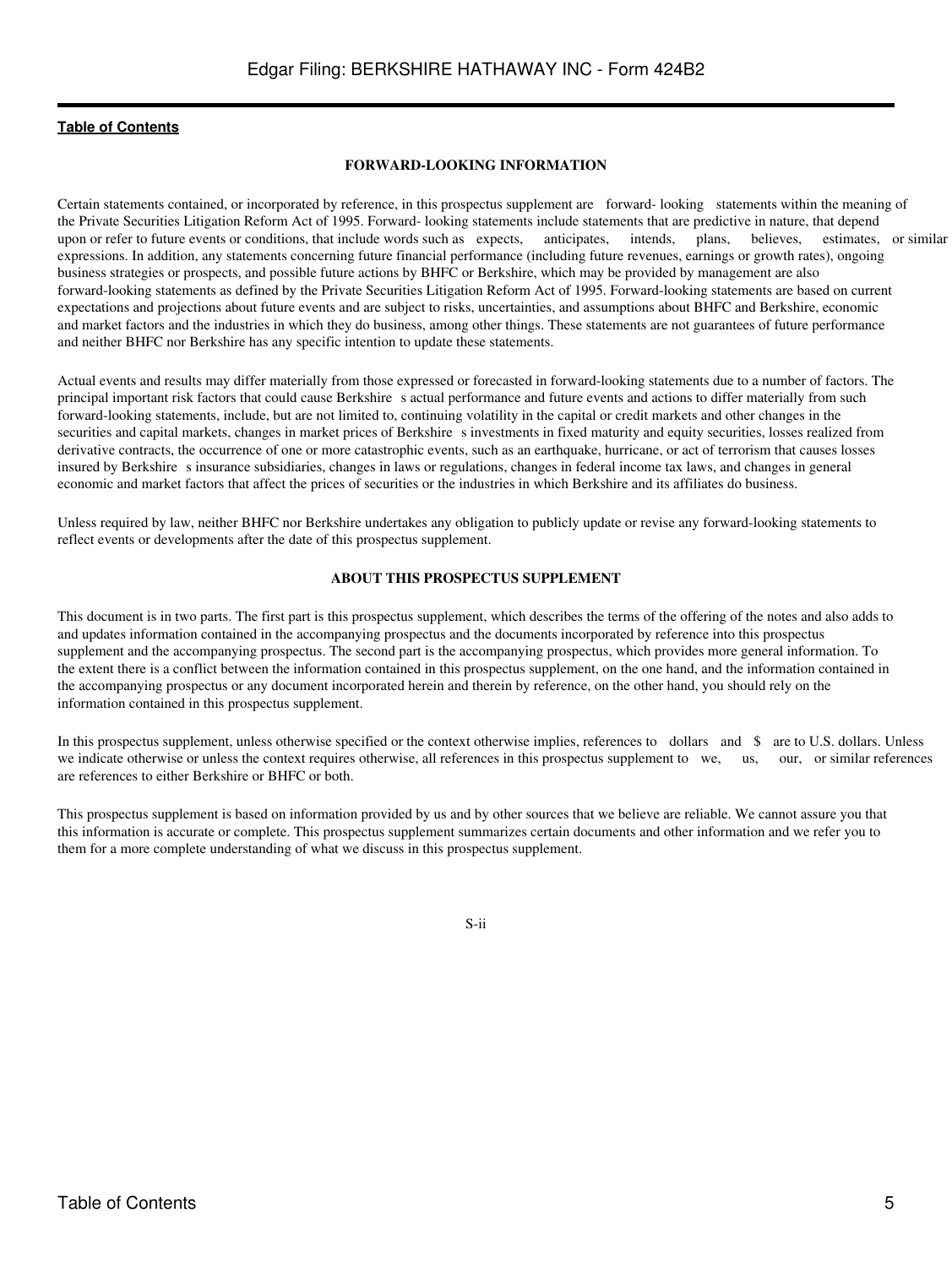#### **SUMMARY**

<span id="page-5-0"></span>*The following summary is qualified in its entirety by the more detailed information included elsewhere in or incorporated by reference into this prospectus supplement or the accompanying prospectus. Because this is a summary, it does not contain all the information that may be important to you. You should carefully read the entire prospectus supplement and the accompanying prospectus, together with documents incorporated by reference, in their entirety before making an investment decision.*

#### **Berkshire Hathaway Inc.**

Berkshire, a Delaware corporation, is a holding company owning subsidiaries that engage in a number of diverse business activities including insurance and reinsurance, freight rail transportation, utilities and energy, finance, manufacturing, services and retailing. Included in the group of subsidiaries that underwrite insurance and reinsurance is GEICO, the second largest private passenger auto insurer in the United States and two of the largest reinsurers in the world, General Re and the Berkshire Hathaway Reinsurance Group. Other subsidiaries that underwrite property and casualty insurance include National Indemnity Company, Columbia Insurance Company, National Fire & Marine Insurance Company, National Liability and Fire Insurance Company, Berkshire Hathaway Homestate Insurance Company, Cypress Insurance Company, Berkshire Hathaway Specialty Insurance Company, Medical Protective Company, Applied Underwriters, U.S. Liability Insurance Company, Central States Indemnity Company, Boat U.S. and the GUARD Insurance Group.

Burlington Northern Santa Fe, LLC (BNSF) is a holding company that, through its subsidiaries, is engaged primarily in the freight rail transportation business. BNSF s rail operations make up one of the largest railroad systems in North America. Berkshire Hathaway Energy Company (BHE) is an international energy holding company owning a wide variety of operating businesses engaged in the generation, transmission and distribution of energy. Among BHE s operating energy businesses are Northern Powergrid; MidAmerican Energy Company; PacifiCorp; NV Energy; Kern River Gas Transmission Company and Northern Natural Gas; MidAmerican Renewables; and AltaLink. In addition, BHE owns HomeServices of America, a real estate brokerage firm. Berkshire s finance and financial products businesses primarily engage in proprietary investing strategies (BH Finance), consumer lending (Clayton Homes, Inc.) and transportation equipment and furniture leasing (Union Tank Car, Marmon Crane Services, XTRA and CORT). McLane Company is a wholesale distributor of groceries and nonfood items to discount retailers, convenience stores, quick service restaurants and others. The Marmon Group is an international association of approximately 160 manufacturing and service businesses, including Union Tank Car and Marmon Crane Services, that operate independently within diverse business sectors. The Lubrizol Corporation is a specialty chemical company that produces and supplies chemical products for transportation, industrial and consumer markets.

Numerous business activities are conducted through Berkshire s other manufacturing, services and retailing subsidiaries. Shaw Industries is the world s largest manufacturer of tufted broadloom carpet. Benjamin Moore is a formulator, manufacturer and retailer of architectural and industrial coatings. Johns Manville is a leading manufacturer of insulation and building products. Acme Building Brands is a manufacturer of face brick and concrete masonry products. MiTek produces steel connector products and engineering software for the building components market. Fruit of the Loom, Russell Athletic, Vanity Fair, Garan, Fechheimer, H.H. Brown Shoe Group, Justin Brands, and Brooks manufacture, license and distribute apparel and footwear under a variety of brand names. FlightSafety International provides training to aircraft operators. NetJets provides fractional ownership programs for general aviation aircraft. Nebraska Furniture Mart, R.C. Willey Home Furnishings, Star Furniture and Jordan s Furniture are retailers of home furnishings. Borsheims, Helzberg Diamond Shops and Ben Bridge Jeweler are retailers of fine jewelry.

In addition, other manufacturing, service and retail businesses include: Buffalo News and the BH Media Group, publishers of daily and Sunday newspapers; See s Candies, a manufacturer and seller of boxed chocolates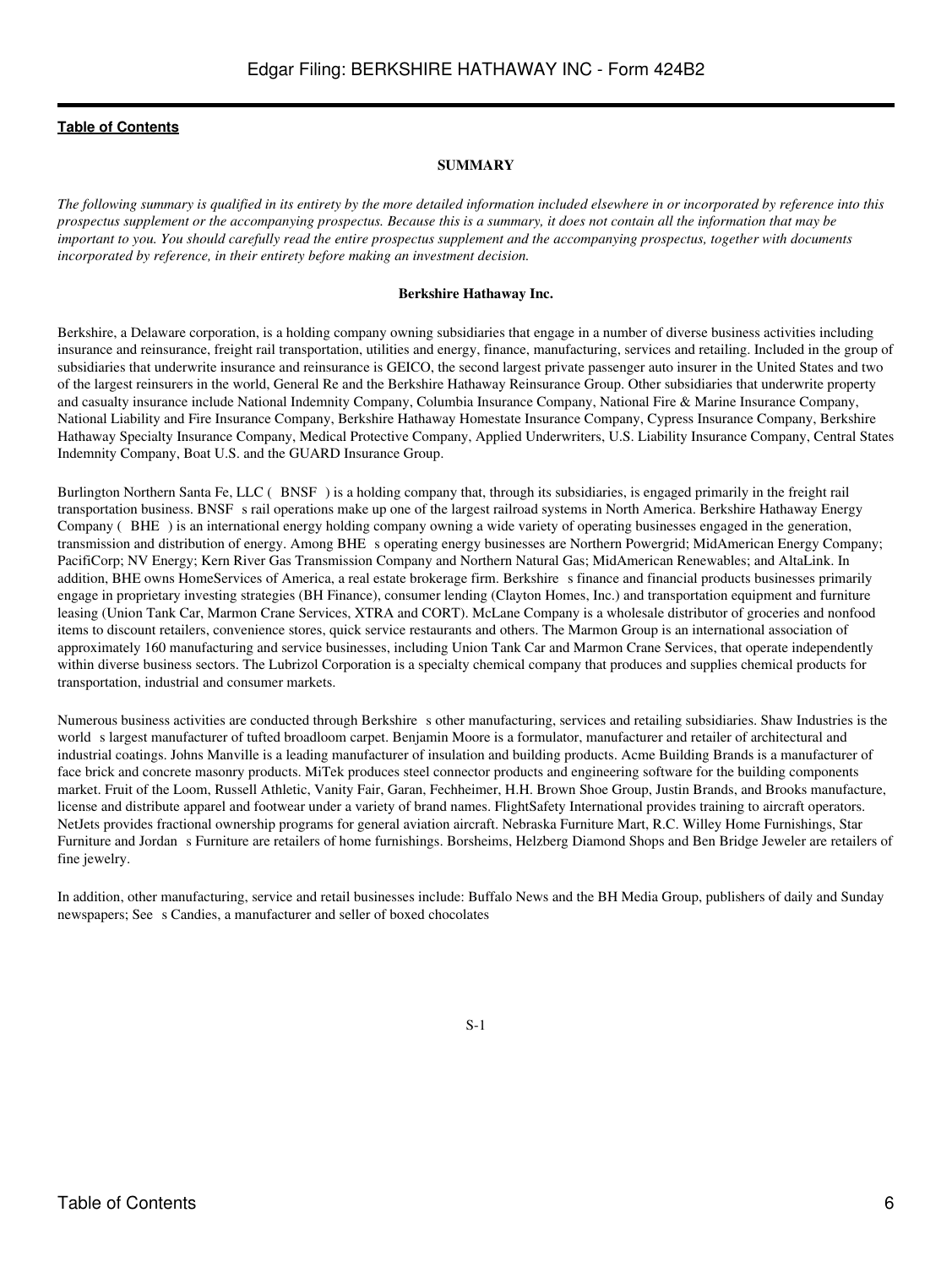and other confectionery products; Scott Fetzer, a diversified manufacturer and distributor of commercial and industrial products; Larson-Juhl, a designer, manufacturer and distributor of high-quality picture framing products; CTB International, a manufacturer of equipment for the livestock and agricultural industries; International Dairy Queen, a licensor and service provider to about 6,400 stores that offer prepared dairy treats and food; The Pampered Chef, a leading direct seller of kitchen tools in the United States; Forest River, a leading manufacturer of leisure vehicles in the United States; Business Wire, the leading global distributor of corporate news, multimedia and regulatory filings; IMC International Metalworking Companies (Iscar), an industry leader in the metal cutting tools business; TTI, Inc., a leading distributor of electronic components; Richline Group, a leading jewelry manufacturer; Oriental Trading Company, a direct retailer of party supplies and novelties; and Charter Brokerage, a leading global trade services company. In 2013, Berkshire acquired a 50% common ownership interest (along with preferred stock and warrants) in H.J. Heinz Company, one of the world sleading marketers and producers of healthy, convenient and affordable foods.

Operating decisions for Berkshire s various businesses are made by managers of the business units. Investment decisions and all other capital allocation decisions are made for Berkshire and its subsidiaries by Warren E. Buffett, in consultation with Charles T. Munger. Mr. Buffett is Chairman and Mr. Munger is Vice Chairman of Berkshire s Board of Directors. Berkshire s businesses collectively employ approximately 330,000 people.

Berkshire s executive offices are located at 3555 Farnam Street, Omaha, Nebraska 68131, and its telephone number is (402) 346-1400.

#### **Berkshire Hathaway Finance Corporation**

BHFC is a Delaware corporation that was created by Berkshire on August 4, 2003. Assets of BHFC consist of term loans to Vanderbilt Mortgage and Finance, Inc. (Vanderbilt), a wholly owned subsidiary of Clayton Homes, Inc. and an indirect wholly owned subsidiary of Berkshire. BHFC currently charges Vanderbilt interest at a rate which is either 50 or 100 basis points higher than it pays on its related debt obligations.

BHFC s executive offices are located at 3555 Farnam Street, Omaha, Nebraska 68131, and its telephone number is (402) 346-1400.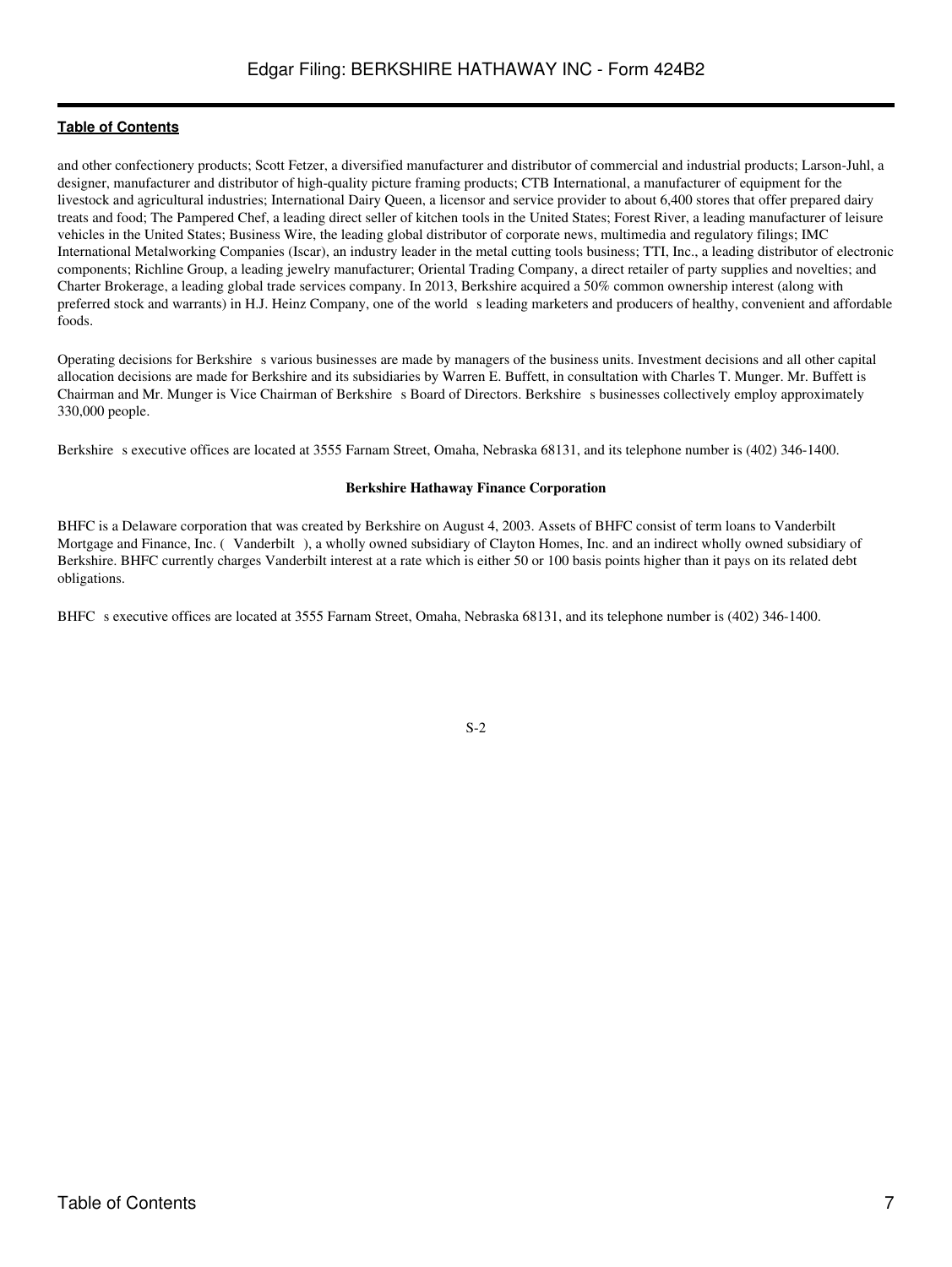## **The Offering**

| <b>Issuer</b>                                                                                               | Berkshire Hathaway Finance Corporation, a wholly owned finance subsidiary of<br>Berkshire Hathaway Inc.                                                                                                                                                                                                                                                                                 |
|-------------------------------------------------------------------------------------------------------------|-----------------------------------------------------------------------------------------------------------------------------------------------------------------------------------------------------------------------------------------------------------------------------------------------------------------------------------------------------------------------------------------|
| Guarantor                                                                                                   | Berkshire Hathaway Inc.                                                                                                                                                                                                                                                                                                                                                                 |
| <b>Securities Offered</b>                                                                                   | \$400,000,000 aggregate principal amount of Floating Rate Senior Notes due 2017.                                                                                                                                                                                                                                                                                                        |
|                                                                                                             | \$600,000,000 aggregate principal amount of Floating Rate Senior Notes due 2018.                                                                                                                                                                                                                                                                                                        |
| <b>Offering Price</b>                                                                                       | 100.000% in respect of the Floating Rate Senior Notes due 2017                                                                                                                                                                                                                                                                                                                          |
| 100.000% in respect of the Floating Rate Senior Notes<br>due 2018                                           |                                                                                                                                                                                                                                                                                                                                                                                         |
|                                                                                                             | in each case, plus accrued interest from January 15, 2015 until the date of delivery.                                                                                                                                                                                                                                                                                                   |
| <b>Maturity Date</b>                                                                                        | January 13, 2017 in respect of the Floating Rate Senior Notes due 2017.                                                                                                                                                                                                                                                                                                                 |
|                                                                                                             | January 12, 2018 in respect of the Floating Rate Senior Notes due 2018.                                                                                                                                                                                                                                                                                                                 |
| <b>Interest</b><br>January 12, April 12, July 12 and October 12 of each year, commencing on April 12, 2015. | The Floating Rate Senior Notes due 2017 will bear interest at a rate per annum equal to<br>LIBOR plus 0.170%, payable quarterly in arrears on January 13, April 13, July 13 and<br>October 13 of each year, commencing on April 13, 2015.<br>The Floating Rate Senior Notes due 2018 will bear interest at a rate per annum equal to LIBOR plus 0.300%, payable quarterly in arrears on |
|                                                                                                             |                                                                                                                                                                                                                                                                                                                                                                                         |
| <b>Guarantees</b>                                                                                           | All of BHFC s obligations under the notes will be unconditionally and irrevocably<br>guaranteed by Berkshire.                                                                                                                                                                                                                                                                           |
| <b>Ranking</b>                                                                                              | Each series of notes will be unsecured senior obligations of BHFC, will rank pari passu<br>in right of payment with all of BHFC s unsubordinated, unsecured indebtedness and will<br>be senior in right of payment to all of its subordinated indebtedness. As of September 30,<br>2014. BHFC had no secured indebtedness and \$11.2 billion of indebtedness.                           |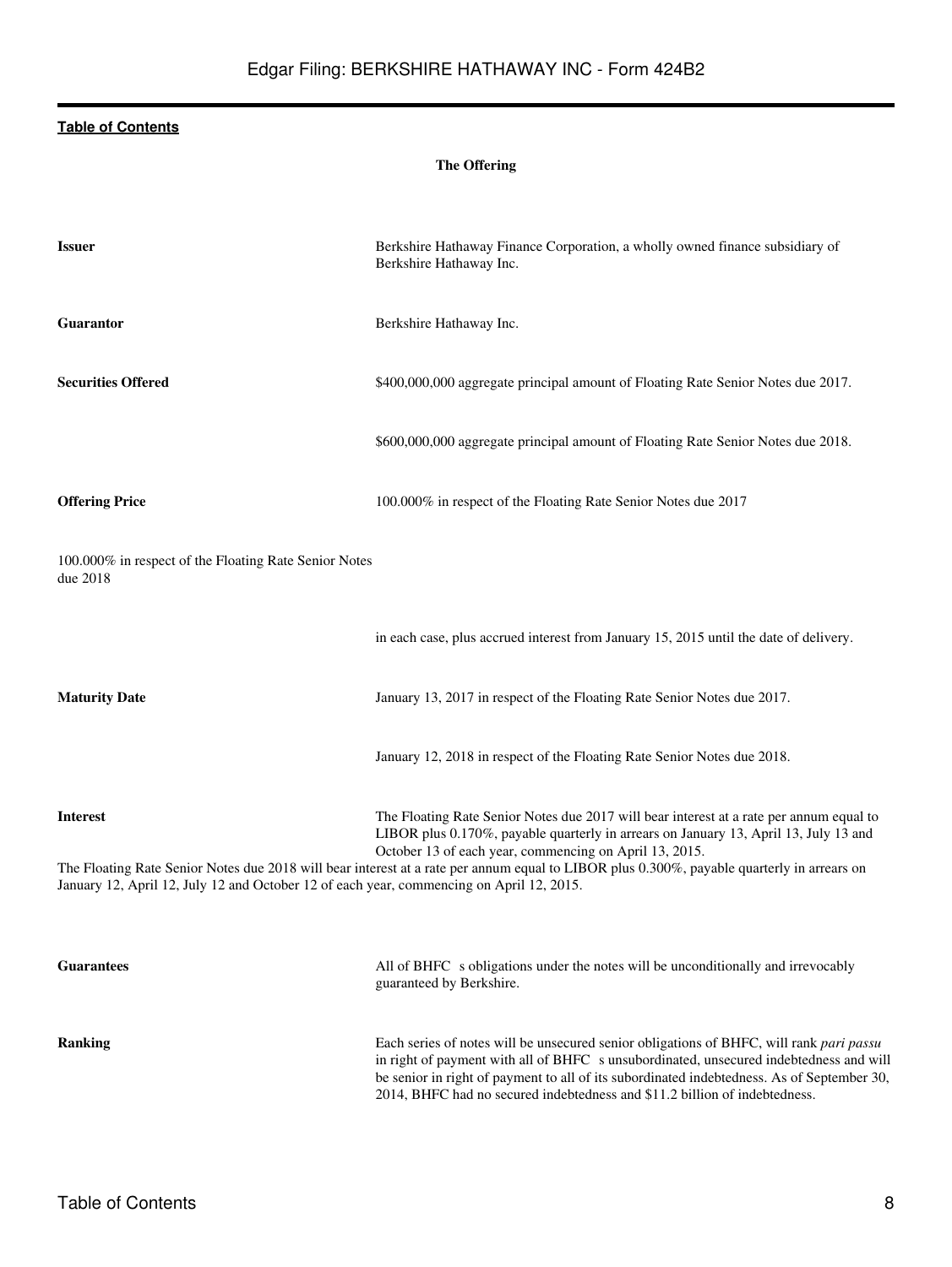## Edgar Filing: BERKSHIRE HATHAWAY INC - Form 424B2

The guarantees will be unsecured senior obligations of Berkshire, will rank *pari passu* with all of its unsubordinated, unsecured indebtedness and senior to all of its subordinated indebtedness, and will be effectively subordinated to all of its existing and future secured indebtedness to the extent of the assets securing such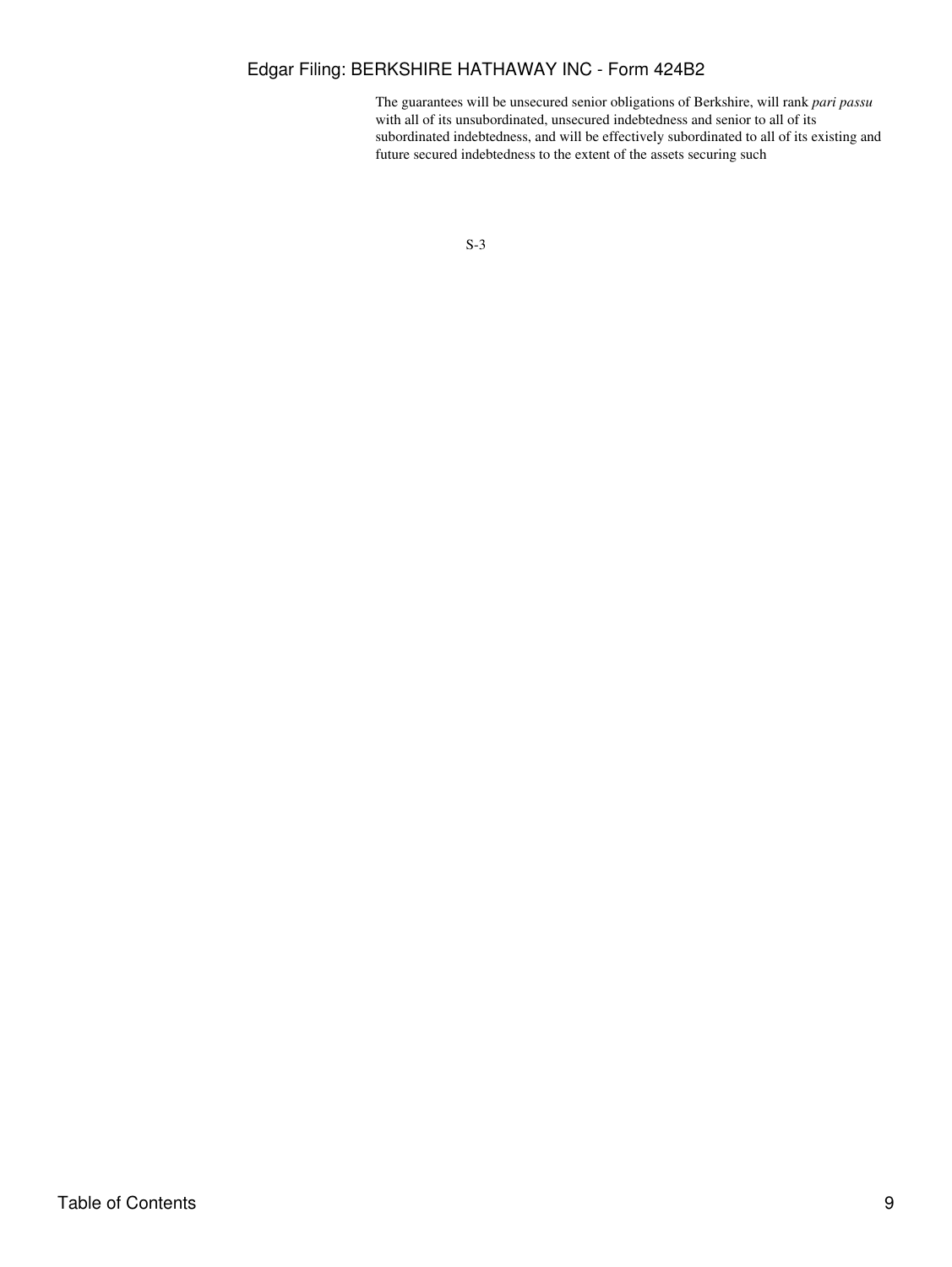|                              | indebtedness and structurally subordinated to all existing and future indebtedness of its<br>subsidiaries (secured or unsecured). As of September 30, 2014, Berkshire had no secured<br>indebtedness and \$8.4 billion of indebtedness, and its subsidiaries had \$66.5 billion of<br>indebtedness.                                                                                                                                                                                                                                                                                                                                                                                                                |
|------------------------------|--------------------------------------------------------------------------------------------------------------------------------------------------------------------------------------------------------------------------------------------------------------------------------------------------------------------------------------------------------------------------------------------------------------------------------------------------------------------------------------------------------------------------------------------------------------------------------------------------------------------------------------------------------------------------------------------------------------------|
| Redemption                   | We will not have the right to redeem the notes.                                                                                                                                                                                                                                                                                                                                                                                                                                                                                                                                                                                                                                                                    |
| <b>Repayment</b>             | The notes will not be repayable at the option of the holder prior to maturity.                                                                                                                                                                                                                                                                                                                                                                                                                                                                                                                                                                                                                                     |
| <b>Sinking Fund</b>          | The notes are not subject to a sinking fund provision.                                                                                                                                                                                                                                                                                                                                                                                                                                                                                                                                                                                                                                                             |
| <b>Form and Denomination</b> | The Depository Trust Company (DTC) will act as securities depositary for the notes,<br>which will be issued only as fully registered global securities registered in the name of<br>DTC or its nominee for credit to an account of a direct or indirect participant in DTC,<br>except in certain circumstances. One or more fully registered global notes will be issued<br>to DTC for each series of the notes. The notes will be issued in minimum denominations<br>of \$2,000 and integral multiples of \$1,000 in excess thereof.                                                                                                                                                                              |
| <b>Use of Proceeds</b>       | We expect to use the net proceeds of this offering to repay at maturity our 4.850% Senior<br>Notes due January 2015 (\$1,000,000,000 principal amount outstanding). Any remaining<br>proceeds will be used for general corporate purposes. See Use of Proceeds in this<br>prospectus supplement.                                                                                                                                                                                                                                                                                                                                                                                                                   |
| <b>Trustee</b>               | The Bank of New York Mellon Trust Company, N.A.                                                                                                                                                                                                                                                                                                                                                                                                                                                                                                                                                                                                                                                                    |
| <b>Governing Law</b>         | New York                                                                                                                                                                                                                                                                                                                                                                                                                                                                                                                                                                                                                                                                                                           |
| <b>Risk Factors</b>          | You should carefully consider the specific factors set forth under Risk Factors on page<br>S-5 of this prospectus supplement as well as the information and data included elsewhere<br>or incorporated by reference in this prospectus supplement or the accompanying<br>prospectus, before making an investment decision.                                                                                                                                                                                                                                                                                                                                                                                         |
| <b>Conflicts of Interest</b> | Berkshire owns more than 10% of the outstanding preferred stock of Bank of America<br>Corporation, the parent company of Merrill Lynch, Pierce, Fenner & Smith Incorporated.<br>Accordingly, this offering is being made in compliance with the requirements of Rule<br>5121 of the Financial Industry Regulatory Authority. Because the notes to be offered will<br>be rated investment grade, pursuant to Rule 5121, the appointment of a qualified<br>independent underwriter is not necessary. Merrill Lynch, Pierce, Fenner & Smith<br>Incorporated will not confirm sales of the notes to any account over which it exercises<br>discretionary authority without the prior written approval of the customer. |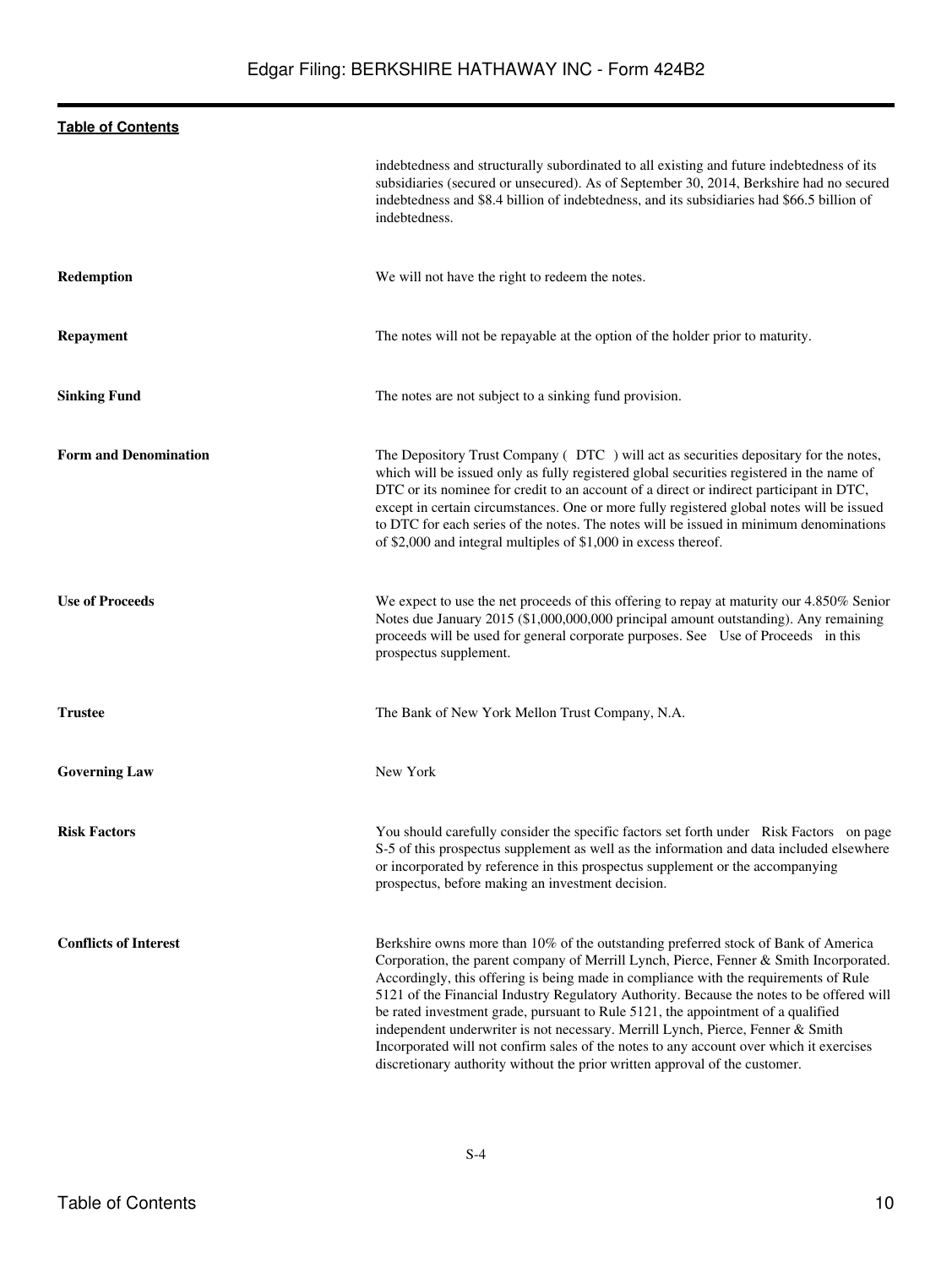### **RISK FACTORS**

<span id="page-10-0"></span>An investment in our securities involves some degree of risk. Prior to making a decision about investing in our securities, you should carefully consider the risks described in the section entitled Risk Factors in any prospectus supplement and the risks described in Berkshire s most recent Annual Report on Form 10-K filed with the SEC, in each case as these risk factors are amended or supplemented by subsequent Quarterly Reports on Form 10-Q. The occurrence of any of these risks could materially adversely affect our business, operating results and financial condition.

The risks and uncertainties we describe are not the only ones facing us. Additional risks and uncertainties not presently known to us or that we currently deem immaterial may also impair our business or operations. Any adverse effect on our business, financial condition or operating results could result in a decline in the value of our securities and the loss of all or part of your investment.

#### **There is currently no trading market for the notes and an active trading market for the notes may not develop.**

The notes are new issues of securities with no established trading market, and we do not intend to list them on any securities exchange or automated quotation system. As a result, an active trading market for the notes may not develop, or if one does develop, it may not be sustained. If an active trading market fails to develop or cannot be sustained, you may not be able to resell your notes at their fair market value or at all.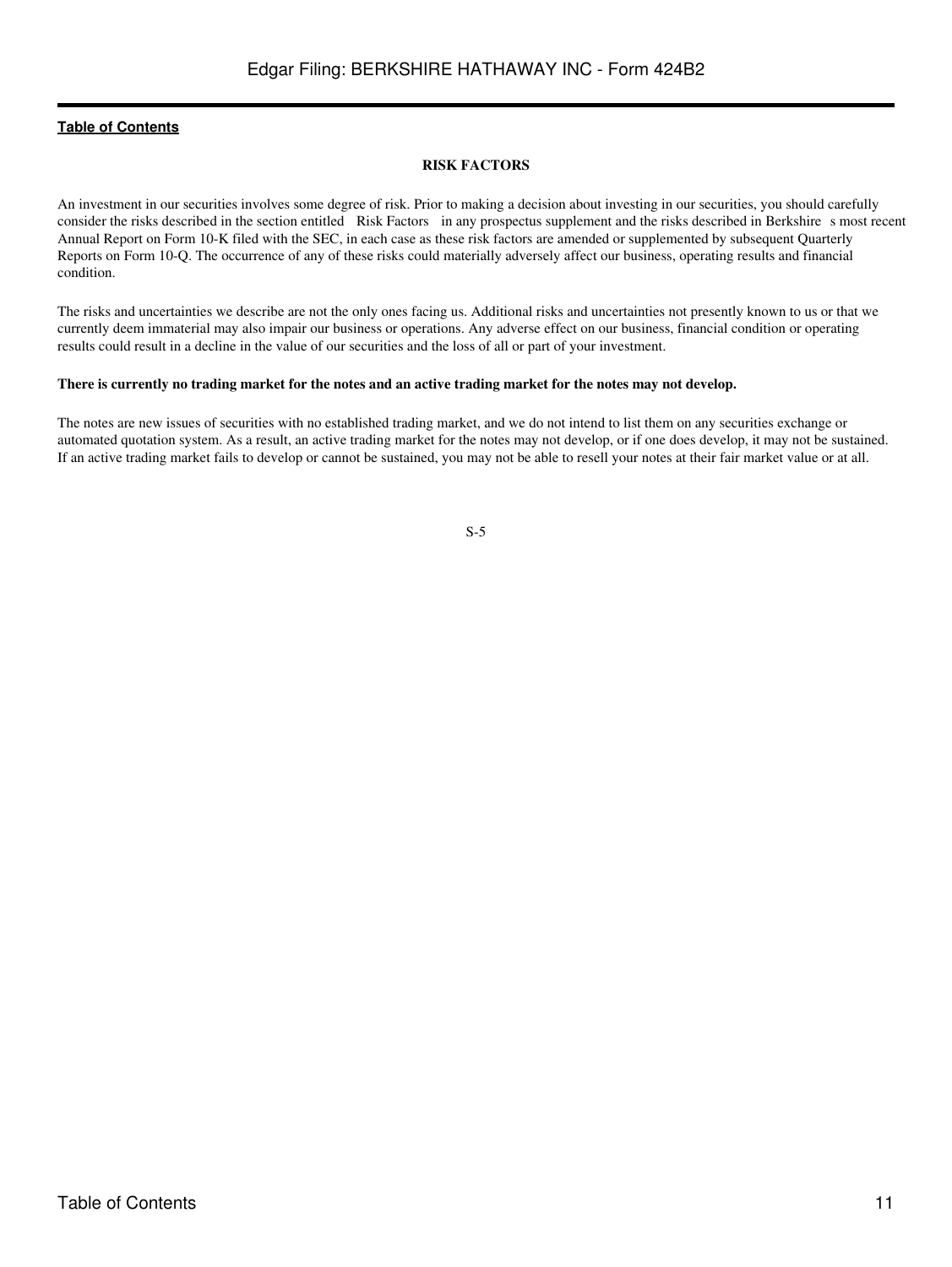## **USE OF PROCEEDS**

<span id="page-11-0"></span>We expect to use the net proceeds of this offering to repay at maturity our 4.850% Senior Notes due January 2015 (\$1,000,000,000 principal amount outstanding). Any remaining proceeds will be used for general corporate purposes.

Certain of the underwriters or their affiliates may hold debt securities that we expect to pay at maturity with the net proceeds of this offering.

| ×<br>I<br>۰.<br>v | ٦<br>×<br>۰, |
|-------------------|--------------|
|                   |              |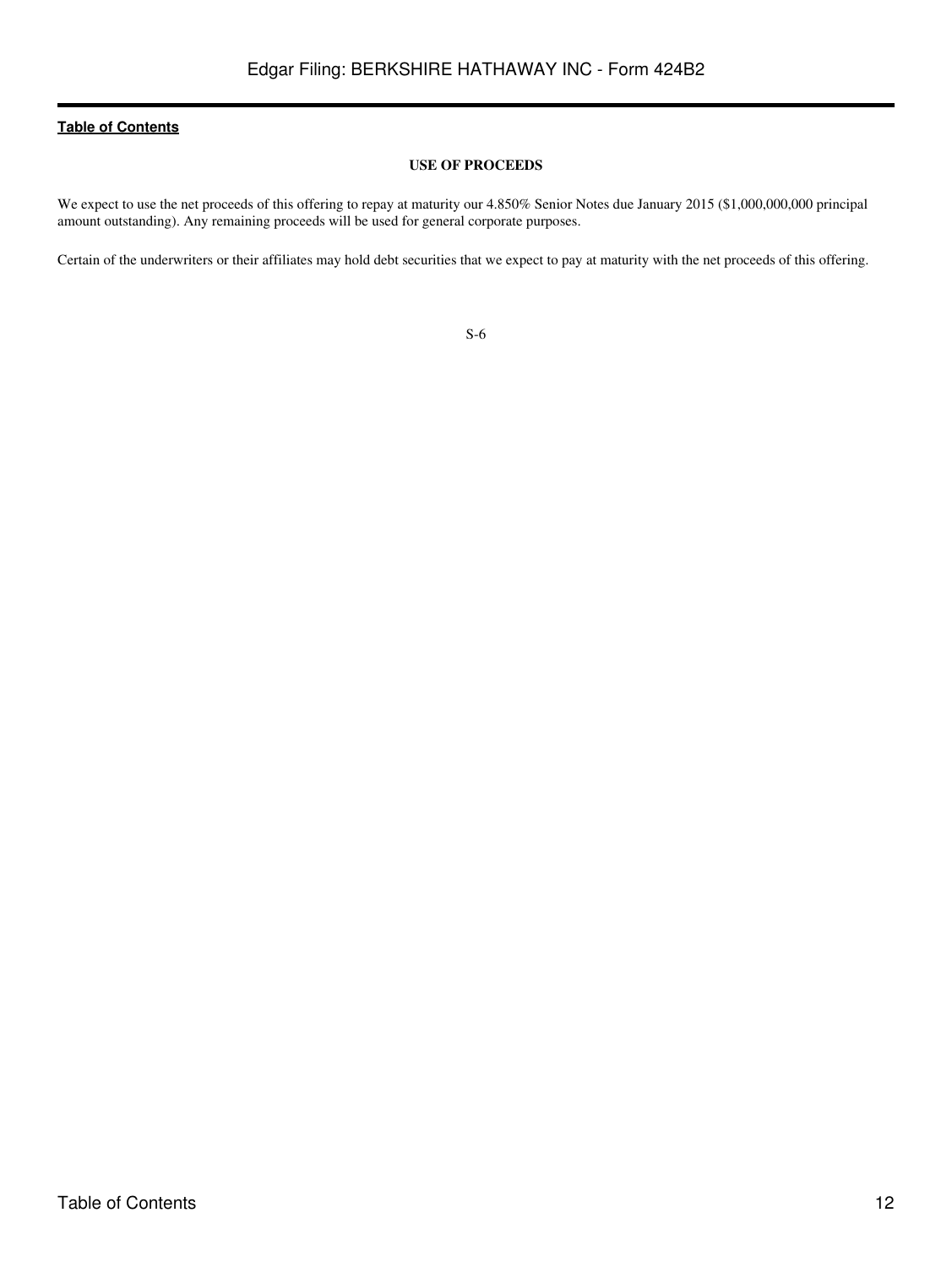### **DESCRIPTION OF THE NOTES AND GUARANTEES**

<span id="page-12-0"></span>The following description of certain material terms of the notes and the guarantees does not purport to be complete.

This description of the notes and guarantees is intended to be an overview of the material provisions of the notes and the guarantees and is intended to supplement, and to the extent of any inconsistency replace, the description of the general terms and provisions of the debt securities set forth in the accompanying prospectus, to which we refer you. The notes and the guarantees will be issued under an indenture, dated as of February 1, 2010 (the indenture), among Berkshire, BHFC and The Bank of New York Mellon Trust Company, N.A., a national banking association, as trustee (the trustee). Since this description of the notes and guarantees is only a summary, we urge you to read the indenture (including definitions of terms used therein) and the forms of notes and guarantees because they, and not this description, define your rights as a beneficial holder of the notes. You may request copies of these documents from us at our address set forth above under Summary Berkshire Hathaway Finance Corporation. The indenture and the forms of the notes, including the guarantees to be endorsed thereon, are included or incorporated by reference as an exhibit to the registration statement of which this prospectus supplement forms a part.

### **General**

Each series of the notes offered by this prospectus supplement will be issued as a separate series under the indenture. The notes will be our senior unsecured obligations and will be initially limited in aggregate principal amount to \$400,000,000 in the case of the Floating Rate Senior Notes due 2017 and \$600,000,000 in the case of the Floating Rate Senior Notes due 2018.

We may at any time, without notice to or consent of the holders of the notes offered by this prospectus supplement, issue additional notes of the same series as any series of the notes offered hereby. Any such additional notes will have the same ranking, interest rate, maturity date and other terms as such series of notes offered hereby, except for possible variations permitted under the indenture. Any such additional notes, together with the notes offered hereby of such series, will constitute a single series of notes under the indenture.

The entire principal amount of the Floating Rate Senior Notes due 2017 will mature and become due and payable, together with any accrued and unpaid interest thereon, on January 13, 2017. The entire principal amount of the Floating Rate Senior Notes due 2018 will mature and become due and payable, together with any accrued and unpaid interest thereon, on January 12, 2018. The notes will have the benefit of unconditional and irrevocable guarantees from Berkshire.

The notes of each series will be evidenced by one or more global notes deposited with a custodian for and registered in the name of a nominee of DTC. Except as described herein, beneficial interests in the global notes will be shown on, and transfers thereof will be effected only through, records maintained by DTC and its direct and indirect participants. See Book-Entry Delivery and Form.

You will not have the right to cause us to repurchase the notes in whole or in part at any time before they mature. The notes are not subject to a sinking fund provision.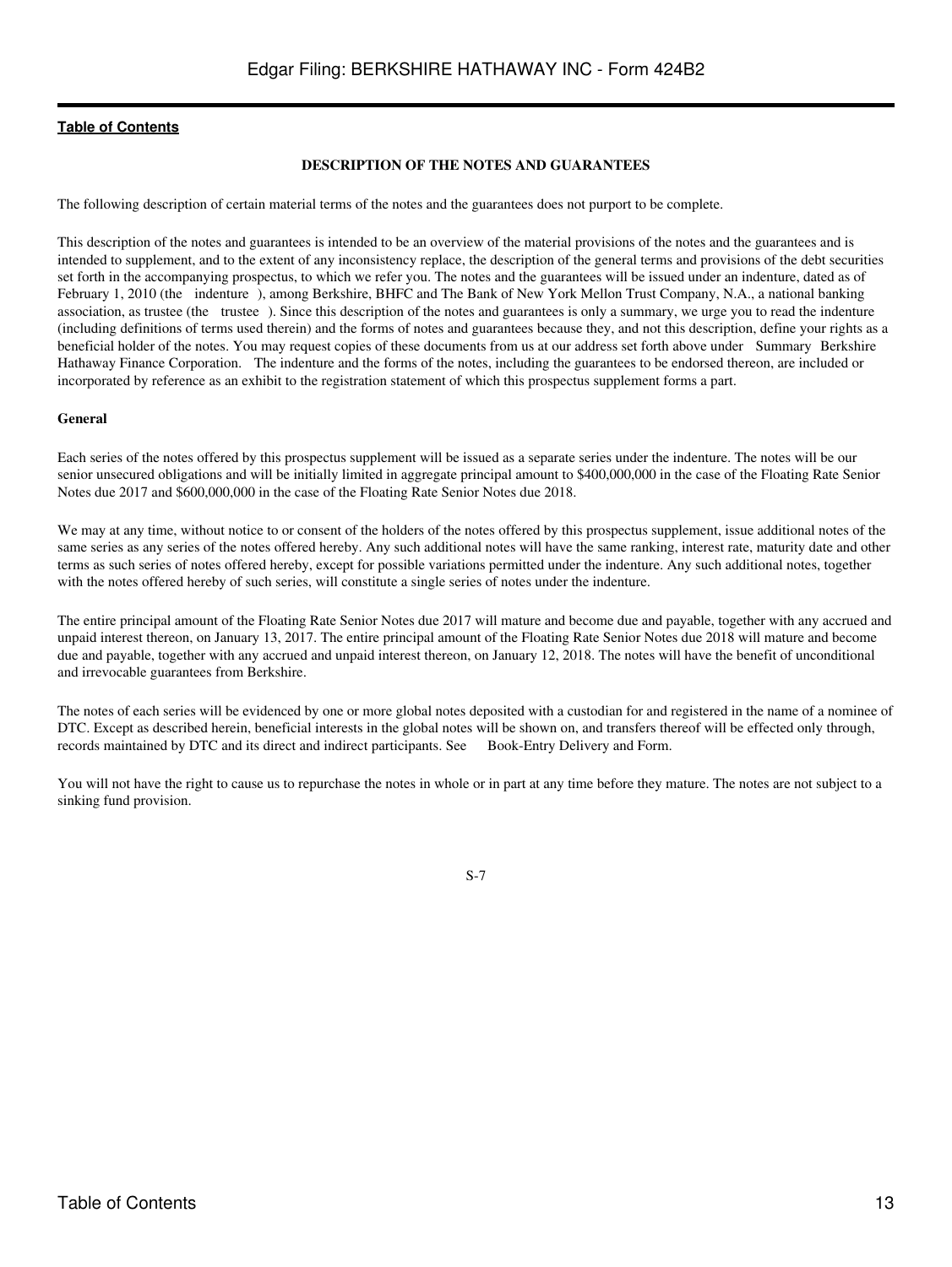## **Interest**

The notes will accrue interest from January 15, 2015, or from the most recent date to which interest has been paid or duly provided for, at a rate per annum equal to LIBOR (as defined below) plus 0.170 % per annum in the case of the Floating Rate Senior Notes due 2017 and LIBOR plus 0.300% per annum in the case of the Floating Rate Senior Notes due 2018, in each case, as determined by the calculation agent as described below.

Interest on the Floating Rate Senior Notes due 2017 will be payable quarterly in arrears on January 13, April 13, July 13 and October 13 of each year, which we refer to as interest payment dates, commencing on April 13, 2015, and interest on the Floating Rate Senior Notes due 2018 will be payable quarterly in arrears on January 12, April 12, July 12 and October 12 of each year, which we also refer to as interest payment dates, commencing on April 12, 2015, in each case to the person in whose name a note is registered at the close of business on the preceding January 1, April 1, July 1 and October 1, as applicable (whether or not a business day), which we refer to as record dates. If any interest payment date (other than the maturity date of the notes) falls on a day that is not a business day, the interest payment date will be postponed to the next day that is a business day and interest will accrue to but excluding the date interest is paid. However, if the postponement would cause the day to fall in the next calendar month, the interest payment date will instead be brought forward to the immediately preceding business day. If the maturity date of any series of the notes is not a business day, then payment of the principal and interest payable on such date will be made on the next succeeding day that is a business day (and without any interest or other payment in respect of any such delay) with the same force and effect as if made on such maturity date.

The rate of interest on the notes will reset quarterly (the interest reset period, and the first day of each interest reset period will be an interest reset date). The interest reset dates will be the same dates as the interest payment dates.

The calculation agent for the notes is The Bank of New York Mellon Trust Company, N.A., which we refer to as the calculation agent.

The calculation agent will determine the initial interest rates on the second London business day preceding the issue date for the notes and the interest rates for each succeeding interest reset period on the second London business day preceding the applicable interest reset date, in each case by reference to LIBOR, each of which days we refer to as an interest determination date.

London business day means any day on which dealings in deposits in U.S. Dollars are transacted in the London interbank market.

The interest rates for the notes will be based on the London interbank offered rate, which we refer to as LIBOR, and will be determined by the calculation agent as follows:

- (i) As of an interest determination date, LIBOR will be the rate for deposits in U.S. dollars for a period of three months, commencing on the date of issuance of the notes or on each interest reset date, as the case may be, that appears on the Reuters Screen LIBOR01 Page, or any successor service, at approximately 11:00 a.m., London time, on that interest determination date. The Reuters Screen LIBOR01 Page is the display designated as the Reuters screen LIBOR01, or such other page as may replace the Reuters screen LIBOR01 on that service or such other service or services as may be nominated for the purpose of displaying London interbank offered rates for U.S. dollar deposits by ICE Benchmark Administration Limited (IBA) or its successor or such other entity assuming the responsibility of IBA or its successor in calculating the London interbank offered rate in the event IBA or its successor no longer does so.
- (ii) If no rate appears, then the calculation agent will request the principal London offices of each of four major reference banks in the London interbank market, as selected and identified by us, to provide the calculation agent with its offered quotation for deposits in U.S. dollars for a period of three months, commencing on the date of issuance of the notes or on the interest reset date, as the case may be, to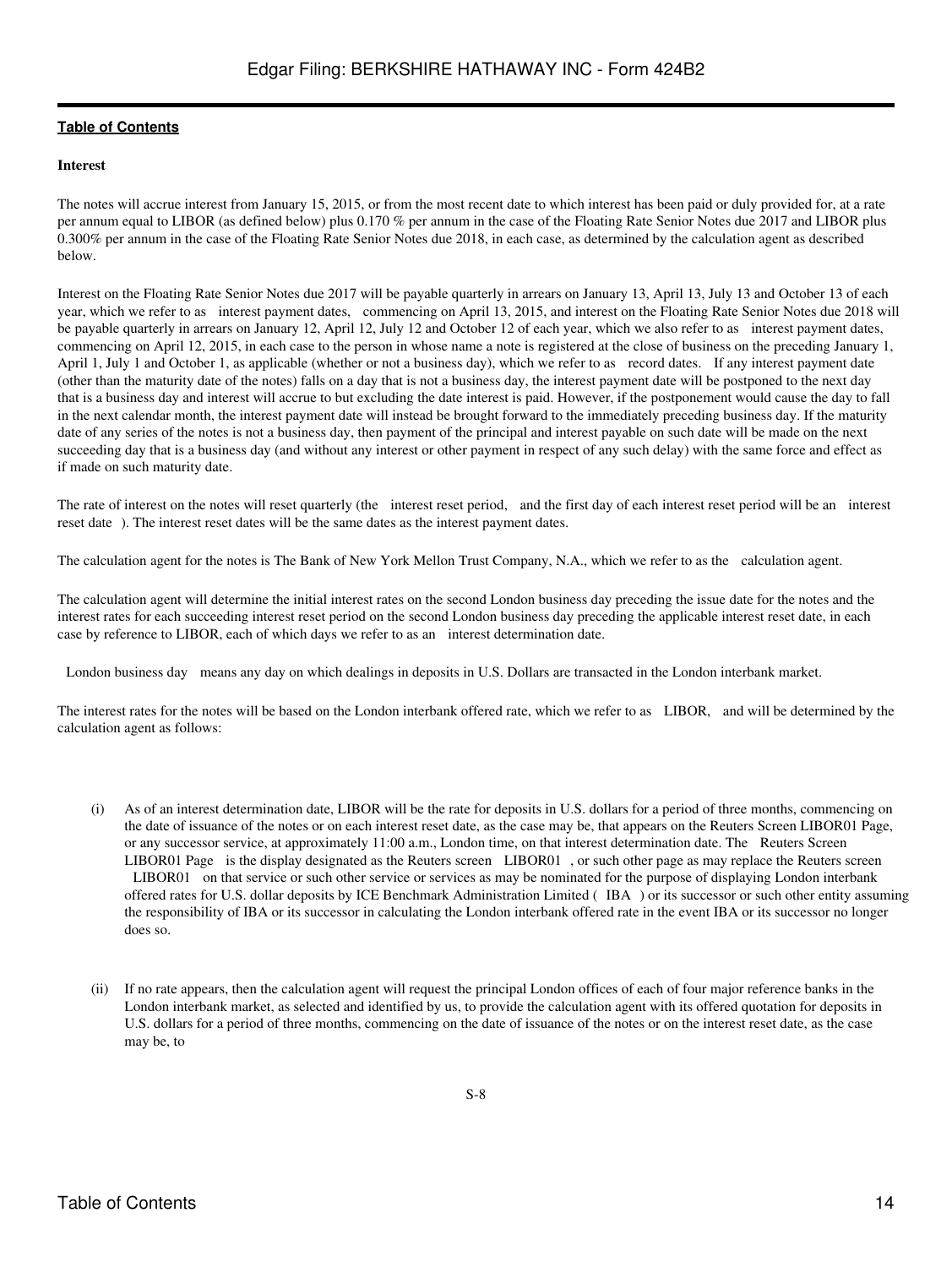prime banks in the London interbank market at approximately 11:00 a.m., London time, on that interest determination date and in a principal amount that is representative of a single transaction in U.S. dollars in that market at that time. If at least two quotations are provided, LIBOR determined on that interest determination date will be the arithmetic mean of those quotations. If fewer than two quotations are provided, LIBOR will be determined for the issue date of the notes or the interest reset date, as the case may be, as the arithmetic mean of the rates quoted at approximately 11:00 a.m., New York City time, on that interest determination date, by three major banks in New York City, as selected and identified by us, for loans in U.S. dollars to leading European banks, for a period of three months, commencing on the issue date of the notes or the interest reset date, as the case may be, and in a principal amount that is representative of a single transaction in U.S. dollars in that market at that time. If the banks so selected and identified by us are not quoting as set forth above, LIBOR determined on that interest determination date will remain LIBOR in effect on that interest determination date.

Accrued interest on the notes will be calculated by multiplying the principal amount of such notes by an accrued interest factor. The accrued interest factor will be computed by adding the interest factors calculated for each day in the period for which interest is being paid. The interest factor for each day is computed by dividing the interest rate applicable to that day by 360. The interest rate in effect on any interest reset date will be the applicable rate as reset on that date. The interest rate applicable to any other day is the interest rate from the immediately preceding interest reset date, or if none, the initial interest rate. All percentages used in or resulting from any calculation for the rate of interest for a series of the notes will be rounded, if necessary, to the nearest one hundred-thousandth of a percentage point (with .000005% rounded up to .00001%), and all U.S. dollar amounts used in or resulting from these calculations will be rounded to the nearest cent (with one-half cent rounded upward).

Any amounts payable on any notes that are not punctually paid on any payment date will cease to be payable to the person in whose name such notes are registered on the relevant record date, and such defaulted payment will instead be payable to the person in whose name such notes are registered on the special record date or other specified date determined in accordance with the indenture.

#### **Guarantee of Notes**

Berkshire will unconditionally and irrevocably guarantee the payment of all of BHFC s obligations under the notes offered hereby pursuant to guarantees to be endorsed on the notes offered hereby, the form of which is included in the indenture, which is filed as an exhibit to the registration statement of which this prospectus forms a part. If we default in the payment of the principal of, or premium, if any, or interest on, such notes when and as the same shall become due, whether upon maturity, acceleration, or otherwise, without the necessity of action by the trustee or any holder of such notes, Berkshire shall be required promptly and fully to make such payment.

#### **Ranking**

The notes will be our senior unsecured obligations and will rank *pari passu* in right of payment with all of our unsubordinated, unsecured indebtedness and will be senior in right of payment to all of our subordinated indebtedness. As of September 30, 2014, BHFC had no secured indebtedness and \$11.2 billion of indebtedness.

The guarantees will be senior unsecured obligations of Berkshire, will rank *pari passu* with all of Berkshires unsubordinated, unsecured indebtedness and senior to all of Berkshire subordinated indebtedness, and will be effectively subordinated to all of Berkshire s existing and future secured indebtedness to the extent of the assets securing such indebtedness and structurally subordinated to all existing and future indebtedness of Berkshire s subsidiaries (secured or unsecured). As of September 30, 2014, Berkshire had no secured indebtedness and \$8.4 billion of indebtedness, and its subsidiaries had \$66.5 billion of indebtedness.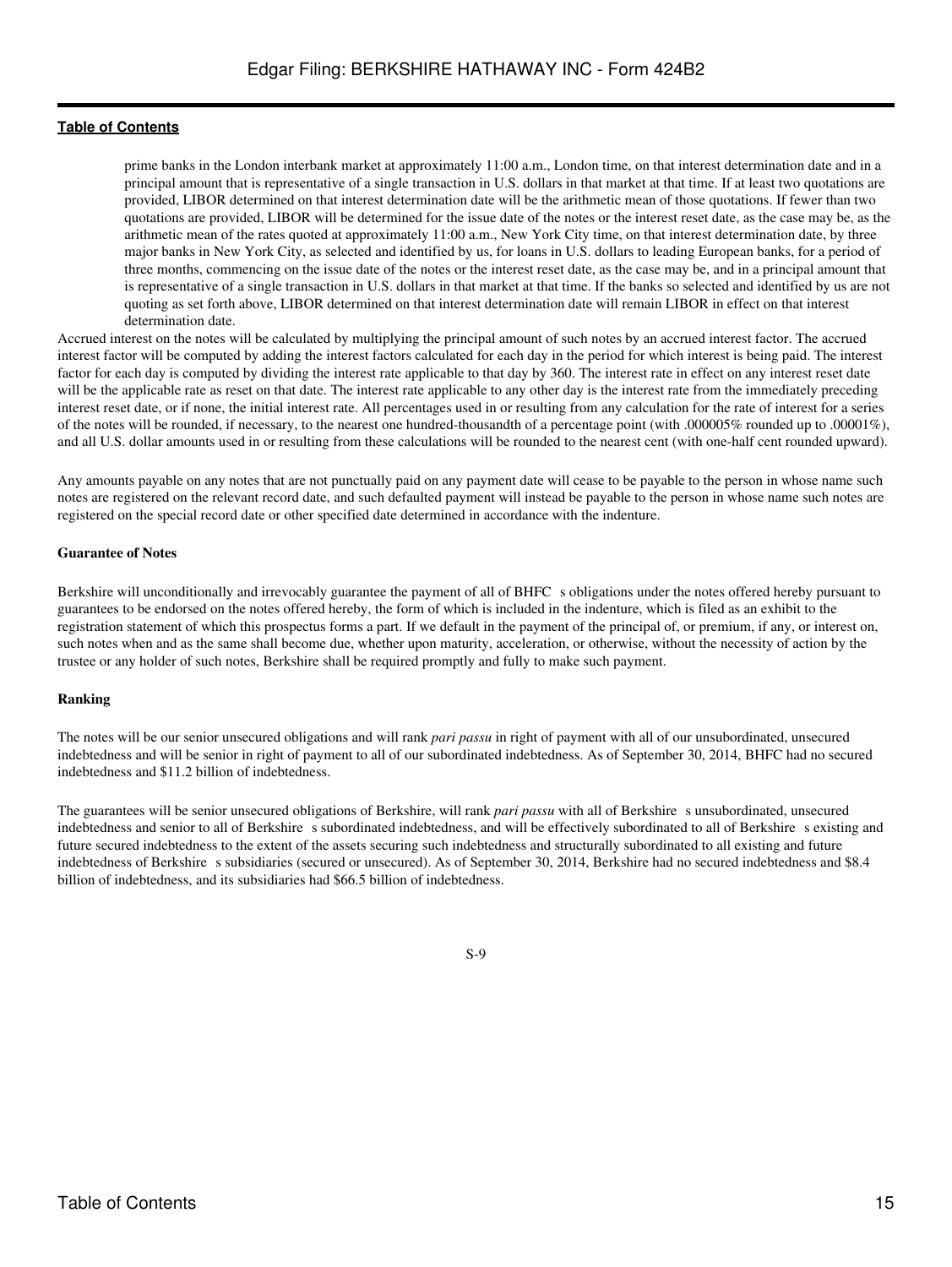## **Optional Redemption**

We will not have the right to redeem the notes.

## **Book-Entry Delivery and Form**

## *General*

The notes offered hereby will be issued in registered, global form in minimum denominations of \$2,000 and integral multiples of \$1,000 in excess thereof. The notes will be issued on the issue date therefor only against payment in immediately available funds.

The notes of each series offered hereby initially will be represented by one or more permanent global certificates (which may be subdivided) in definitive, fully registered form without interest coupons, which we refer to as the global notes.

The global notes will be deposited upon issuance with the trustee as custodian for DTC in New York, New York, and registered in the name of DTC or its nominee for credit to an account of a direct or indirect participant in DTC (including the Euroclear Bank S.A./N.V. (Euroclear) or Clearstream Banking, société anonyme (Clearstream)), as described below under Depositary Procedures.

Except as set forth below, the global notes may be transferred, in whole and not in part, only to DTC, to another nominee of DTC or to a successor of DTC or its nominee. Beneficial interests in the global notes may not be exchanged for notes in certificated form except in the limited circumstances described below under Exchange of Book-Entry Notes for Certificated Notes.

Transfers of beneficial interests in the global notes will be subject to the applicable rules and procedures of DTC and its direct or indirect participants (including, if applicable, those of Euroclear and Clearstream), which may change from time to time.

## *Depositary Procedures*

The following description of the operations and procedures of DTC, Euroclear and Clearstream is provided solely as a matter of convenience. These operations and procedures are solely within the control of the respective settlement systems and are subject to changes by them. We take no responsibility for these operations and procedures and urge investors to contact the systems or their participants directly to discuss these matters.

DTC is a limited-purpose trust company created to hold securities for its participating organizations, referred to as participants, and facilitate the clearance and settlement of transactions in those securities between DTC s participants through electronic book-entry changes in accounts of its participants. DTC s participants include securities brokers and dealers (including the underwriters), banks, trust companies, clearing corporations and certain other organizations. Access to DTC s system is also available to other entities such as banks, brokers, dealers and trust companies that clear through or maintain a custodial relationship with a DTC participant, either directly or indirectly, which entities are referred to as indirect participants. Persons who are not DTC participants may beneficially own securities held by or on behalf of DTC only through participants or indirect participants. DTC has no knowledge of the identity of beneficial owners of securities held by or on behalf of DTC. DTC s records reflect only the identity of its participants to whose accounts securities are credited. The ownership interests and transfer of ownership interests of each beneficial owner of each security held by or on behalf of DTC are recorded on the records of DTC s participants and indirect participants.

Pursuant to procedures established by DTC:

upon deposit of the global notes, DTC will credit the accounts of its participants designated by the underwriters with portions of the principal amount of the global notes; and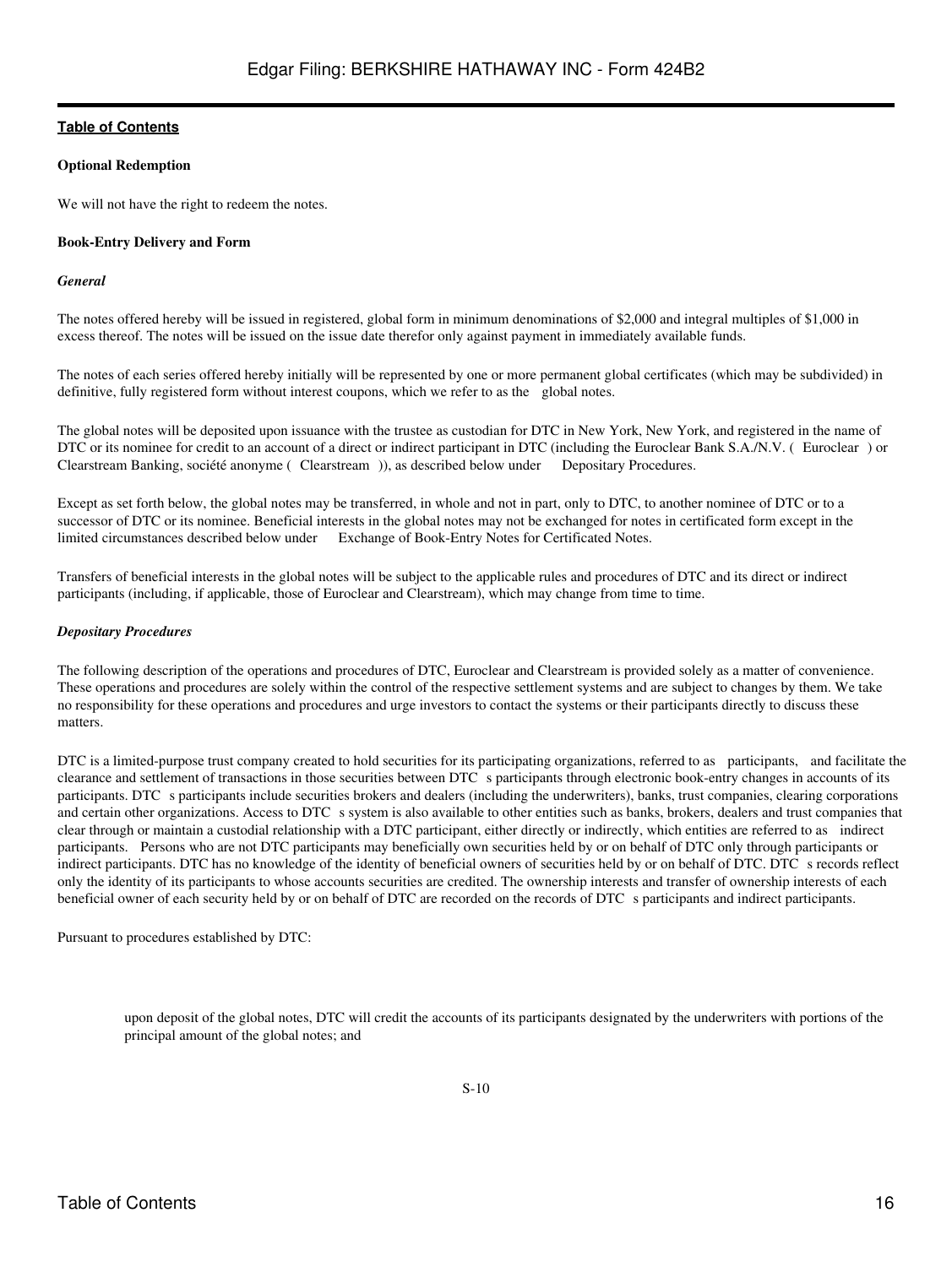ownership of such interests in the global notes will be maintained by DTC (with respect to its participants) or by DTC s participants and indirect participants (with respect to other owners of beneficial interests in the global notes).

Investors in the global notes may hold their interests therein directly through DTC, if they are participants in such system, or indirectly through organizations (including Euroclear and Clearstream) that are participants or indirect participants in such system. Euroclear and Clearstream will hold interests in the notes on behalf of their participants through customers securities accounts in their respective names on the books of their respective depositaries. The depositaries, in turn, will hold interests in the notes in customers securities accounts in the depositaries names on the books of DTC.

All interests in a global note, including those held through Euroclear or Clearstream, will be subject to the procedures and requirements of DTC. Those interests held through Euroclear or Clearstream will also be subject to the procedures and requirements of these systems. The laws of some jurisdictions require that certain persons take physical delivery of certificates evidencing securities they own. Consequently, the ability to transfer beneficial interests in a global note to such persons will be limited to that extent. Because DTC can act only on behalf of its participants, which in turn act on behalf of indirect participants, the ability of beneficial owners of interests in a global note to pledge such interests to persons or entities that do not participate in the DTC system, or otherwise take actions in respect of such interests, may be affected by the lack of a physical certificate evidencing such interests. For certain other restrictions on the transferability of the notes, see Exchange of Book-Entry Notes for Certificated Notes.

Except as described below, owners of interests in the global notes will not have notes registered in their names, will not receive physical delivery of notes in certificated form and will not be considered the registered owners or holders thereof under the indenture for any purpose.

Payments in respect of the principal of, and interest on, a global note registered in the name of DTC or its nominee will be payable by the trustee (or the paying agent if other than the trustee) to DTC in its capacity as the registered holder under the indenture. We and the trustee will treat the persons in whose names the notes, including the global notes, are registered as the owners thereof for the purpose of receiving such payments and for any and all other purposes whatsoever. Consequently, neither we nor the trustee or any of our respective agents has or will have any responsibility or liability for:

any aspect of DTC s records or any participant s or indirect participant s records relating to or payments made on account of beneficial ownership interests in the global notes, or for maintaining, supervising or reviewing any of DTC s records or any participant s or indirect participant s records relating to the beneficial ownership interests in the global notes; or

any other matter relating to the actions and practices of DTC or any of its participants or indirect participants. DTC has advised us that its current practice, upon receipt of any payment in respect of securities such as the notes (including principal and interest), is to credit the accounts of the relevant participants with the payment on the payment date in amounts proportionate to their respective holdings in the principal amount of the relevant security as shown on the records of DTC, unless DTC has reason to believe it will not receive payment on such payment date. Payments by the participants and the indirect participants to the beneficial owners of notes will be governed by standing instructions and customary practices and will be the responsibility of the participants or the indirect participants and will not be the responsibility of DTC, the trustee or us. Neither we nor the trustee will be liable for any delay by DTC or any of its participants in identifying the beneficial owners of the notes, and we and the trustee may conclusively rely on and will be protected in relying on instructions from DTC or its nominee for all purposes.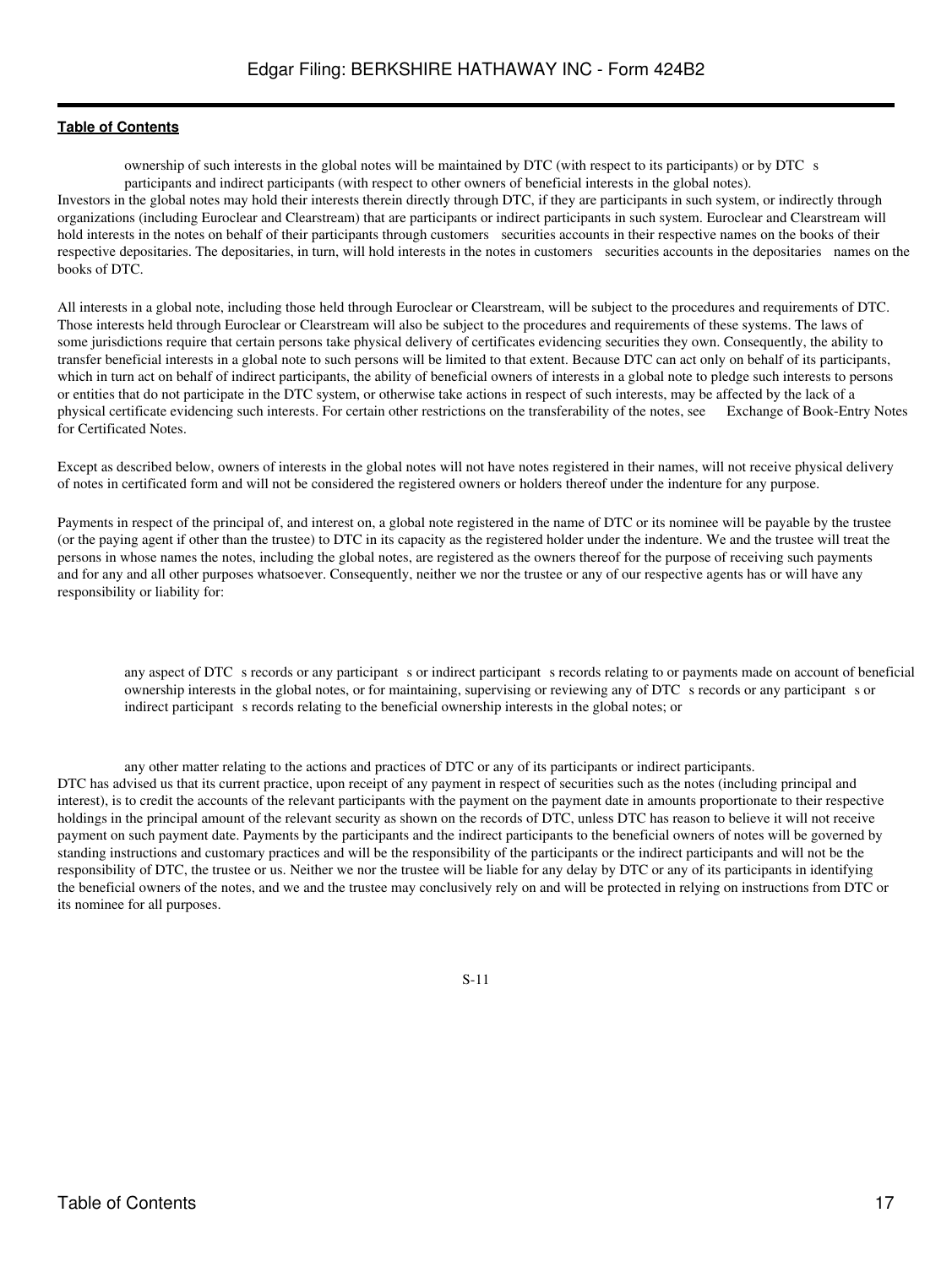Transfers between participants in DTC will be effected in accordance with DTC s procedures, and will be settled in same day funds, and transfers between participants in Euroclear and Clearstream will be effected in accordance with their respective rules and operating procedures.

Cross-market transfers between participants in DTC, on the one hand, and Euroclear or Clearstream participants, on the other hand, will be effected through DTC in accordance with DTC s rules on behalf of Euroclear or Clearstream, as the case may be, by their depositaries. Cross-market transactions will require delivery of instructions to Euroclear or Clearstream, as the case may be, by the counterparty in that system in accordance with the rules and procedures and within the established deadlines (Brussels time) of that system. Euroclear or Clearstream, as the case may be, will, if the transaction meets its settlement requirements, deliver instructions to its respective depositaries to take action to effect final settlement on its behalf by delivering or receiving interests in the relevant global note in DTC, and making or receiving payment in accordance with normal procedures for same-day funds settlement applicable to DTC. Euroclear and Clearstream participants may not deliver instructions directly to the depositaries for Euroclear or Clearstream.

Because of time zone differences, the securities account of a Euroclear or Clearstream participant purchasing an interest in a global note from a participant in DTC will be credited and reported to the relevant Euroclear or Clearstream participant, during the securities settlement processing day (which must be a business day for Euroclear and Clearstream) immediately following the settlement date of DTC. DTC has advised us that cash received in Euroclear or Clearstream as a result of sales of interests in a global note by or through a Euroclear or Clearstream participant to a participant in DTC will be received with value on the settlement date of DTC but will be available in the relevant Euroclear or Clearstream cash account only as of the business day for Euroclear or Clearstream following DTC s settlement date.

DTC has advised us that it will take any action permitted to be taken by a holder of notes only at the direction of one or more participants to whose account with DTC interests in the global notes are credited and only in respect of such portion of the aggregate principal amount of the notes as to which such participant or participants has or have given such direction.

Although DTC, Euroclear and Clearstream have agreed to the foregoing procedures to facilitate transfers of interests in the global notes among participants in DTC, Euroclear and Clearstream, they are under no obligation to perform or to continue to perform such procedures, and the procedures may be discontinued at any time. None of us, Berkshire or the trustee will have any responsibility for the performance by DTC, Euroclear or Clearstream or their respective participants or indirect participants of their respective obligations under the rules and procedures governing their operations.

The information in this section concerning DTC, Euroclear and Clearstream and their book-entry systems has been obtained from sources that we believe to be reliable, but we take no responsibility for the accuracy thereof.

## **Exchange of Book-Entry Notes for Certificated Notes**

The global notes are exchangeable for certificated notes of the same series in definitive, fully registered form without interest coupons only in the following limited circumstances:

DTC notifies us that (1) it is unwilling or unable to continue as depositary for the global notes of such series or (2) it has ceased to be a clearing agency registered under the Exchange Act,

if there shall have occurred and be continuing an event of default with respect to the notes of such series, or

if we determine, in our sole discretion, that the global notes of such series are exchangeable in accordance with the terms of the indenture.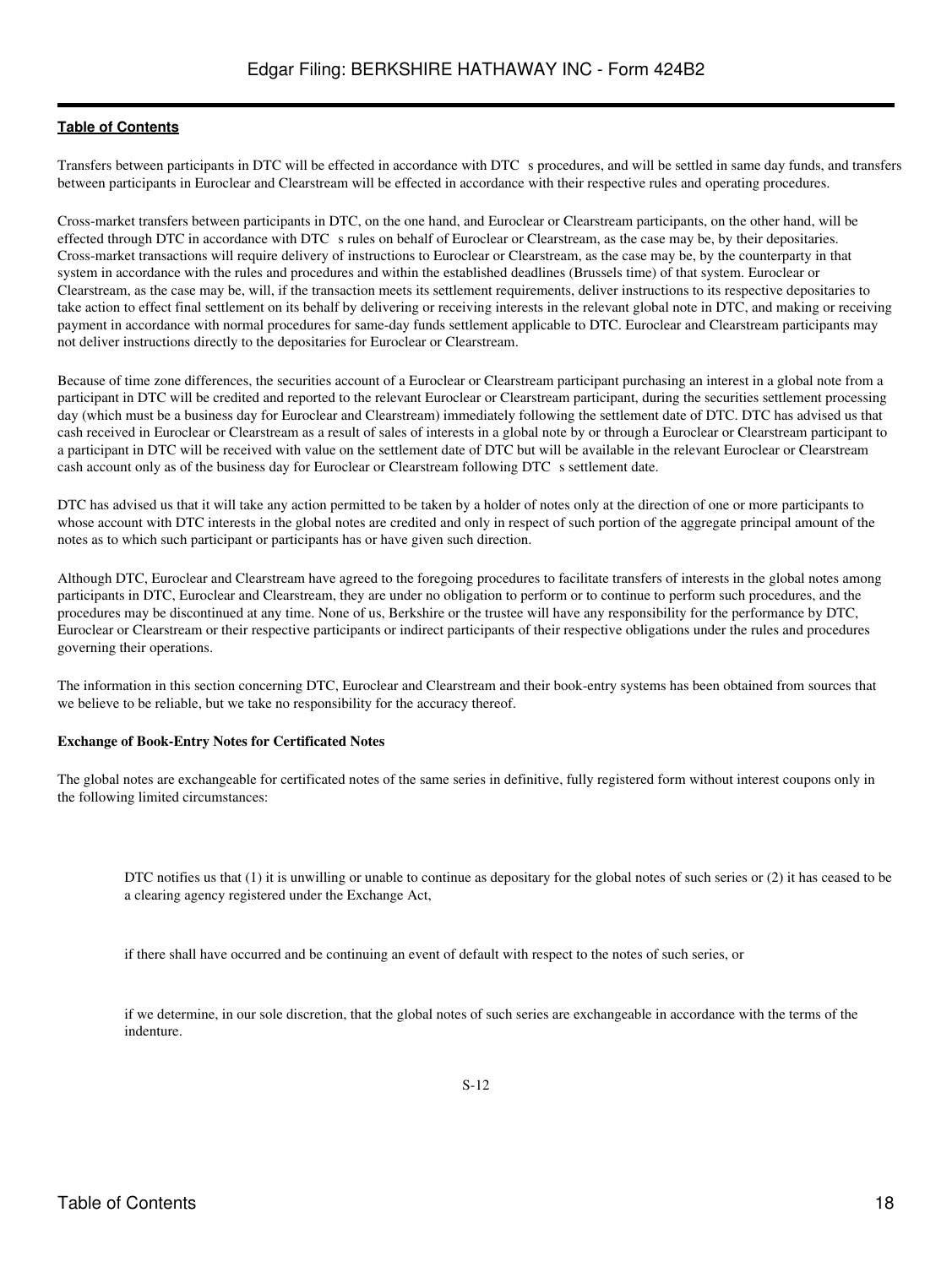In all cases, certificated notes delivered in exchange for any global note or beneficial interests therein will be registered in the names, and issued in any approved denominations, requested by or on behalf of DTC (in accordance with its customary procedures).

## **Notices**

Except as otherwise described herein, notice to registered holders of the notes will be given by mail to the addresses as they appear in the security register. Notices will be deemed to have been given on the date of such mailing.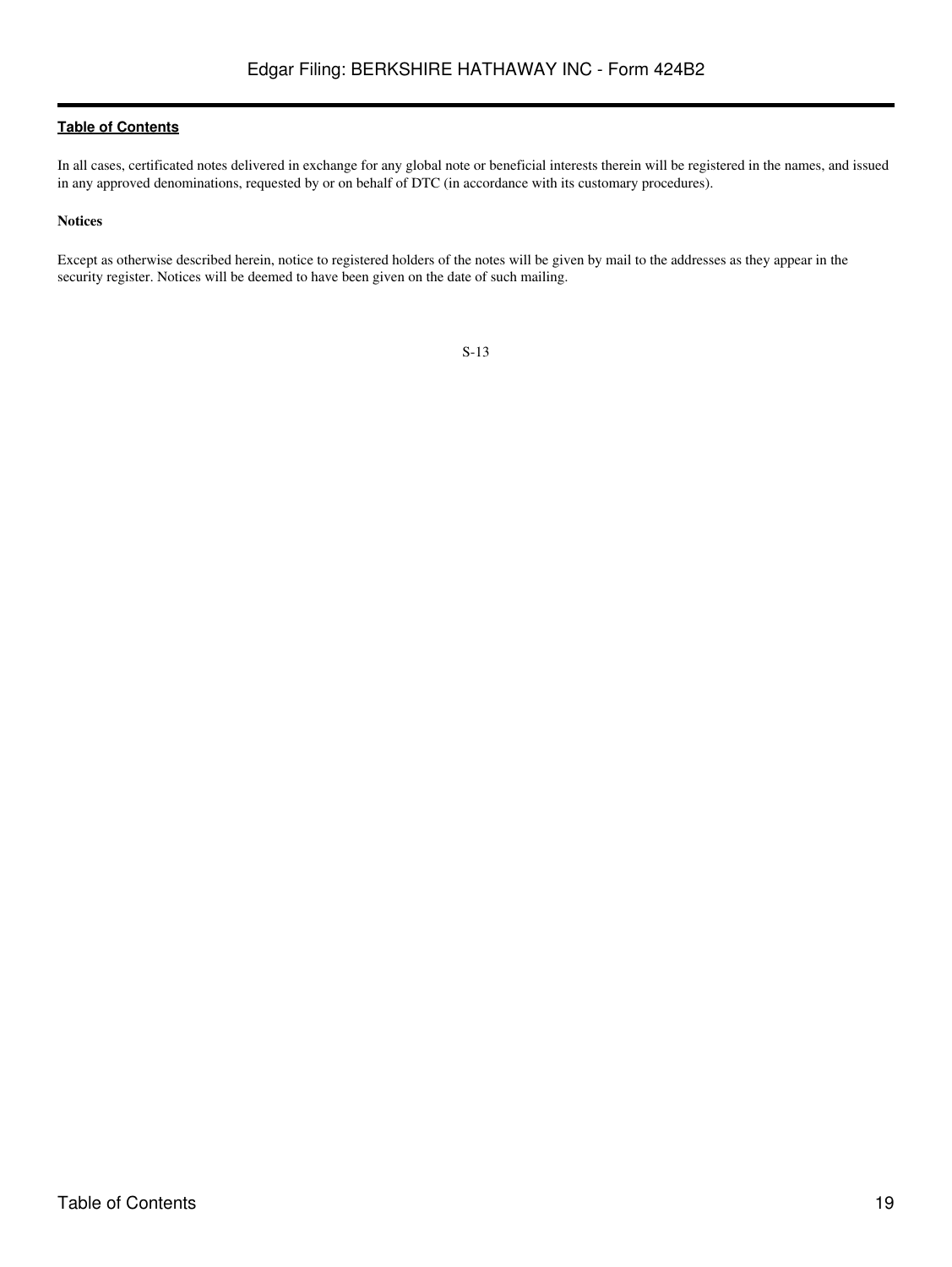### **CERTAIN UNITED STATES FEDERAL INCOME TAX CONSIDERATIONS**

<span id="page-19-0"></span>The following is a summary of certain U.S. federal income tax considerations that may be relevant to initial holders of the notes. The summary is limited to holders that purchase notes in the initial offering for cash at their initial offering price and that hold the notes as capital assets within the meaning of Section 1221 of the Internal Revenue Code of 1986, as amended (the Code) (generally, for investment). The summary does not purport to address all of the tax considerations that may be relevant to a particular holder or to deal with the tax considerations that may be relevant to holders in special tax situations, such as banks, thrifts, real estate investment trusts, regulated investment companies, partnerships and other pass-through entities, insurance companies, dealers in securities or currencies, traders in securities electing to mark to market, foreign persons (except to the extent specifically provided below), tax-exempt organizations, expatriates and certain former citizens or long-term residents of the U.S., persons holding notes as part of a straddle, hedge, conversion transaction, synthetic security or other integrated investment, persons deemed to sell the notes under the constructive sale provisions of the Code, or U.S. holders (as defined below) whose functional currency is not the U.S. dollar, nor does it address federal estate, gift or alternative minimum taxes or state, local, or foreign taxes.

If a partnership (including any entity treated as a partnership for U.S. federal income tax purposes) or other pass-through entity holds notes, the tax treatment of a partner or a member generally will depend upon the status of the partner or the member and upon the activities of the partnership or pass-through entity. A partnership or pass-through entity considering a purchase of the notes, and partners or members in such a partnership or pass- through entity, should consult their own tax advisors regarding the tax consequences to them of the purchase, ownership and disposition of the notes.

This summary is based upon the Code, Treasury regulations, Internal Revenue Service (IRS) rulings and pronouncements and administrative and judicial decisions currently in effect, all of which are subject to change (possibly with retroactive effect) or possible differing interpretations. No ruling has been or will be sought from the IRS with respect to the U.S. federal income tax consequences of the purchase, ownership and disposition of the notes. As a result, the IRS could disagree with portions of this discussion.

**Persons considering a purchase of the notes should consult their own tax advisors with respect to the tax consequences to them of the purchase, ownership and disposition of the notes in light of their own particular circumstances, including the tax consequences under federal, state, local and foreign tax laws and the possible effects of any changes in applicable tax laws.**

#### **Consequences to U.S. Holders**

The following discussion summarizes certain U.S. federal income tax considerations relevant to a U.S. holder. For purposes of this discussion, the term U.S. holder means a beneficial owner of the notes that is (1) an individual who is a citizen or resident of the United States, (2) a corporation or other entity treated as a corporation for U.S. federal income tax purposes, in each case, that is created or organized in or under the laws of the United States or any political subdivision thereof, (3) a trust if it (i) is subject to the primary supervision of a U.S. court and the control of one or more U.S. persons or (ii) has a valid election in effect under applicable Treasury regulations to be treated as a U.S. person, or (4) an estate, the income of which is subject to U.S. federal income tax regardless of its source.

#### *Payments or Accruals of Interest*

Payments or accruals of interest on a note will be taxable to U.S. holders as ordinary interest income at the time such U.S. holders receive or accrue such amounts (in accordance with a holder s regular method of tax accounting).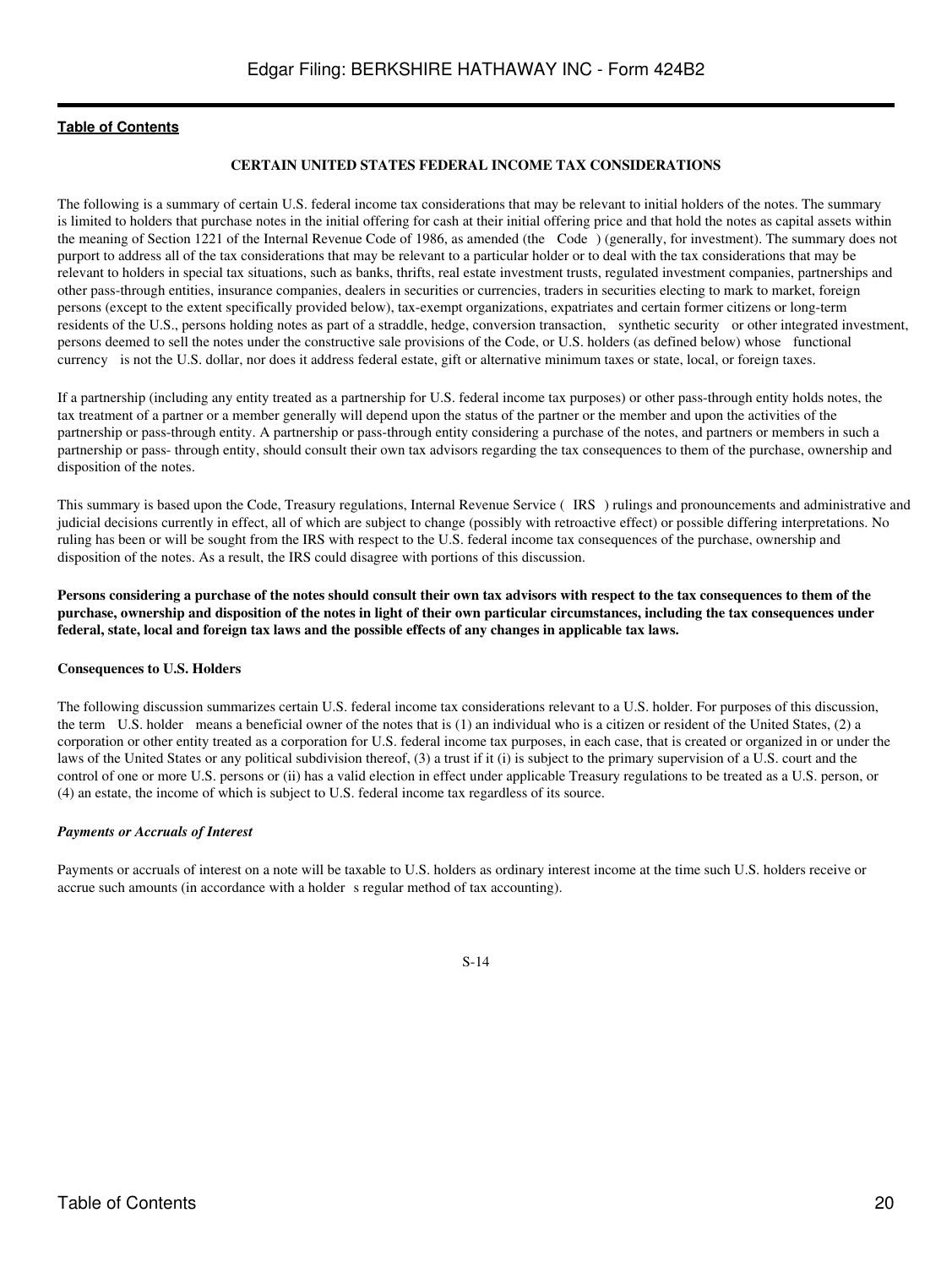### *Sale, Exchange, Redemption or Other Disposition of the Notes*

When a U.S. holder disposes of a note by sale, exchange, redemption or other disposition, the holder will generally recognize gain or loss equal to the difference between the amount the holder realizes on the transaction and the holder s adjusted tax basis in the note. A U.S. holder s adjusted tax basis in a note will generally equal the cost of the note to the holder.

The gain or loss that a U.S. holder recognizes on the sale, exchange, redemption or other disposition of a note will generally be capital gain or loss. The capital gain or loss on the sale, exchange, redemption or other disposition of a note will be long-term capital gain or loss if the holder held the note for more than one year on the date of disposition. Capital gains recognized by individuals on assets held for longer than one year are subject to taxation at preferential rates. The tax deductibility of capital losses is subject to limitations.

#### *3.8% Medicare Tax On Net Investment Income*

U.S. holders that are individuals, estates, and certain trusts are subject to an additional 3.8% tax on all or a portion of their net investment income, which may include the interest payments and any gain realized with respect to the notes, to the extent of their net investment income that, when added to their other modified adjusted gross income, exceeds certain threshold amounts (generally \$200,000 for an unmarried individual, \$250,000 for a married taxpayer filing a joint return (or a surviving spouse), or \$125,000 for a married individual filing a separate return). U.S. holders should consult their advisors with respect to their consequences with respect to the 3.8% Medicare tax.

#### *Backup Withholding and Information Reporting*

Unless a U.S. holder is an exempt recipient, payments under the notes or proceeds received from the sale of the notes will generally be subject to information reporting and will generally also be subject to U.S. federal backup withholding tax if such U.S. holder fails to supply an accurate taxpayer identification number or otherwise fails to comply with applicable U.S. information reporting or certification requirements. Any amounts so withheld do not constitute a separate tax and will be allowed as a refund or a credit against the U.S. holders U.S. federal income tax liability, provided that the required information is timely furnished to the IRS.

#### **Consequences to Non-U.S. Holders**

The following discussion summarizes certain U.S. federal income and tax considerations relevant to a non-U.S. holder. For purposes of this discussion, the term non-U.S. holder means a beneficial owner of the notes that is for U.S. federal income tax purposes a nonresident alien individual, a foreign corporation, or a trust or estate that is not a U.S. holder.

## *Payments of Interest*

Payments of interest on the notes made to a non-U.S. holder will generally be exempt from U.S. federal income and withholding tax, provided that:

the non-U.S. holder does not own, actually or constructively, 10 percent or more of the total combined voting power of all classes of our stock entitled to vote, and is not a controlled foreign corporation related, directly or indirectly, to us through stock ownership;

the non-U.S. holder is not a bank receiving interest on a loan entered into the ordinary course of its trade or business;

the non-U.S. holder certifies on IRS Form W-8BEN or Form W-8BEN-E (or a successor form), under penalties of perjury, that it is a non-U.S. holder and provides its name and address or otherwise satisfies applicable documentation requirements; and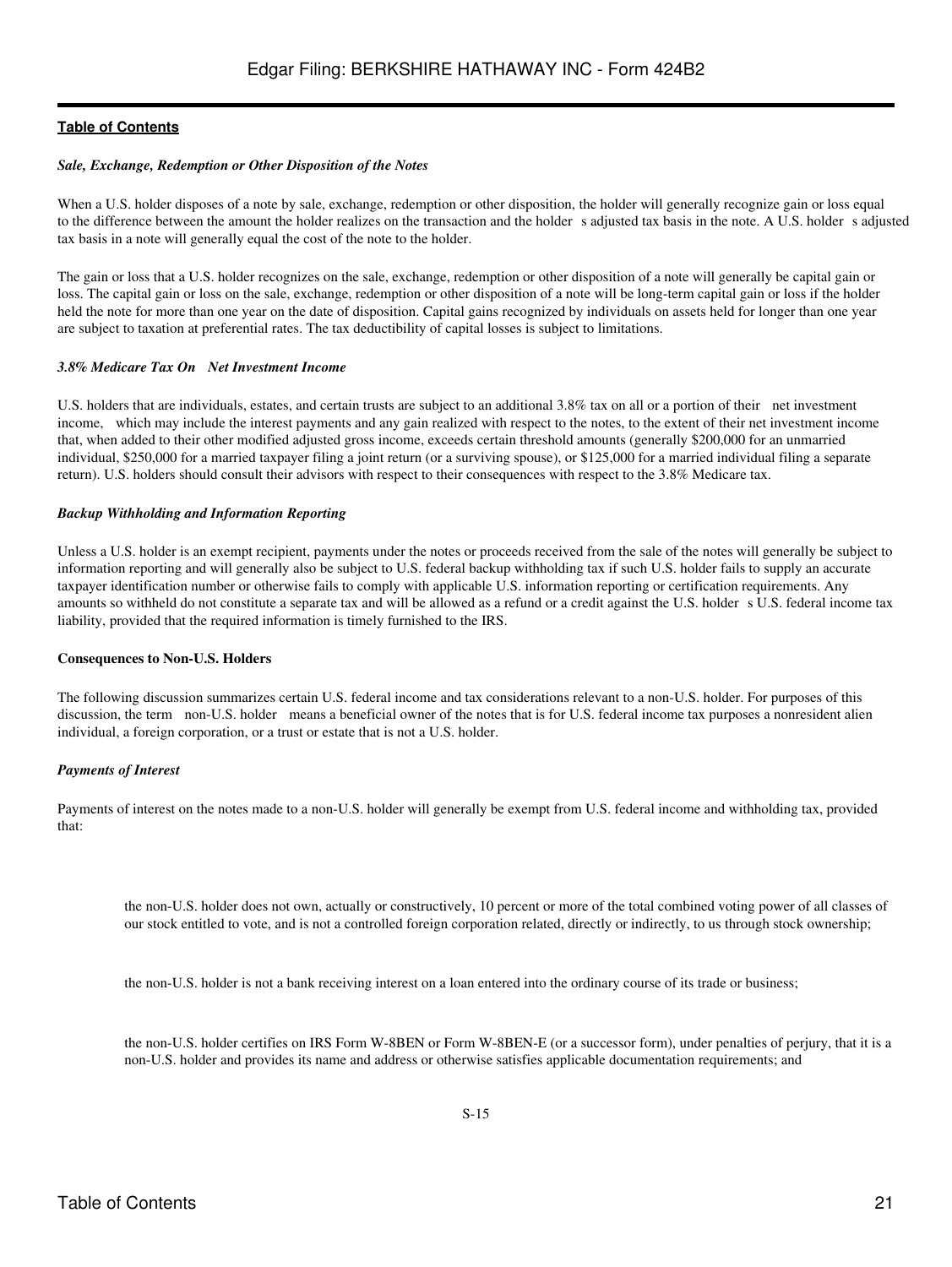the payments are not effectively connected with the conduct by the non-U.S. holder of a trade or business in the United States. If a non-U.S. holder cannot satisfy the requirements described above, payments of interest made to such non-U.S. holder will be subject to a 30% U.S. federal withholding tax, unless such non-U.S. holder provides us with a properly executed:

IRS Form W-8BEN or Form W-8BEN-E (or a successor form) claiming an exemption from or reduction in withholding under the benefit of an applicable tax treaty; or

IRS Form W-8ECI (or a successor form) stating that interest paid on the notes is not subject to withholding tax because it is effectively connected with the non-U.S. holder s conduct of a trade or business in the United States.

If payments of interest on the notes are effectively connected with the conduct by a non-U.S. holder of a trade or business in the United States (and, where a tax treaty applies, are attributable to a United States permanent establishment), then such non-U.S. holder will be subject to U.S. federal income tax on such interest payments on a net income basis in the same manner as a U.S. holder (but without regard to the 3.8% Medicare tax, described above), although such non-U.S. holder will be exempt from the 30% U.S. federal withholding tax if the certification requirements discussed above are satisfied. In addition, a non-U.S holder that is a foreign corporation may be subject to an additional branch profits tax equal to 30% (or lower applicable tax treaty rate) of such interest, subject to adjustments.

#### *Sale, Exchange, Redemption or Other Disposition of the Notes*

Any gain realized by a non-U.S. holder upon a sale, exchange, redemption or other disposition of the notes will generally not be subject to U.S. federal income tax, unless:

the gain is effectively connected with the conduct of a trade or business in the United States by the non- U.S. holder (and, where a tax treaty applies, is attributable to a United States permanent establishment); or

the non-U.S. holder is an individual who is present in the United States for 183 days or more in the taxable year of the disposition and certain other conditions are met.

Any gain realized by a non-U.S. holder upon a sale, exchange, redemption or other disposition of the notes that is effectively connected with the conduct by the non-U.S. holder of a trade or business in the United States (and, where a tax treaty applies, is attributable to a United States permanent establishment) will generally be taxable as discussed above with respect to effectively connected interest on the notes. If a non-U.S. holder is subject to United States federal income tax because the non-U.S. holder is an individual who is present in the United States for 183 days or more in the taxable year of the disposition, any gain realized by the non-U.S. holder on the sale, exchange, redemption or other disposition of the notes that is not effectively connected with the conduct by the non-U.S. holder of a trade or business in the United States will be subject to a flat 30% tax on the gain derived from such disposition (unless determined otherwise under an applicable income tax treaty), which gain may be offset by United States-source capital losses.

#### *Backup Withholding and Information Reporting*

Generally, we must report to the IRS and to each non-U.S. holder the amount of interest paid to such non- U.S. holder and the amount of tax, if any, withheld with respect to those payments. These reporting requirements apply regardless of whether withholding is reduced or eliminated by the Code or an applicable income tax treaty. Copies of the information returns reporting such interest payments and any withholding may also be made available to the tax authorities in the country in which a non-U.S. holder resides under the provisions of an applicable tax treaty.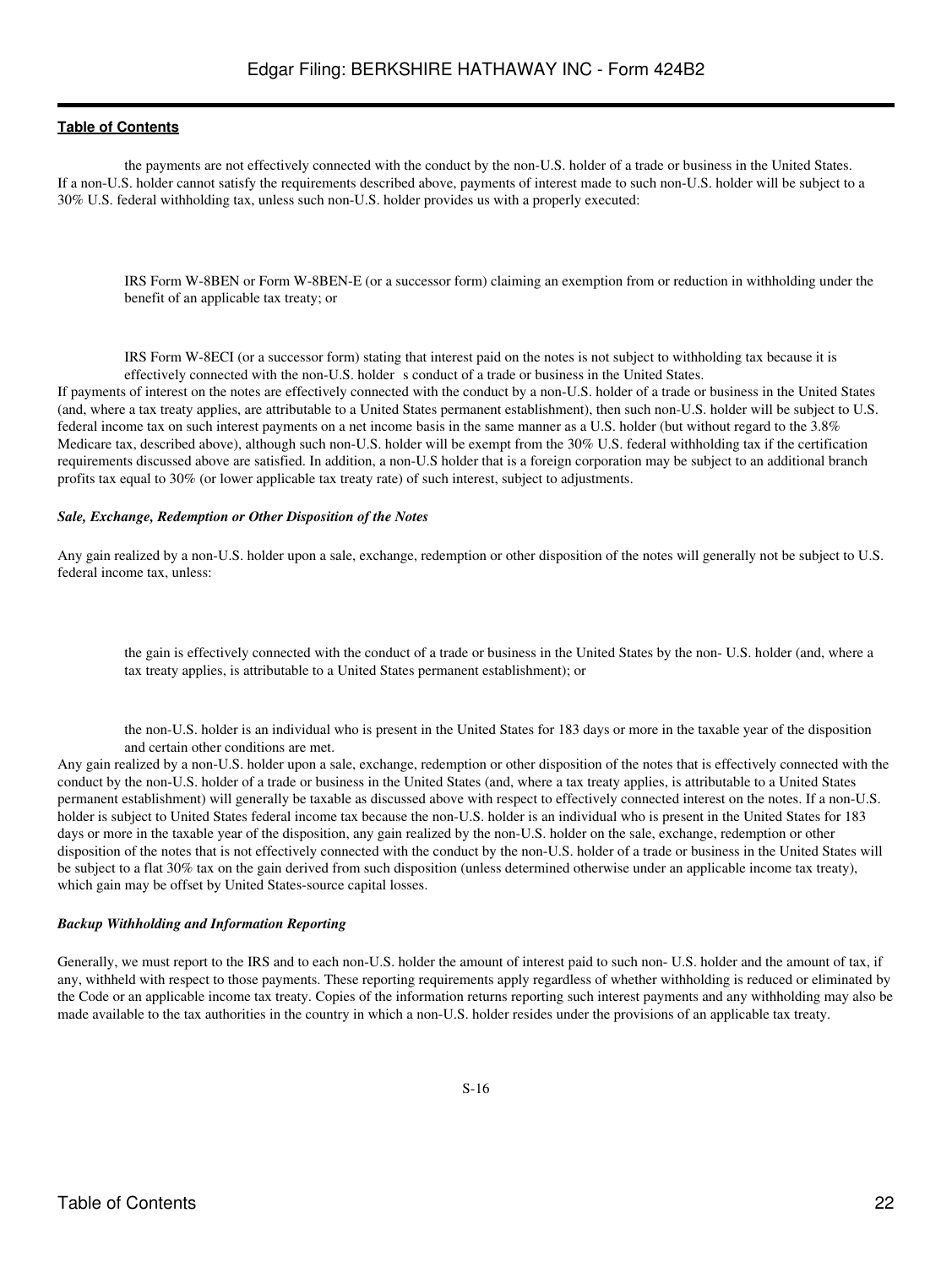In general, a non-U.S. holder will not be subject to U.S. federal backup withholding with respect to payments of interest on the notes if the non-U.S. holder provides an IRS Form W-8BEN or Form W-8BEN-E (or a successor form) with respect to such payments or otherwise satisfies applicable documentation requirements. In addition, no information reporting or backup withholding will generally be required with respect to the proceeds of a sale of the notes by a non-U.S. holder made within the United States or conducted through certain United States-related financial intermediaries if the payor receives such a form or the non-U.S. holder otherwise establishes an exemption.

Backup withholding is not an additional tax and any amounts so withheld will be allowed as a refund or a credit against the non-U.S. holder s U.S. federal income tax liability, provided that the required information is timely furnished to the IRS.

## *Additional Withholding Tax on Payments Made to Foreign Accounts*

Withholding taxes may be imposed under Sections 1471 to 1474 of the Code (such Sections commonly referred to as the Foreign Account Tax Compliance Act, or FATCA) on certain types of payments made to non-U.S. financial institutions and certain other non-U.S. entities. Specifically, a 30% withholding tax may be imposed on payments of interest on, or gross proceeds from the sale or other disposition of, a note paid to a foreign financial institution or a non-financial foreign entity (each as defined in the Code), unless (1) the foreign financial institution undertakes certain diligence and reporting obligations, (2) the non-financial foreign entity either certifies it does not have any substantial United States owners (as defined in the Code) or furnishes identifying information regarding each substantial United States owner, or (3) the foreign financial institution or non-financial foreign entity otherwise qualifies for an exemption from these rules. If the payee is a foreign financial institution and is subject to the diligence and reporting requirements in (1) above, it must enter into an agreement with the U.S. Department of the Treasury requiring, among other things, that it undertake to identify accounts held by certain specified United States persons or United States owned foreign entities (each as defined in the Code), annually report certain information about such accounts, and withhold 30% on certain payments to non-compliant foreign financial institutions and certain other account holders. Foreign financial institutions located in jurisdictions that have an intergovernmental agreement with the United States governing FATCA may be subject to different rules.

Withholding under FATCA generally will apply to payments of interest on a note regardless of when they are made. However, under the applicable Treasury regulations and IRS guidance, withholding under FATCA generally will only apply to payments of gross proceeds from the sale or other disposition of a note on or after January 1, 2017. Prospective investors should consult their tax advisors regarding the potential application of withholding under FATCA to their investment in the notes.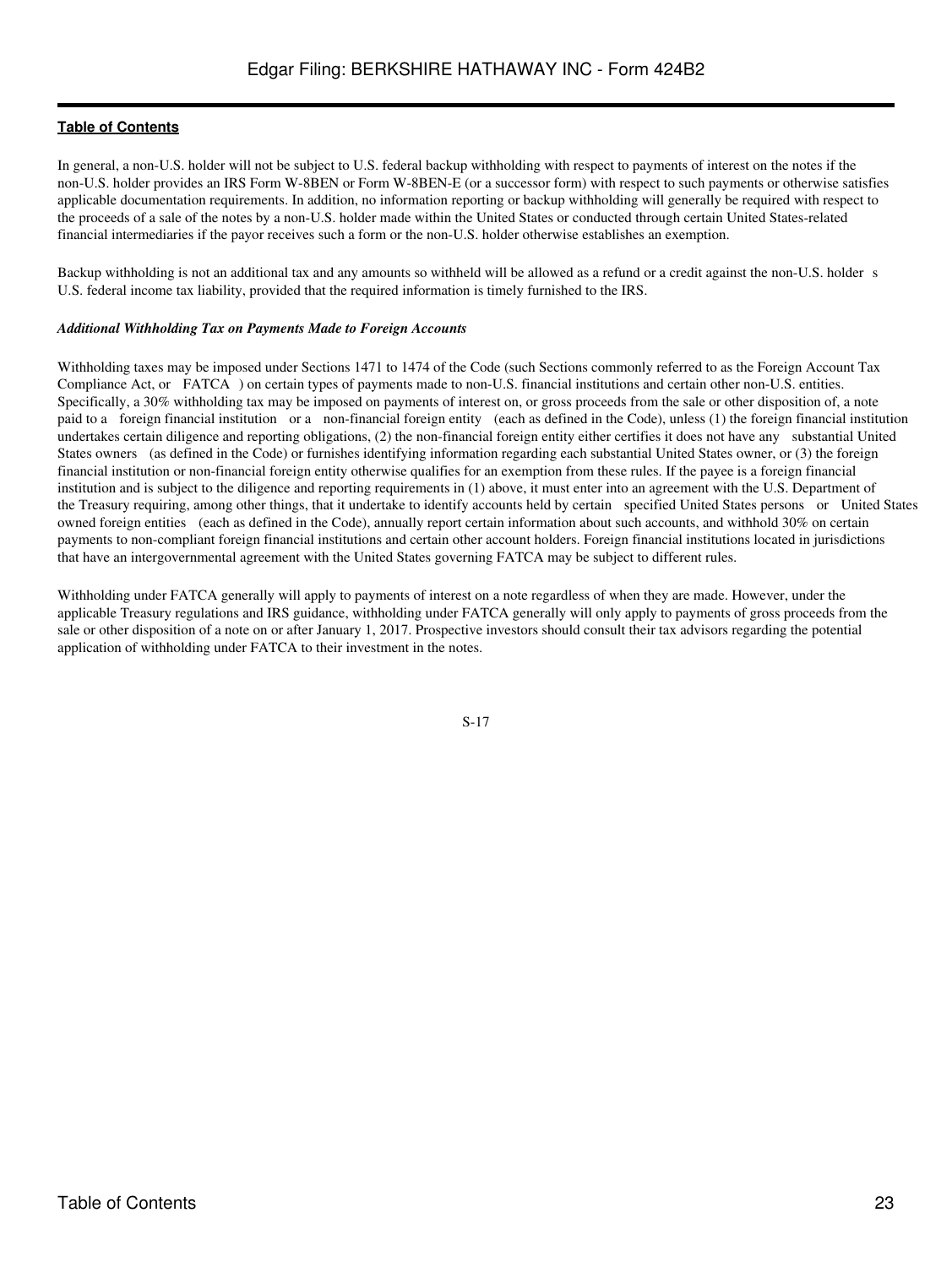### **UNDERWRITING (Conflicts of Interest)**

<span id="page-23-0"></span>BHFC and Berkshire have entered into an underwriting agreement with Goldman, Sachs & Co., Merrill Lynch, Pierce, Fenner & Smith Incorporated and Wells Fargo Securities, LLC with respect to the notes. Subject to certain conditions, we have agreed to sell to each underwriter and each underwriter named below has severally agreed to purchase from us the principal amount of the notes that appears opposite its name in the table below.

|                                       | <b>Floating</b><br><b>Rate Senior</b><br>Notes due 2017 | <b>Floating</b><br><b>Rate Senior</b><br>Notes due 2018 |
|---------------------------------------|---------------------------------------------------------|---------------------------------------------------------|
| Goldman, Sachs & Co.                  | \$133,333,000                                           | \$200,000,000                                           |
| Merrill Lynch, Pierce, Fenner & Smith |                                                         |                                                         |
| Incorporated                          | 133,334,000                                             | 200,000,000                                             |
| Wells Fargo Securities, LLC           | 133,333,000                                             | 200,000,000                                             |
| Total                                 | \$400,000,000                                           | \$600,000,000                                           |

The underwriters have agreed to purchase all of the notes if any of them are purchased. The underwriting agreement provides that the obligations of the underwriters to purchase the notes included in this offering are subject to, among other customary conditions, the delivery of certain legal opinions by their counsel. The underwriting agreement also provides that if an underwriter defaults, the purchase commitments of nondefaulting underwriters may also be increased or the offering may be terminated.

The underwriters initially propose to offer the notes to the public at the public offering price that appears on the cover page of this prospectus supplement. The underwriters may offer the notes to selected dealers at the public offering price minus a concession of up to (i) 0.100% of the principal amount of the Floating Rate Senior Notes due 2017 and (ii) 0.100% of the principal amount of the Floating Rate Senior Notes due 2018. In addition, the underwriters may allow, and those selected dealers may reallow, a concession of up to (i) 0.050% of the principal amount of the Floating Rate Senior Notes due 2017 and (ii) 0.050% of the principal amount of the Floating Rate Senior Notes due 2018 to certain other dealers. After the initial offering, the underwriters may change the public offering price and any other selling terms. The underwriters may offer and sell notes through certain of their affiliates. The offering of the notes by the underwriters is subject to receipt and acceptance and subject to the underwriters right to reject any order in whole or in part.

In the underwriting agreement, we have agreed that, subject to certain exceptions, we will indemnify the several underwriters against certain liabilities, including liabilities under the Securities Act, or contribute to payments that the underwriters may be required to make in respect of those liabilities.

The following table shows the underwriting discounts that we will pay to the underwriters in connection with this offering of notes:

|                                     | paid by us | <b>Underwriting Discounts</b> |
|-------------------------------------|------------|-------------------------------|
|                                     | Per Note   | <b>Total</b>                  |
| Floating Rate Senior Notes due 2017 | $0.150\%$  | 600,000<br><sup>\$</sup>      |
| Floating Rate Senior Notes due 2018 | $0.200\%$  | \$1,200,000                   |
| Total                               |            | \$1,800,000                   |

We estimate that we will spend approximately \$1.25 million for printing, rating agency fees, trustee and legal fees and other expenses related to this offering.

The notes are new issues of securities with no established trading market. We do not intend to apply for the notes to be listed on any securities exchange or to arrange for the notes to be quoted on any quotation system.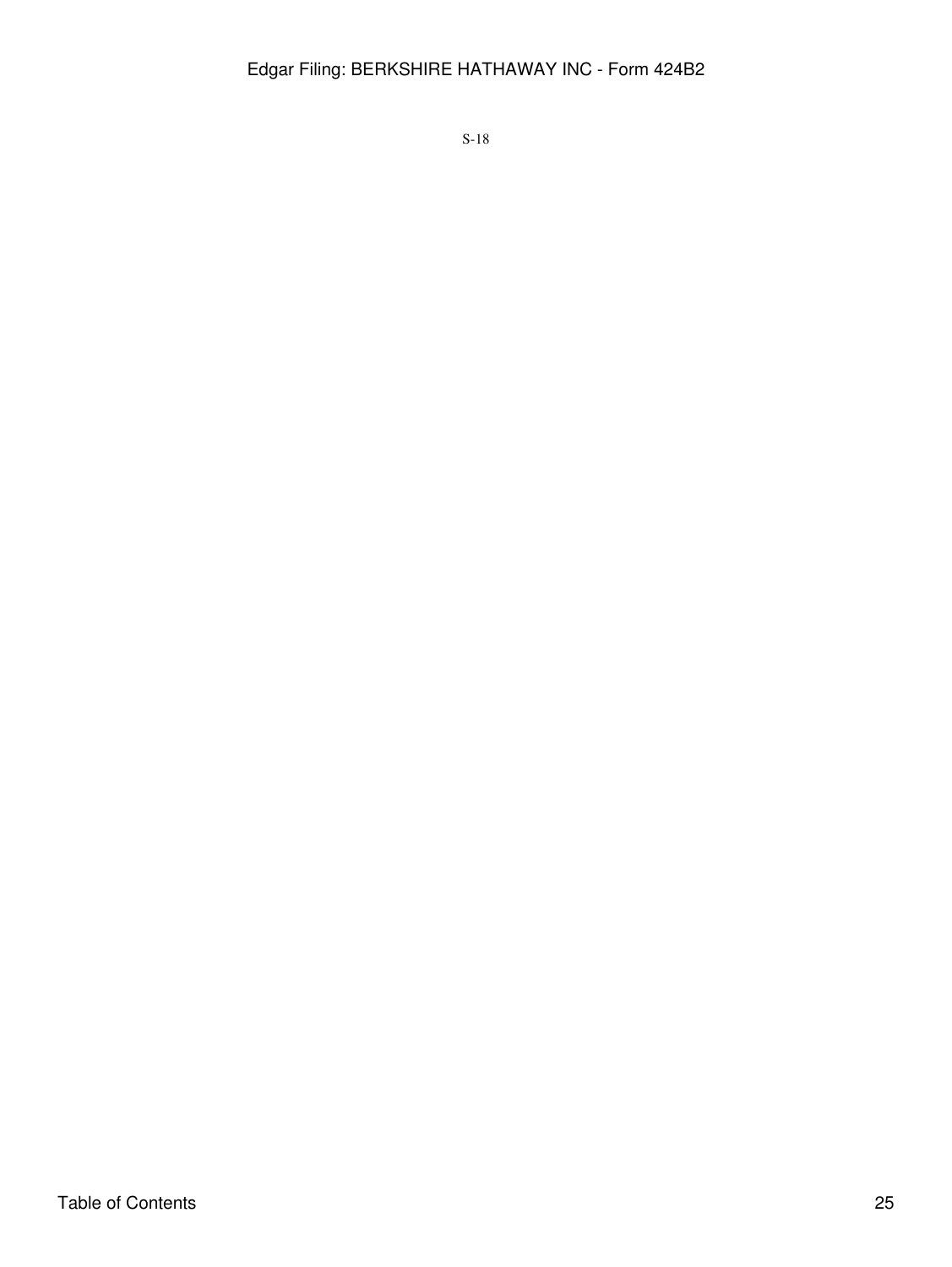The underwriters have advised us that they intend to make a market in the notes. However, they are not obligated to do so and may discontinue any market making at any time in their sole discretion. Therefore, we cannot assure you that a liquid trading market will develop for the notes, that you will be able to sell your notes at a particular time or that the prices that you receive when you sell will be favorable.

In connection with the offering, the underwriters may engage in overallotment, stabilizing transactions and syndicate covering transactions. Overallotment involves sales in excess of the offering size, which creates a short position for the underwriters. Stabilizing transactions involve bids to purchase the notes in the open market for the purpose of pegging, fixing or maintaining the price of the notes. Syndicate covering transactions involve purchases of the notes in the open market after the distribution has been completed in order to cover short positions. Stabilizing transactions and syndicate covering transactions may cause the price of the notes to be higher than it would otherwise be in the absence of those transactions. If the underwriters engage in stabilizing or syndicate covering transactions, they may discontinue them at any time. The underwriters also may impose a penalty bid. This occurs when a particular underwriter repays to the underwriters a portion of the underwriting discount received by it because the underwriters have repurchased notes sold by or for the account of such underwriter in stabilizing or short covering transactions.

Each underwriter and its affiliates are full service financial institutions engaged in various activities, which may include securities trading, commercial and investment banking, financial advisory, investment management, investment research, principal investment, hedging, financing and brokerage activities. Each underwriter and certain of its affiliates have, from time to time, performed, and may in the future perform, various financial advisory and investment banking services for Berkshire and BHFC, for which they have received or will receive customary fees and expenses reimbursements. The underwriters and their affiliates may also make investment recommendations and/or publish or express independent research views in respect of such securities or instruments and may at any time hold, or recommend to clients that they acquire, long and/or short positions in such securities and instruments.

In the ordinary course of their various business activities, the underwriters and their affiliates may make or hold a broad array of investments and actively trade debt and equity securities (or related derivative securities) and financial instruments (including bank loans) for their own account and for the accounts of their customers, and such investment and securities activities may involve securities and/or instruments of the issuer or its affiliates. If any of the underwriters or their affiliates has a lending relationship with us, certain of those underwriters or their affiliates routinely hedge, and certain other of those underwriters or their affiliates may hedge, their credit exposure to us consistent with their customary risk management policies. Typically, such underwriters and their affiliates would hedge such exposure by entering into transactions which consist of either the purchase of credit default swaps or the creation of short positions in our securities, including potentially the notes offered hereby. Any such credit default swaps or short positions could adversely affect future trading prices of the notes offered hereby.

Certain of the underwriters or their affiliates may hold debt securities that we expect to pay at maturity with the net proceeds of this offering.

We expect that delivery of the notes will be made against payment therefor on or about the date specified on the cover of this prospectus supplement, which will be the second business day following the date of pricing of the notes (this settlement cycle being referred to as T+2). Accordingly, purchasers will be expected to pay for their notes within two business days of the date of this prospectus supplement.

## **Conflicts of Interest**

Berkshire owns more than 10% of the outstanding preferred stock of Bank of America Corporation, the parent company of Merrill Lynch, Pierce, Fenner & Smith Incorporated. Accordingly, this offering is being made in compliance with the requirements of Rule 5121 of the Financial Industry Regulatory Authority. Because the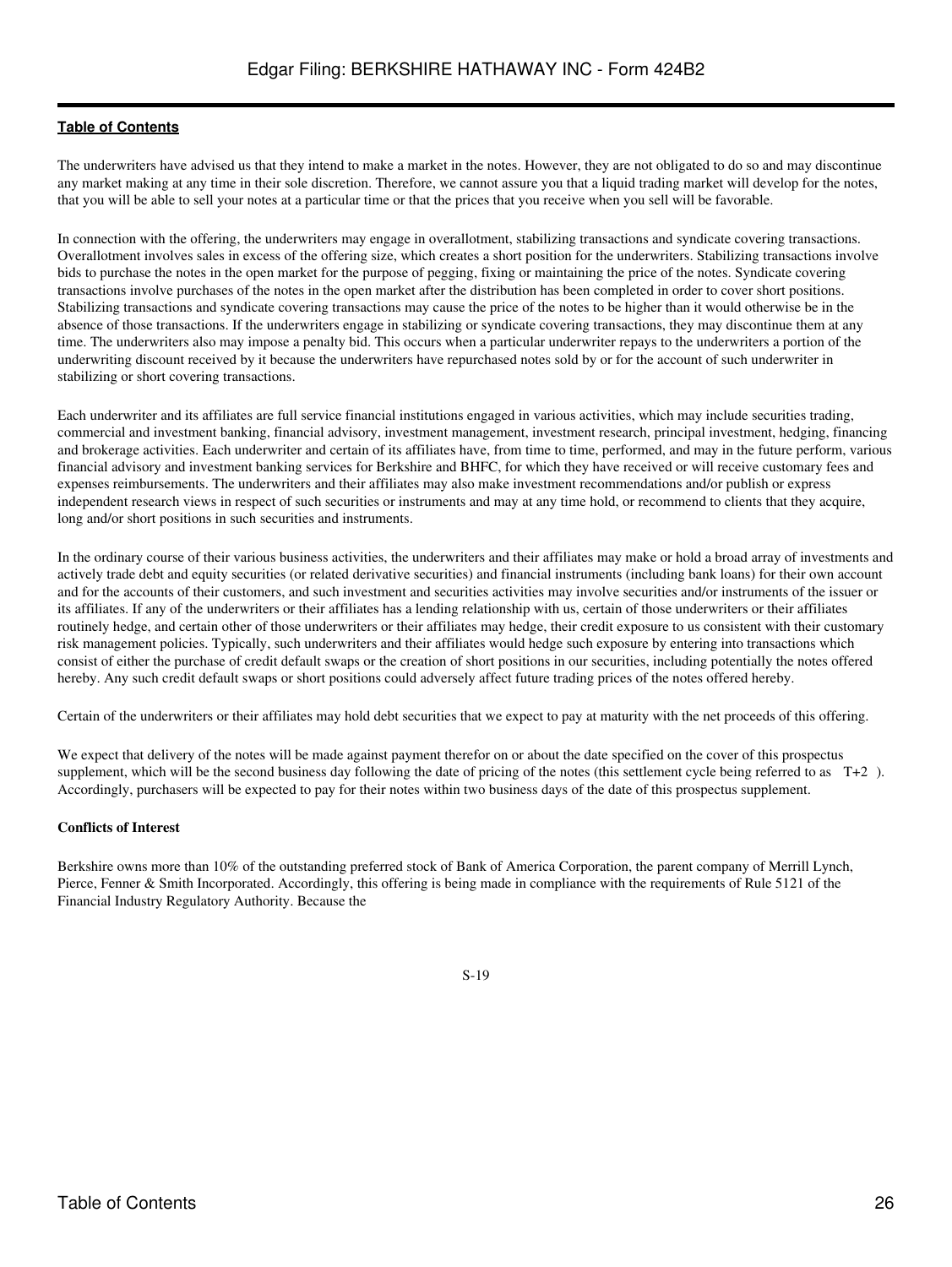notes to be offered will be rated investment grade, pursuant to Rule 5121, the appointment of a qualified independent underwriter is not necessary. Merrill Lynch, Pierce, Fenner & Smith Incorporated will not confirm sales of the notes to any account over which it exercises discretionary authority without the prior written approval of the customer.

## **Offering Restrictions**

In relation to each Member State of the European Economic Area which has implemented the Prospectus Directive (each, a Relevant Member State), each underwriter has represented and agreed that with effect from and including the date on which the Prospectus Directive is implemented in that Relevant Member State it has not made and will not make an offer of notes which are the subject of the offering contemplated by this prospectus to the public in that Relevant Member State other than:

- (a) to any legal entity which is a qualified investor as defined in the Prospectus Directive;
- (b) to fewer than 100 or, if the Relevant Member State has implemented the relevant provision of the 2010 PD Amending Directive, 150 natural or legal persons (other than qualified investors as defined in the Prospectus Directive), as permitted under the Prospectus Directive, subject to obtaining the prior consent of the relevant dealer or dealers nominated by us for any such offer; or

(c) in any other circumstances falling within Article 3(2) of the Prospectus Directive.

For the purposes of this provision, the expression an offer of notes to the public in relation to any notes in any Relevant Member State means the communication in any form and by any means of sufficient information on the terms of the offer and the notes to be offered so as to enable an investor to decide to purchase or subscribe the notes, as the same may be varied in that Relevant Member State by any measure implementing the Prospectus Directive in that Relevant Member State, the expression Prospectus Directive means Directive 2003/71/EC (and amendments thereto, including the 2010 PD Amending Directive, to the extent implemented in the Relevant Member State), and includes any relevant implementing measure in the Relevant Member State, and the expression 2010 PD Amending Directive means Directive 2010/73/EU.

This prospectus supplement and the accompanying prospectus and any other material in relation to the notes is only being distributed to and is only directed at persons in the United Kingdom that are (i) investment professionals falling within Article 19(5) of the Financial Services and Markets Act 2000 (Financial Promotion) Order 2005 (the Order), or (ii) high net worth entities or other persons falling within Articles 49(2)(a) to (d) of the Order, or (iii) persons to whom it would otherwise be lawful to distribute it, all such persons together being referred to as relevant persons. The notes are only available to, and any invitation, offer or agreement to subscribe, purchase or otherwise acquire such notes will be engaged in only with, relevant persons. This prospectus supplement and the accompanying prospectus and their contents are confidential and should not be distributed, published or reproduced (in whole or in part) or disclosed by any recipients to any other person in the United Kingdom. Any person in the United Kingdom that is not a relevant person should not act or rely on this prospectus supplement and the accompanying prospectus or their contents. The notes are not being offered to the public in the United Kingdom.

The underwriters will not offer or sell any of the notes directly or indirectly in Japan or to, or for the benefit of, any Japanese person or to others, for re-offering or re-sale directly or indirectly in Japan or to any Japanese person, except in each case pursuant to an exemption from the registration requirements of, and otherwise in compliance with, the Securities and Exchange Law of Japan and any other applicable laws and regulations of Japan. For purposes of this paragraph, Japanese person means any person resident in Japan, including any corporation or other entity organized under the laws of Japan.

No underwriter nor any of their affiliates (i) have offered or sold, or will offer or sell, in Hong Kong, by means of any document, our notes other than (a) to professional investors as defined in the Securities and Futures Ordinance (Cap. 571) of Hong Kong and any rules made under that Ordinance or (b) in other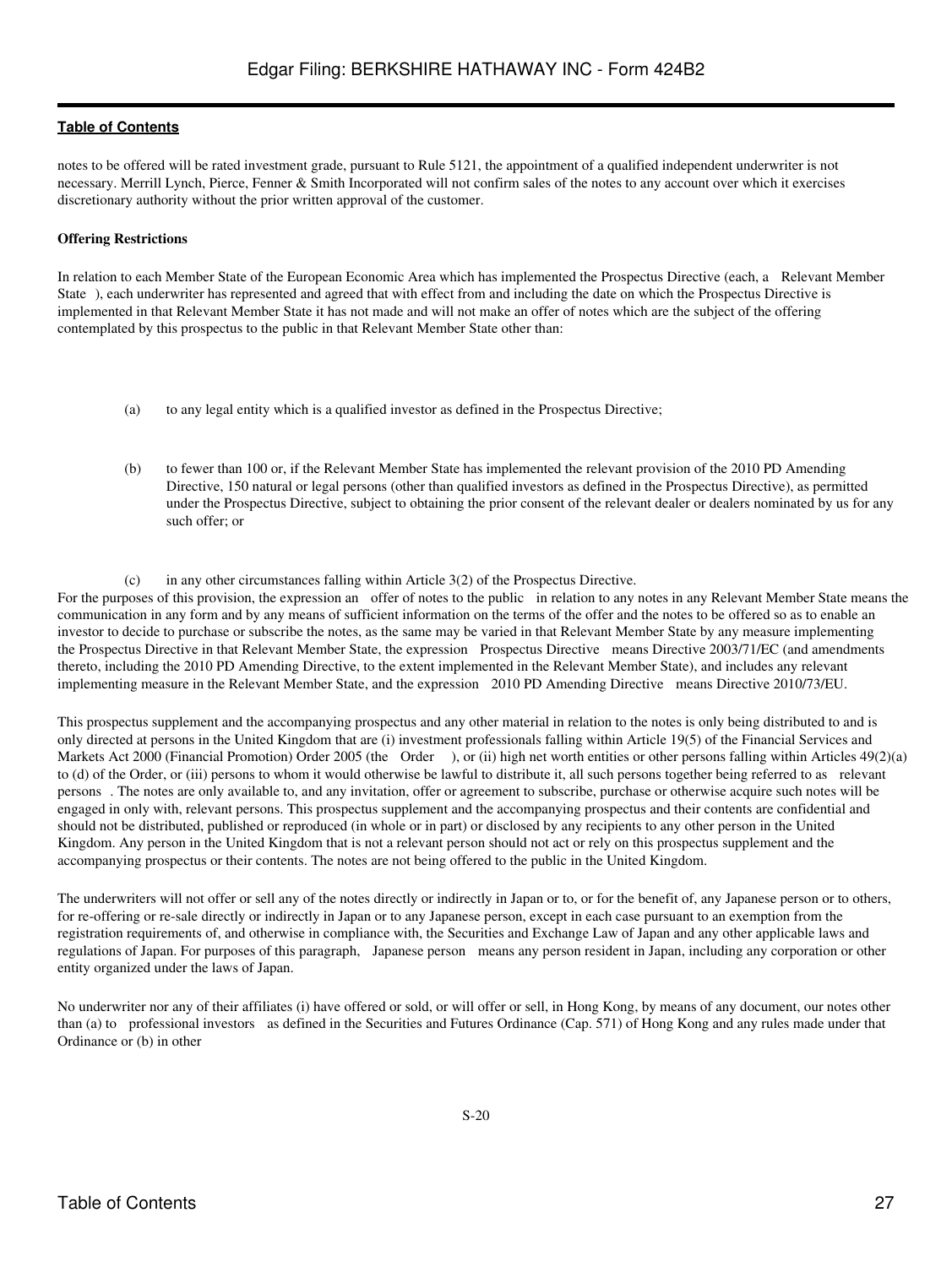circumstances which do not result in the document being a prospectus as defined in the Companies Ordinance (Cap. 32) of Hong Kong or which do not constitute an offer to the public within the meaning of that Ordinance or (ii) have issued or had in its possession for the purposes of issue, or will issue or have in its possession for the purposes of issue, whether in Hong Kong or elsewhere, any advertisement, invitation or document relating to the notes that is directed at, or the contents of which are likely to be accessed or read by, the public in Hong Kong (except if permitted to do so under the securities laws of Hong Kong) other than with respect to our securities that are or are intended to be disposed of only to persons outside Hong Kong or only to professional investors as defined in the Securities and Futures Ordinance and any rules made under that Ordinance. The contents of this document have not been reviewed by any regulatory authority in Hong Kong. You are advised to exercise caution in relation to the offer. If you are in any doubt about any of the contents of this document, you should obtain independent professional advice.

This prospectus supplement or any other offering material relating to the notes has not been and will not be registered as a prospectus with the Monetary Authority of Singapore, and the notes will be offered in Singapore pursuant to the exemptions under Section 274 and Section 275 of the Securities and Futures Act, Chapter 289 of Singapore (the SFA). Accordingly, this prospectus supplement and any other document or material in connection with the offer or sale, or invitation for the subscription or purchase, of the notes may not be circulated or distributed, nor may the notes be offered or sold, or be made the subject of an invitation for subscription or purchase, whether directly or indirectly, to persons in Singapore other than (1) to an institutional investor under Section 274 of the SFA, (2) to a relevant person under Section 275(1) and/or any person under Section 275(1A) of the SFA, and in accordance with the conditions specified in Section 275 of the SFA or (3) otherwise pursuant to, and in accordance with the conditions of, any other applicable provision of the SFA.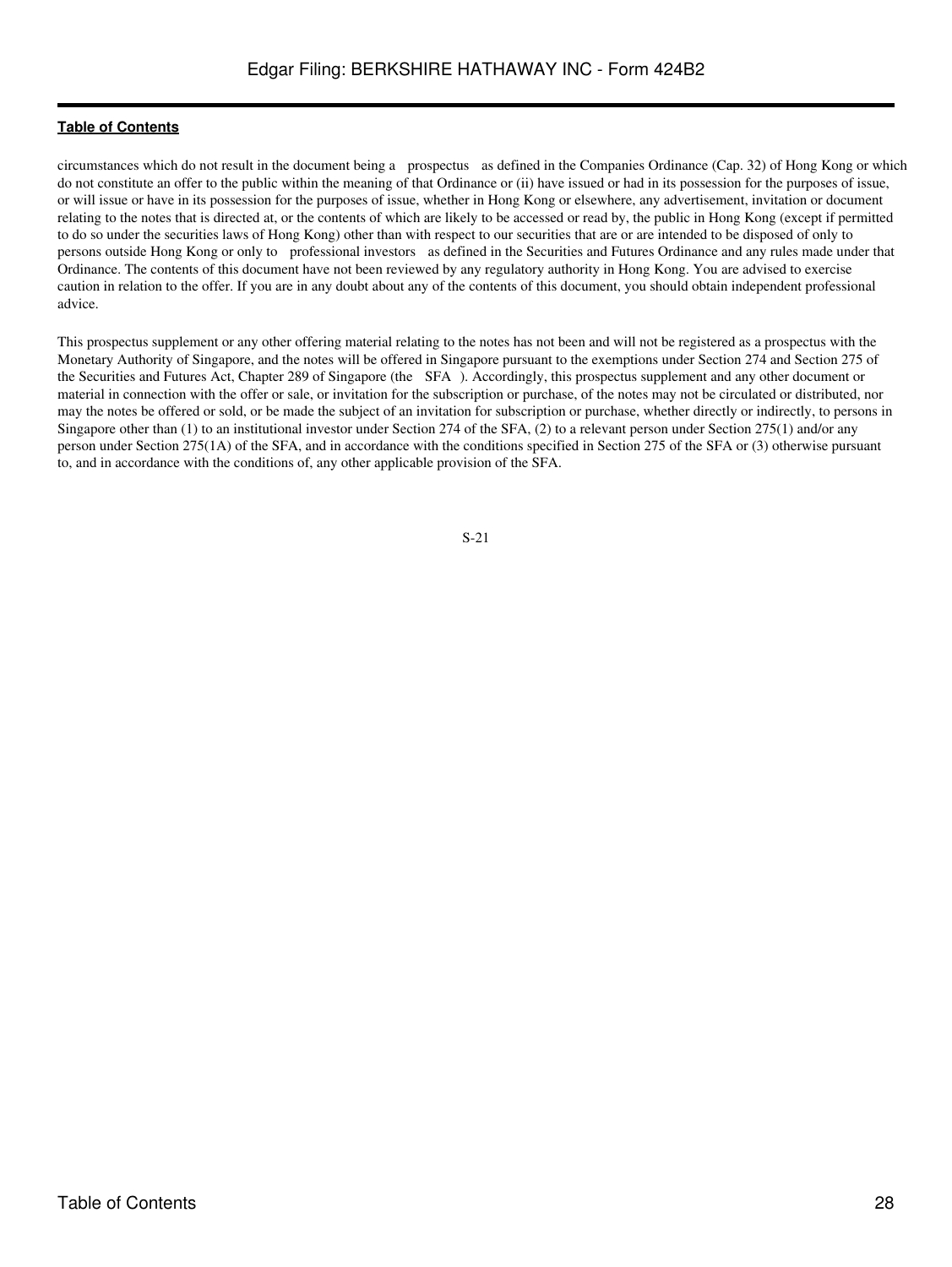### **LEGAL MATTERS**

<span id="page-28-0"></span>Certain legal matters in connection with the notes offered hereby will be passed upon for us by Munger, Tolles & Olson LLP, Los Angeles, California, and for the underwriters by Simpson Thacher & Bartlett LLP, New York, New York.

Ronald L. Olson, a partner of Munger, Tolles & Olson LLP, is one of Berkshire s directors. Mr. Olson and the other attorneys at Munger, Tolles & Olson LLP who are representing BHFC and Berkshire in connection with the offering of the notes beneficially own, in the aggregate, approximately 375 shares of Berkshire s Class A common stock and approximately 41,500 shares of Berkshire s Class B common stock.

#### **EXPERTS**

<span id="page-28-1"></span>The financial statements and the related financial statement schedule, incorporated in this prospectus supplement by reference from Berkshire s Annual Report on Form 10-K for the year ended December 31, 2013, and the effectiveness of Berkshire sinternal control over financial reporting have been audited by Deloitte & Touche LLP, an independent registered public accounting firm, as stated in their reports which are incorporated herein by reference. Such financial statements and financial statement schedule have been so incorporated in reliance upon the reports of such firm given upon their authority as experts in accounting and auditing.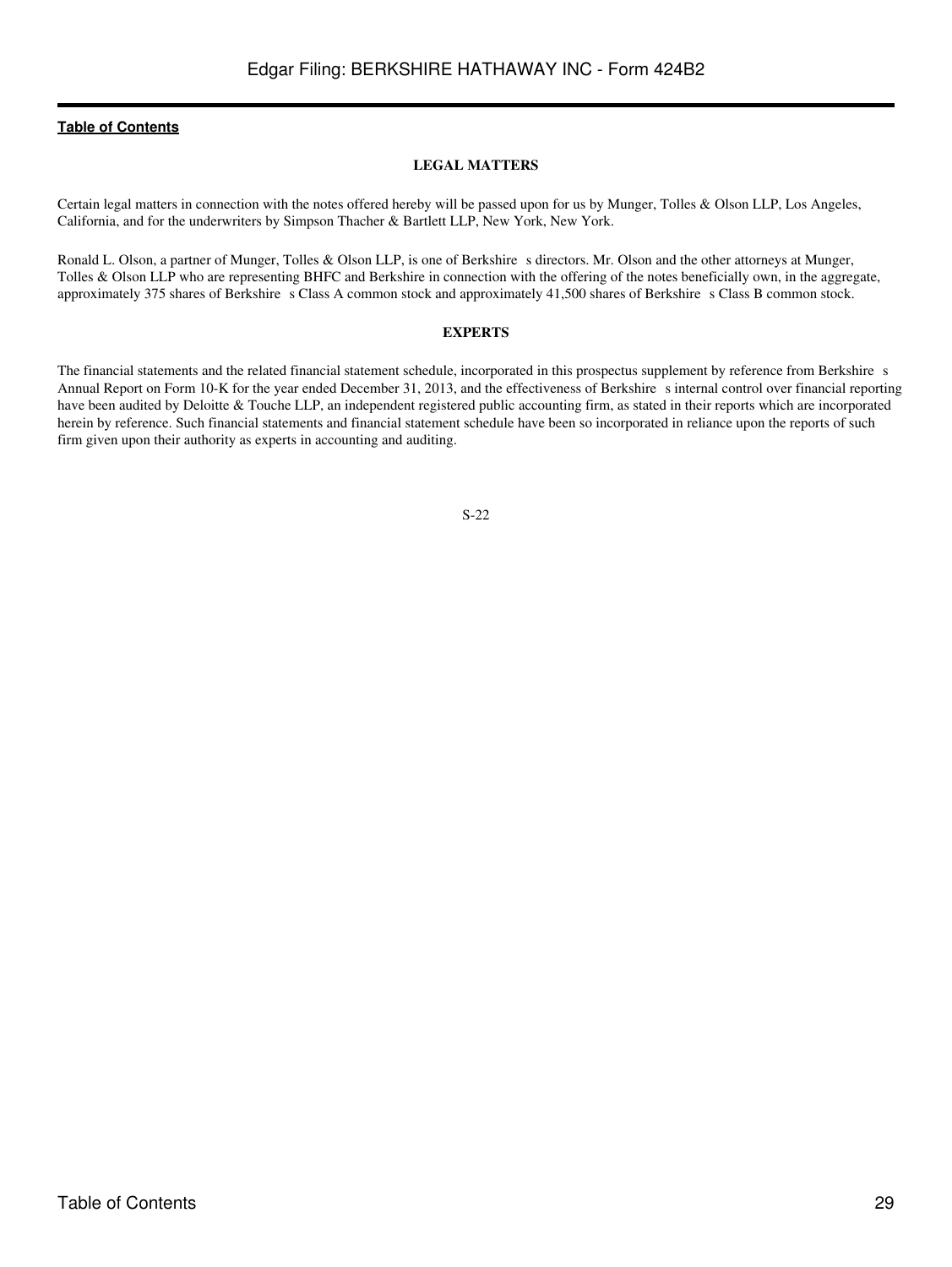# **Berkshire Hathaway Finance Corporation**

## **Debt Securities**

**Guaranteed by**

# **Berkshire Hathaway Inc.**

Berkshire Hathaway Finance Corporation from time to time may offer to sell debt securities. Berkshire Hathaway Finance Corporation may sell these debt securities in one or more offerings at prices and on other terms to be determined at the time of offering. All of Berkshire Hathaway Finance Corporation s obligations under the debt securities will be guaranteed by Berkshire Hathaway Inc.

Berkshire Hathaway Finance Corporation will provide the specific terms of the debt securities to be offered in one or more supplements to this prospectus. You should read this prospectus and the applicable prospectus supplement carefully before you invest in our debt securities.

## **The risks involved in investing in our debt securities are described in the Risk Factors section starting on page 4 of this prospectus.**

**Neither the Securities and Exchange Commission nor any state securities commission has approved or disapproved of the debt securities or passed upon the adequacy or accuracy of this prospectus. Any representation to the contrary is a criminal offense.**

**This prospectus is dated January 28, 2013**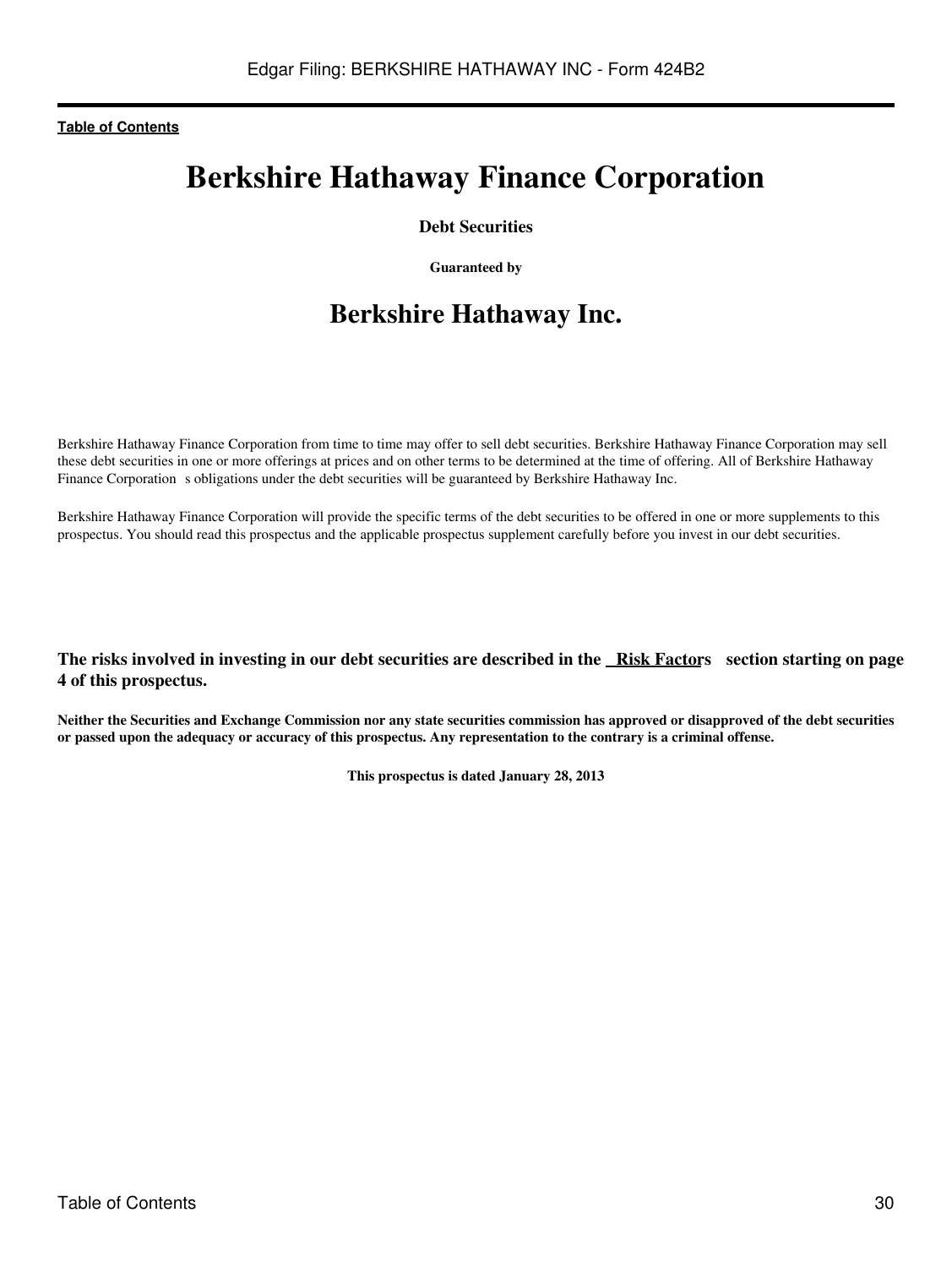## **Table of Contents**

<span id="page-30-0"></span>

|                                                                                                            | Page |
|------------------------------------------------------------------------------------------------------------|------|
| Forward-Looking Information                                                                                | 1    |
| <b>About This Prospectus</b>                                                                               |      |
| Where You Can Find More Information                                                                        |      |
| <b>Incorporation by Reference</b>                                                                          | 2    |
| <b>Risk Factors</b>                                                                                        | 4    |
| Use Of Proceeds                                                                                            | 5    |
| Description of the Debt Securities                                                                         | 6    |
| Plan of Distribution                                                                                       | 11   |
| <b>Legal Matters</b>                                                                                       | 12   |
| <b>Experts</b>                                                                                             | 12   |
| $\mathbf{r}$ $\mathbf{r}$ $\mathbf{r}$ $\mathbf{r}$ $\mathbf{r}$ $\mathbf{r}$ $\mathbf{r}$<br>$\mathbf{r}$ |      |

#### **Forward-Looking Information**

<span id="page-30-1"></span>Certain statements contained, or incorporated by reference, in this prospectus are forward-looking statements within the meaning of the Private Securities Litigation Reform Act of 1995. Forward-looking statements include statements that are predictive in nature, that depend upon or refer to future events or conditions, that include words such as expects, anticipates, intends, plans, believes, estimates, or similar expressions. I addition, any statements concerning future financial performance (including future revenues, earnings or growth rates), ongoing business strategies or prospects, and possible future actions by Berkshire Hathaway Finance Corporation (BHFC) or Berkshire Hathaway Inc. (Berkshire), which may be provided by management are also forward-looking statements as defined by the Private Securities Litigation Reform Act of 1995. Forward-looking statements are based on current expectations and projections about future events and are subject to risks, uncertainties, and assumptions about BHFC and Berkshire, economic and market factors and the industries in which they do business, among other things. These statements are not guarantees of future performance and neither BHFC nor Berkshire has any specific intention to update these statements.

Actual events and results may differ materially from those expressed or forecasted in forward-looking statements due to a number of factors. The principal important risk factors that could cause Berkshire s actual performance and future events and actions to differ materially from such forward-looking statements, include, but are not limited to, continuing volatility in the capital or credit markets and other changes in the securities and capital markets, changes in market prices of Berkshire s investments in fixed maturity and equity securities, losses realized from derivative contracts, the occurrence of one or more catastrophic events, such as an earthquake, hurricane, or act of terrorism that causes losses insured by Berkshire s insurance subsidiaries, changes in insurance laws or regulations, changes in federal income tax laws, and changes in general economic and market factors that affect the prices of securities or the industries in which Berkshire and its affiliates do business.

Unless required by law, neither of Berkshire nor BHFC undertakes any obligation to publicly update or revise any forward-looking statements to reflect events or developments after the date of this prospectus.

i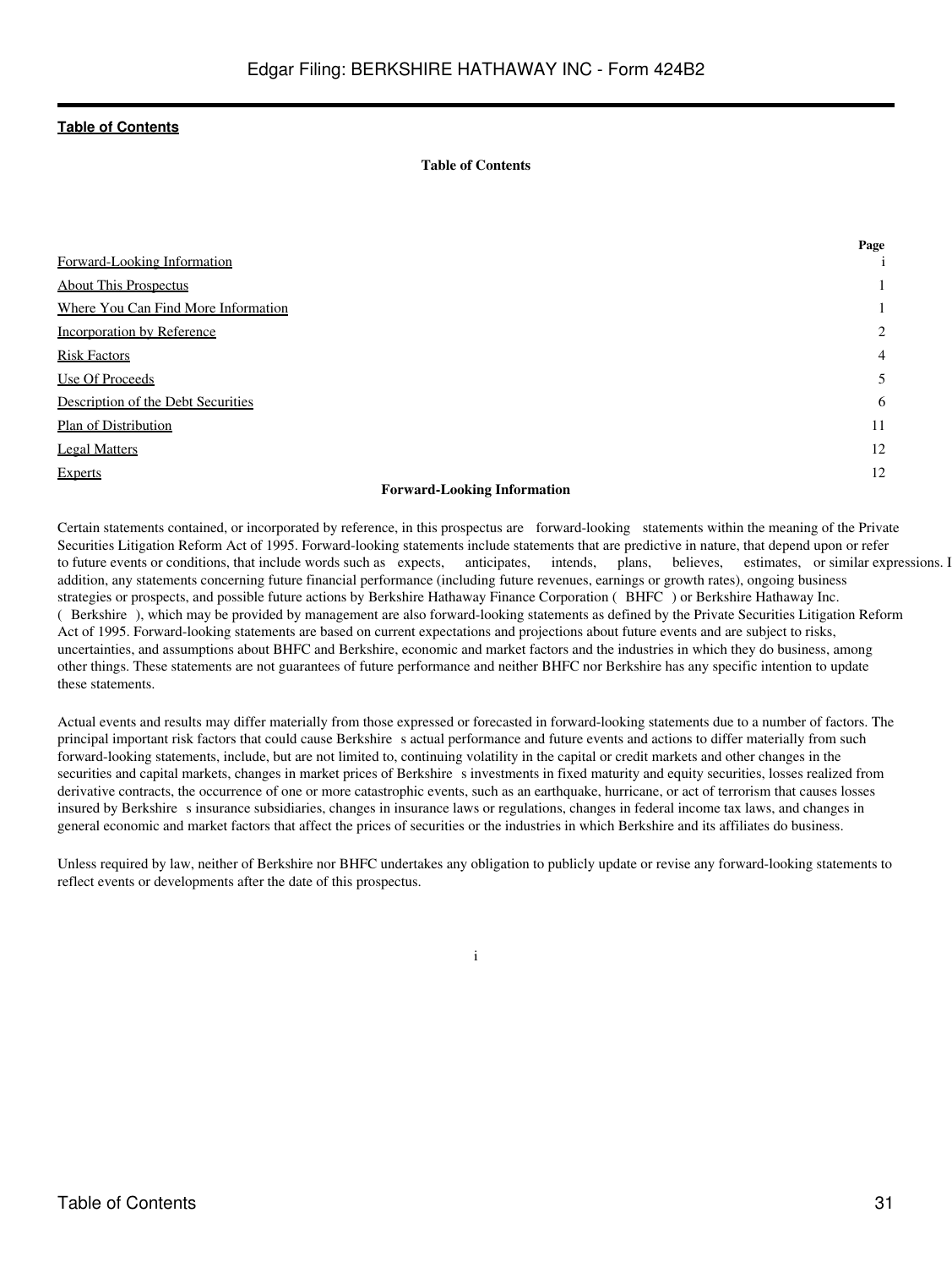#### **About this Prospectus**

<span id="page-31-0"></span>This prospectus is part of a shelf registration statement that we have filed with the United States Securities and Exchange Commission, or the SEC. By using a shelf registration statement, we may sell debt securities in one or more offerings. This prospectus only provides a general description of the securities that may be offered. Each time we sell securities under the shelf registration, a supplement to this prospectus containing specific information about the terms of the securities will be provided. Any prospectus supplement may also add, update or change information contained in this prospectus. Before purchasing any securities, you should read carefully both this prospectus and any supplement, together with the additional information described under the heading Where You Can Find More Information.

This prospectus does not constitute an offer to sell, or the solicitation of an offer to buy, any securities other than the registered securities to which they relate, nor does this prospectus constitute an offer to sell or a solicitation of an offer to buy these securities in any jurisdiction to any person to whom it is unlawful to make such offer or solicitation in such jurisdiction.

The information in this prospectus is not complete and may be changed. You should rely only on the information provided in or incorporated by reference in this prospectus, the accompanying supplement, or documents to which we otherwise refer you. We are not making an offer of these securities in any jurisdiction where the offer or sale is not permitted. You should assume that the information appearing in this prospectus and the accompanying supplement, as well as information we have filed or will file with the SEC and incorporated by reference in this prospectus, is accurate as of the date of the applicable document or other date referred to in that document. Our business, financial condition, and results of operations may have changed since that date.

In this prospectus, unless otherwise specified or the context otherwise requires, references to dollars and \$ are to U.S. dollars. Unless we indicate otherwise or unless the context implies otherwise, references in this prospectus to we, us or our are references to either Berkshire Hathaway Inc. (Berkshire) or Berkshire Hathaway Finance Corporation (BHFC) or both.

This prospectus is based on information provided by us and by other sources that we believe are reliable. We cannot assure you that this information is accurate or complete. This prospectus summarizes certain documents and other information and we refer you to them for a more complete understanding of what we discuss in this prospectus.

#### **Where You Can Find More Information**

<span id="page-31-1"></span>BHFC is not subject to the informational requirements of the Securities Exchange Act of 1934, as amended, pursuant to Rule 12h-5 thereunder. Berkshire is, however, subject to the informational requirements of the Securities Exchange Act of 1934, as amended. Accordingly, Berkshire files reports, proxy statements and other information with the Securities and Exchange Commission (the SEC). You may read and copy any document Berkshire files at the SEC s public reference room at 100 F Street, NE, Washington, D.C. 20549. Please call the SEC at 1-800-SEC-0330 for further information about the public reference room. These SEC filings are also available to the public from the SECs website at www.sec.gov. In addition, Berkshire s Class A common stock and Class B common stock are listed on the New York Stock Exchange, and its reports, proxy statements and other information can be inspected at the offices of the New York Stock Exchange, 20 Broad Street, New York, New York 10005.

We have filed a registration statement on Form S-3 with the SEC under the Securities Act of 1933, as amended, relating to the securities offered by this prospectus. This prospectus does not contain all of the information set forth in the registration statement. Some information has been omitted in accordance with the rules and regulations of the SEC. For further information, please refer to the registration statement and the exhibits and schedules filed with it.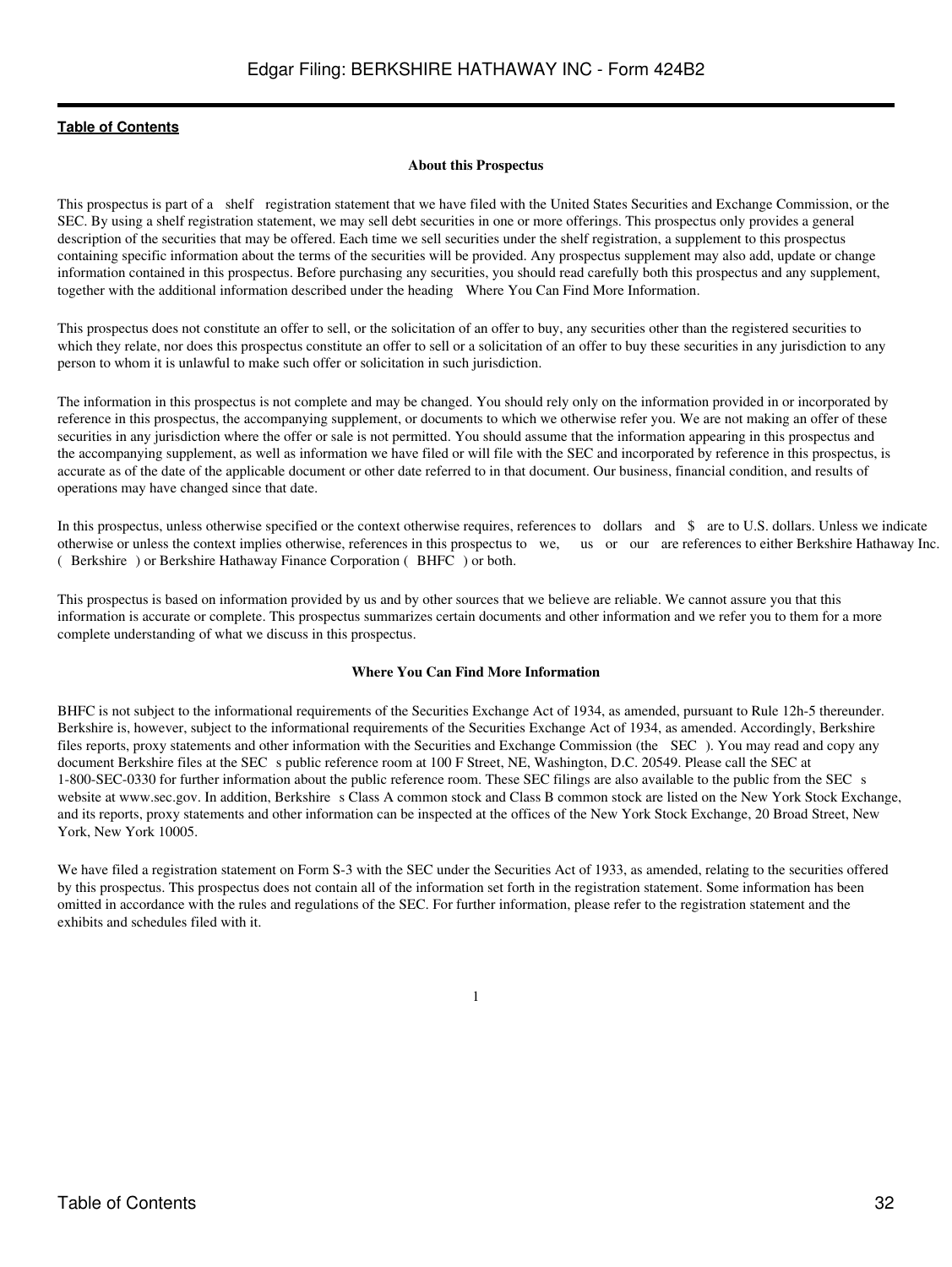#### **Incorporation by Reference**

<span id="page-32-0"></span>In this document BHFC and Berkshire incorporate by reference the information that Berkshire files with the SEC, which means that they can disclose important information to you by referring to that information. The information incorporated by reference is considered to be a part of this prospectus, and later information filed with the SEC will update and supersede this information. BHFC and Berkshire incorporate by reference the documents listed below and any future filings made by either of them with the SEC under Sections 13(a), 13(c), 14 or 15(d) of the Exchange Act after the date of this prospectus:

Berkshire s Annual Report on Form 10-K for the year ended December 31, 2011,

Berkshire s Quarterly Reports on Form 10-Q for the quarters ended March 31, 2012, June 30, 2012 and September 30, 2012,

Berkshire s Current Reports on Form 8-K filed with the SEC on January 24, 2012, January 31, 2012, March 23, 2012, May 8, 2012, May 16, 2012, September 17, 2012, December 14, 2012, and January 15, 2013.

We will provide to each person to whom a copy of this prospectus is delivered, upon request and at no cost to such person, a copy of any or all of the information that has been incorporated by reference in this prospectus but not delivered with this prospectus. You may request a copy of such information by writing or telephoning Berkshire at:

> Berkshire Hathaway Inc. 3555 Farnam Street Omaha, Nebraska 68131 Attn: Corporate Secretary Tel: (402) 346-1400

### **Berkshire Hathaway Inc.**

Berkshire, a Delaware corporation, is a holding company owning subsidiaries that engage in a number of diverse business activities including insurance and reinsurance, freight rail transportation, utilities and energy, finance, manufacturing, services and retailing. Included in the group of subsidiaries that underwrite insurance and reinsurance is GEICO, the third largest private passenger auto insurer in the United States and two of the largest reinsurers in the world, General Re and the Berkshire Hathaway Reinsurance Group. Other subsidiaries that underwrite property and casualty insurance include National Indemnity Company, Columbia Insurance Company, National Fire & Marine Insurance Company, National Liability and Fire Insurance Company, Berkshire Hathaway Homestate Insurance Company, Medical Protective Company, Applied Underwriters, U.S. Liability Insurance Company, Central States Indemnity Company, Kansas Bankers Surety, Cypress Insurance Company, Boat U.S. and the Guard Insurance Group.

Burlington Northern Santa Fe, LLC (BNSF) is a holding company that, through its subsidiaries, is engaged primarily in the freight rail transportation business. BNSF s rail operations make up one of the largest railroad systems in North America. MidAmerican Energy Holdings Company (MidAmerican) is an international energy holding company owning a wide variety of operating companies engaged in the generation, transmission and distribution of energy. Among MidAmerican s operating energy companies are Northern Powergrid; MidAmerican Energy Company; PacifiCorp Energy; Pacific Power and Rocky Mountain Power; and Kern River Gas Transmission Company and Northern Natural Gas. In addition, MidAmerican owns HomeServices of America, a real estate brokerage firm. Berkshire s finance and financial products businesses primarily engage in proprietary investing strategies (BH Finance), consumer lending (Clayton Homes, Inc.) and transportation equipment and furniture leasing (XTRA and CORT). McLane Company is a wholesale distributor of groceries and nonfood items to discount retailers, convenience stores, quick service restaurants and others. The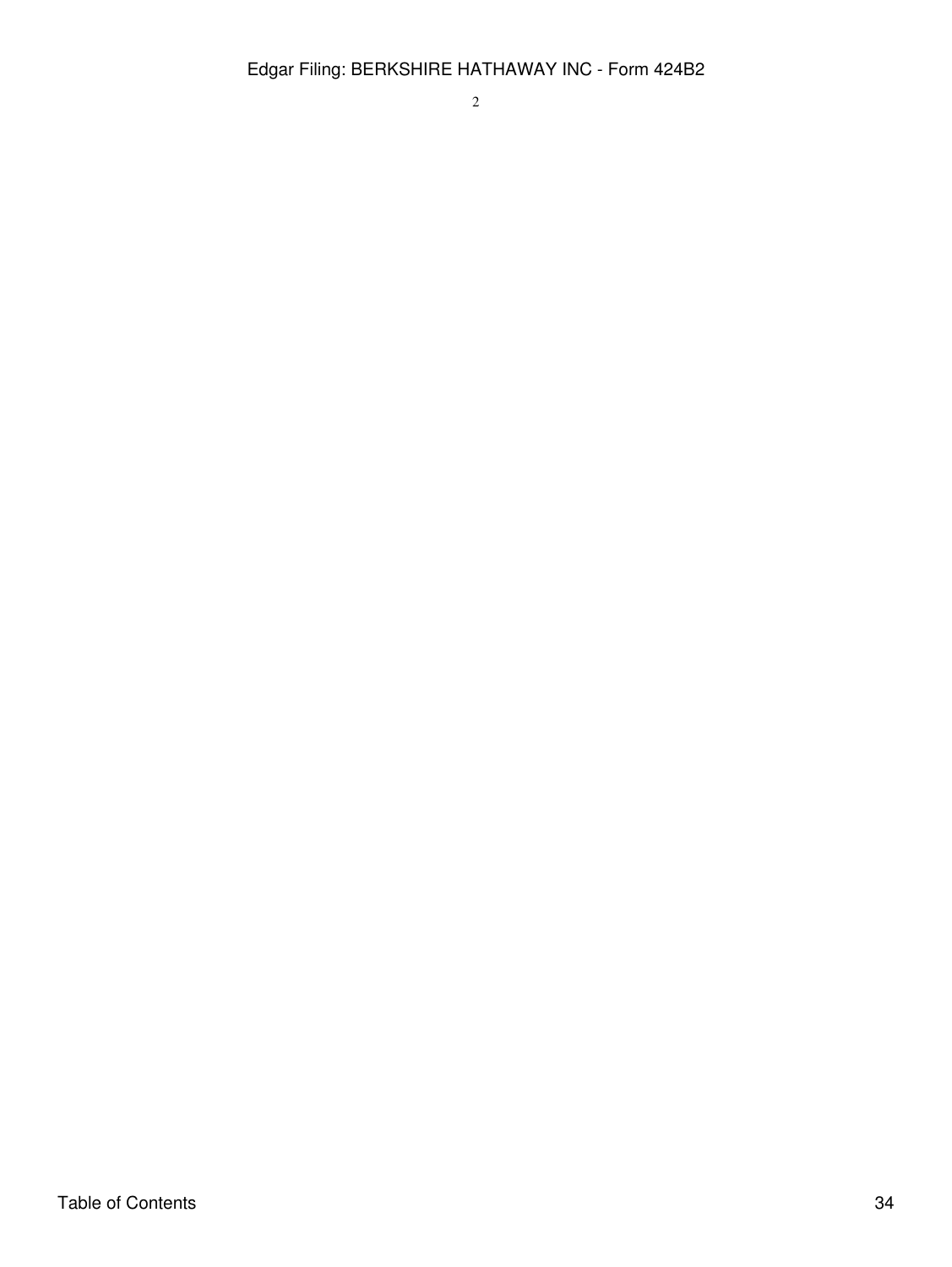Marmon Group is an international association of approximately 150 manufacturing and service businesses that operate independently within diverse business sectors. The Lubrizol Corporation is a specialty chemical company that produces and supplies chemical products for transportation, industrial and consumer markets.

Numerous business activities are conducted through Berkshire s other manufacturing, services and retailing subsidiaries. Shaw Industries is the world s largest manufacturer of tufted broadloom carpet. Benjamin Moore is a formulator, manufacturer and retailer of architectural and industrial coatings. Johns Manville is a leading manufacturer of insulation and building products. Acme Building Brands is a manufacturer of face brick and concrete masonry products. MiTek Inc. produces steel connector products and engineering software for the building components market. Fruit of the Loom, Russell Athletic, Vanity Fair, Garan, Fechheimer, H.H. Brown Shoe Group, Justin Brands, and Brooks manufacture, license and distribute apparel and footwear under a variety of brand names. FlightSafety International provides training to aircraft operators. NetJets provides fractional ownership programs for general aviation aircraft. Nebraska Furniture Mart, R.C. Willey Home Furnishings, Star Furniture and Jordan s Furniture are retailers of home furnishings. Borsheims, Helzberg Diamond Shops and Ben Bridge Jeweler are retailers of fine jewelry.

In addition, other manufacturing, service and retail businesses include: Buffalo News and the BH Media Group, publishers of daily and Sunday newspapers; Sees Candies, a manufacturer and seller of boxed chocolates and other confectionery products; Scott Fetzer, a diversified manufacturer and distributor of commercial and industrial products; Larson-Juhl, a designer, manufacturer and distributor of high-quality picture framing products; CTB International, a manufacturer of equipment for the livestock and agricultural industries; International Dairy Queen, a licensor and service provider to about 6,100 stores that offer prepared dairy treats and food; The Pampered Chef, the premier direct seller of kitchen tools in the United States; Forest River, a leading manufacturer of leisure vehicles in the United States; Business Wire, the leading global distributor of corporate news, multimedia and regulatory filings; Iscar Metalworking Companies, an industry leader in the metal cutting tools business; TTI, Inc., a leading distributor of electronic components; Richline Group, a leading jewelry manufacturer; and Oriental Trading Company, a direct retailer of party supplies and novelties.

Operating decisions for the various Berkshire businesses are made by managers of the business units. Investment decisions and all other capital allocation decisions are made for Berkshire and its subsidiaries by Warren E. Buffett, in consultation with Charles T. Munger. Mr. Buffett is Chairman and Mr. Munger is Vice Chairman of Berkshire s Board of Directors. The Berkshire businesses collectively employ approximately 288,000 people.

Berkshire s executive offices are located at 3555 Farnam Street, Omaha, Nebraska 68131, and its telephone number is (402) 346-1400.

## **Berkshire Hathaway Finance Corporation**

BHFC is a Delaware corporation that was created by Berkshire on August 4, 2003. Assets of BHFC consist of term loans to Vanderbilt Mortgage and Finance, Inc. (Vanderbilt), a wholly owned subsidiary of Clayton and an indirect wholly owned subsidiary of Berkshire.

BHFC s executive offices are located at 3555 Farnam Street, Omaha, Nebraska 68131, and its telephone number is (402) 346-1400.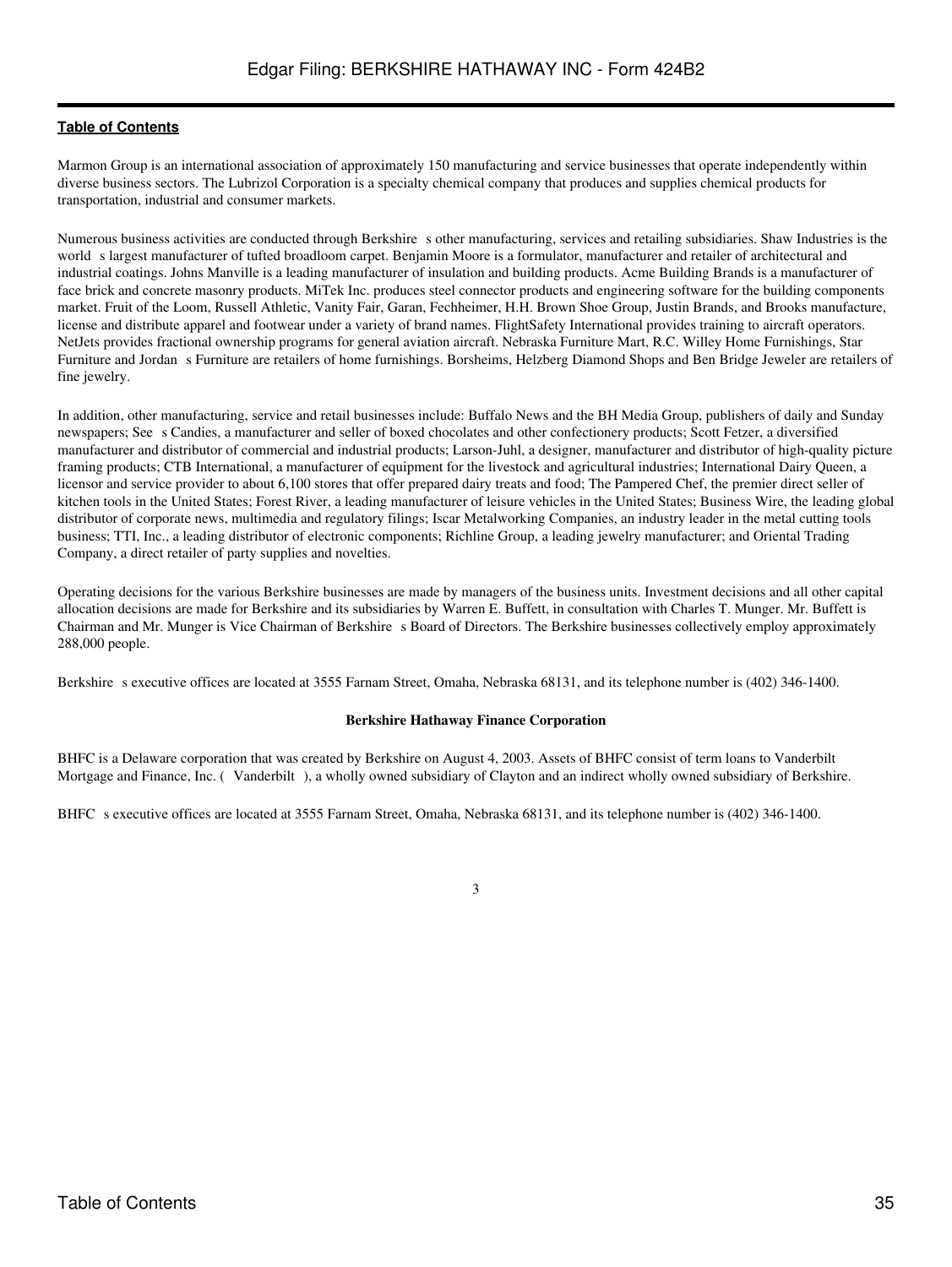#### **Risk Factors**

<span id="page-35-0"></span>An investment in our securities involves some degree of risk. Prior to making a decision about investing in our securities, you should carefully consider the risks described in the section entitled Risk factors in any prospectus supplement and the risks described in Berkshire s most recent Annual Report on Form 10-K filed with the SEC, in each case as these risk factors are amended or supplemented by subsequent Quarterly Reports on Form 10-Q or Current Reports on Form 8-K, which have been or will be incorporated by reference into this document. The occurrence of any of these risks could materially adversely affect our business, operating results and financial condition.

The risks and uncertainties we describe are not the only ones facing us. Additional risks and uncertainties not presently known to us or that we currently deem immaterial may also impair our business or operations. Any adverse effect on our business, financial condition or operating results could result in a decline in the value of our securities and the loss of all or part of your investment.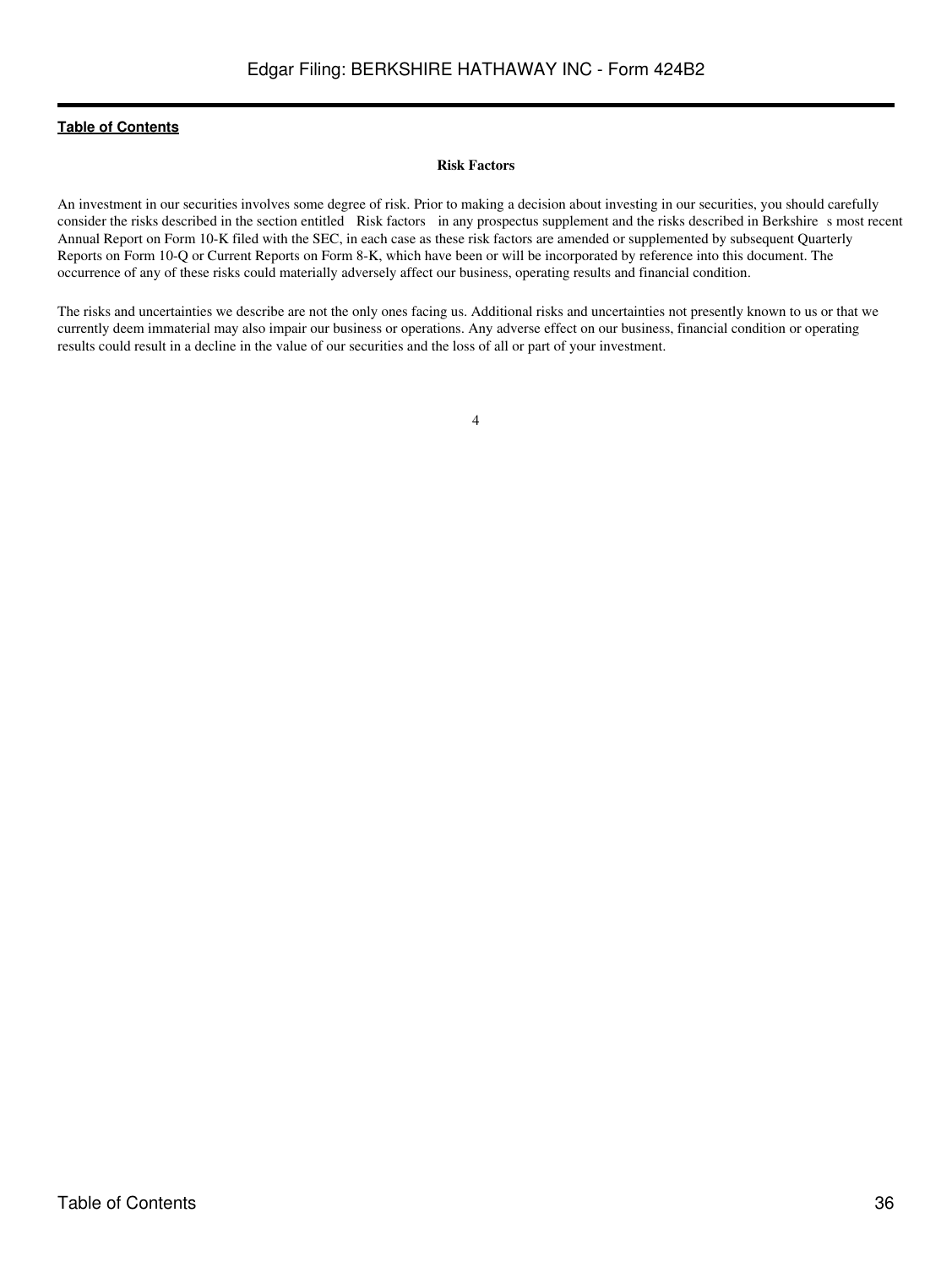## **Use of Proceeds**

<span id="page-36-0"></span>Except as any accompanying prospectus supplement may state, the net proceeds from the sale of securities will be used for general corporate purposes.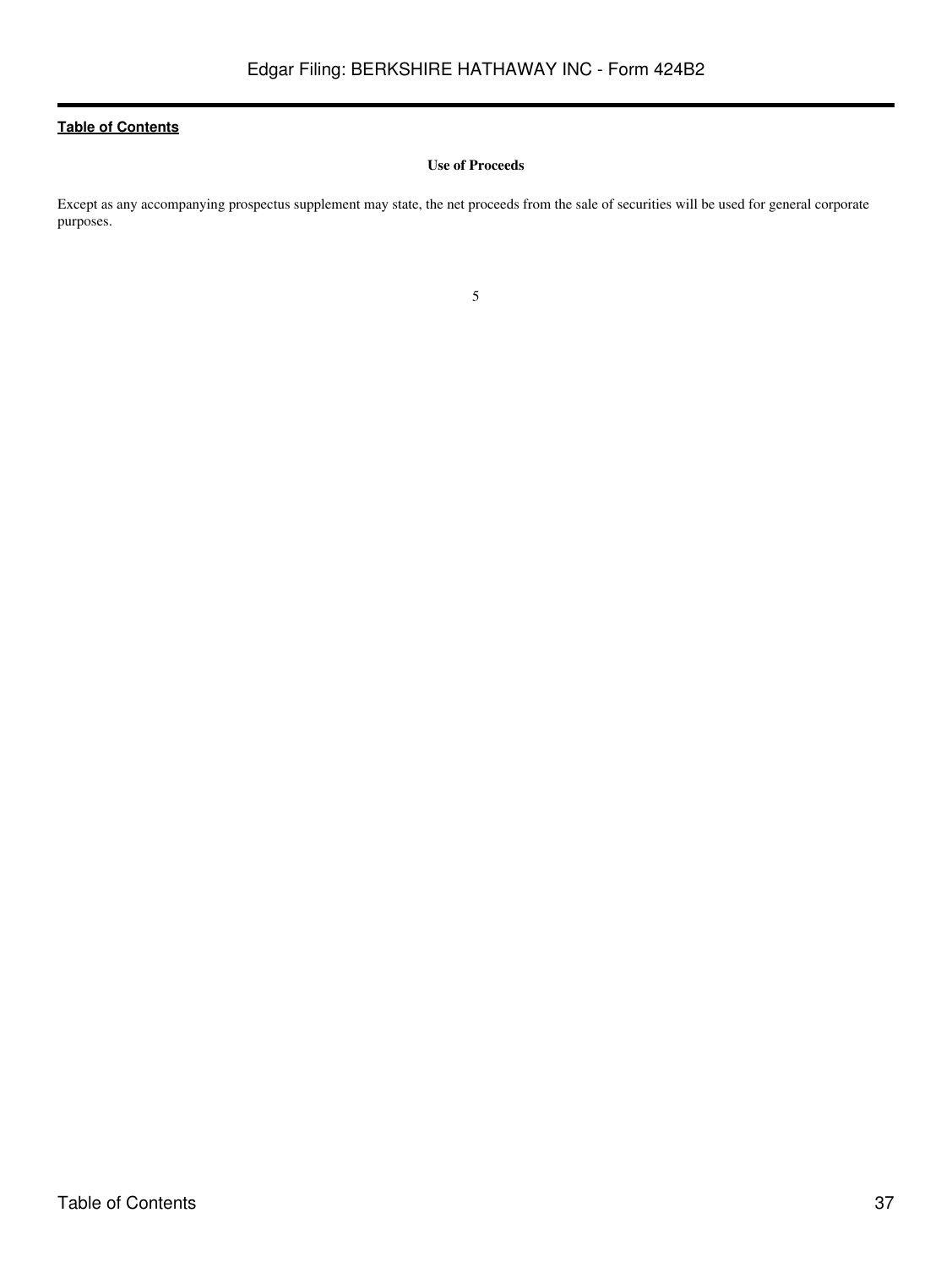#### **Description of the Debt Securities**

<span id="page-37-0"></span>BHFC will issue senior debt securities on a senior unsecured basis under an indenture, dated as of February 1, 2010, by and among Berkshire, BHFC and The Bank of New York Mellon Trust Company, N. A. (the trustee).

We have summarized material provisions of the indenture and the debt securities, including the guarantee, below. This summary is not complete, and is subject, and qualified in its entirety by reference, to all the provisions of the indenture, including the definition of certain terms. We have filed the indenture with the SEC as an exhibit to the registration statement, of which this prospectus forms a part, and you should read the indenture for provisions that may be important to you. The following sets forth certain general terms and provisions of BHFC s debt securities offered by this prospectus. The particular terms of debt securities will be described in the prospectus supplement relating to those offered debt securities.

#### **Provisions Applicable to Indenture**

#### *General*

The indenture does not limit the amount of debt securities that may be issued under that indenture, nor does it limit the amount of other unsecured debt or securities that BHFC may issue. BHFC may issue debt securities under the indenture from time to time in one or more series, each in an amount authorized prior to issuance.

#### *Terms*

The prospectus supplement relating to any series of debt securities being offered will include specific terms relating to the offering. These terms will include some or all of the following:

the title of the debt securities;

the total principal amount of the debt securities;

whether the debt securities will be issued in individual certificates to each holder or in the form of temporary or permanent global securities held by a depositary on behalf of holders;

the date or dates on which the principal of and any premium on the debt securities will be payable;

any interest rate, the date from which interest will accrue, interest payment dates and record dates for interest payments;

any right to extend or defer the interest payment periods and the duration of the extension;

whether and under what circumstances any additional amounts with respect to the debt securities will be payable;

any sinking fund or analogous provision;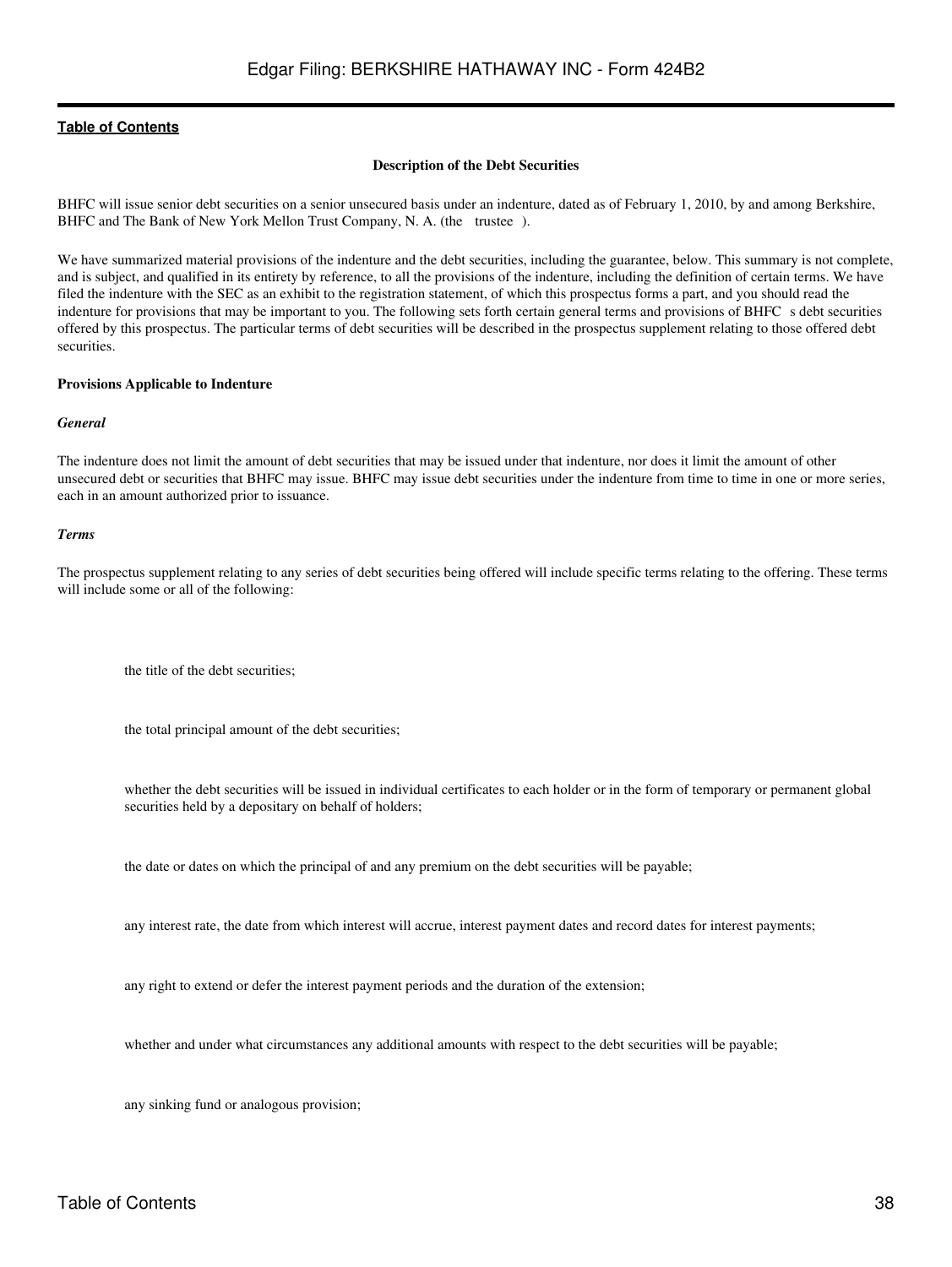## Edgar Filing: BERKSHIRE HATHAWAY INC - Form 424B2

the place or places where payments on the debt securities will be payable;

any provisions for optional redemption or early repayment;

any provisions that would require the redemption, purchase or repayment of debt securities;

the denominations in which the debt securities will be issued;

whether payments on the debt securities will be payable in foreign currency or currency units or another form and whether payments will be payable by reference to any index or formula;

the portion of the principal amount of debt securities that will be payable if the maturity is accelerated, if other than the entire principal amount;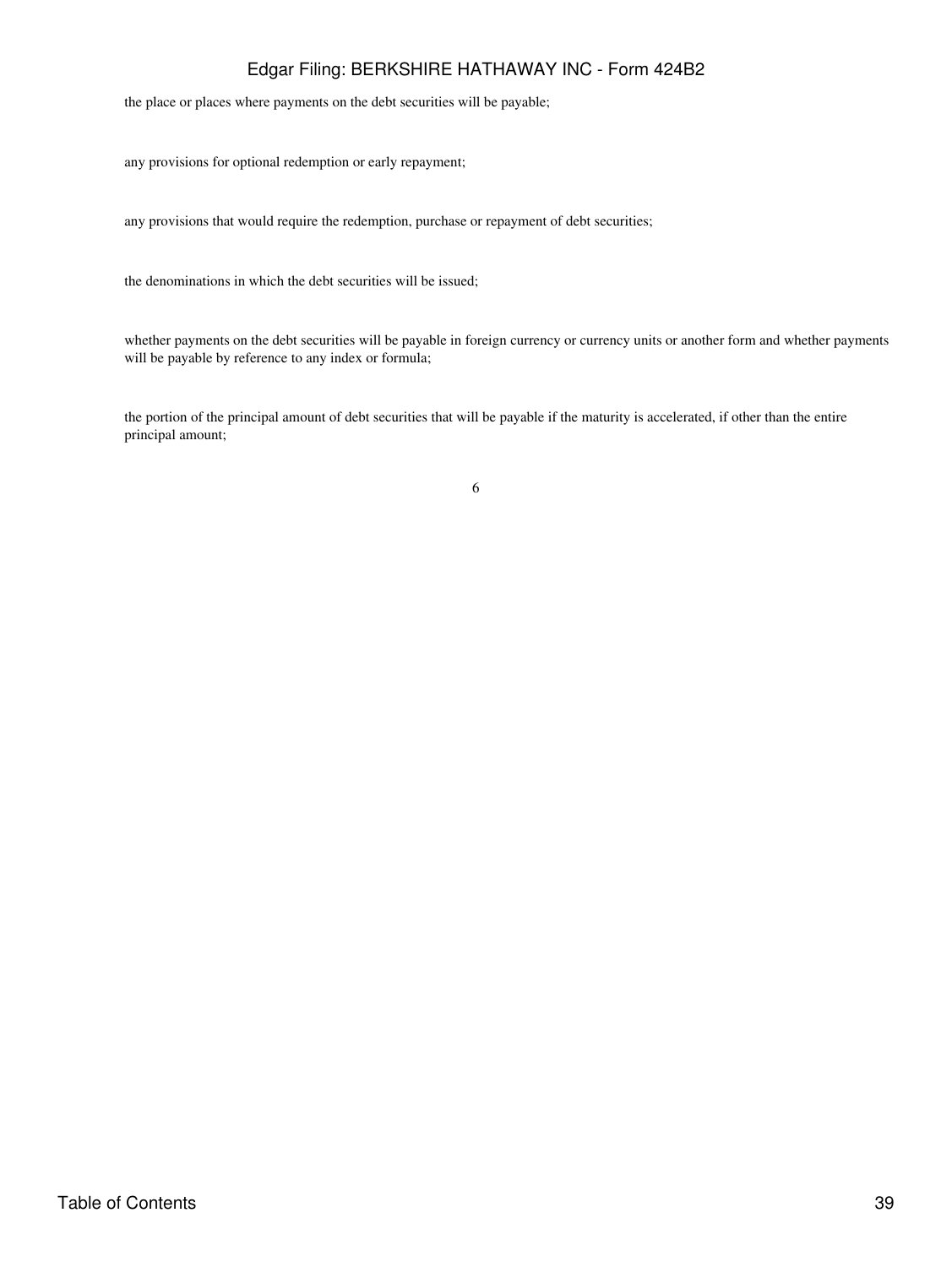any additional means of defeasance of the debt securities, any additional conditions or limitations to defeasance of the debt securities or any changes to those conditions or limitations;

any changes or additions to the events of default or covenants described in this prospectus; and

any other terms of the debt securities not inconsistent with the indenture. **Guarantee of Debt Securities**

Berkshire will unconditionally and irrevocably guarantee the payment of all of BHFC s obligations under the debt securities offered hereby pursuant to a guarantee to be endorsed on the debt securities offered hereby, the form of which is filed as an exhibit to the registration statement of which this prospectus forms a part. If BHFC defaults in the payment of the principal of, or interest on, such debt securities when and as the same shall become due, whether upon maturity, acceleration, or otherwise, without the necessity of action by the trustee or any holder of such debt securities, Berkshire shall be required promptly and fully to make such payment.

#### **Ranking**

The debt securities will be BHFC s senior unsecured obligations and will rank pari passu in right of payment with all of BHFC s unsubordinated, unsecured indebtedness and will be senior in right of payment to all of BHFC s subordinated indebtedness.

The guarantee will be a senior unsecured obligation of Berkshire, will rank pari passu with all of Berkshires unsubordinated, unsecured indebtedness and senior to all of Berkshire subordinated indebtedness, and will be effectively subordinated to all of Berkshire s existing and future secured indebtedness to the extent of the assets securing such indebtedness and structurally subordinated to all existing and future indebtedness of Berkshire s subsidiaries (secured or unsecured).

#### **Consolidation, Merger and Sale of Assets**

Except as otherwise provided in the indenture or the debt securities, neither BHFC nor Berkshire may (A) merge into or consolidate with any other entity, or (B) convey, transfer or lease our respective properties and assets substantially as an entirety to any individual, corporation, partnership or other entity, unless, in the case of clauses (A) and (B) above, the successor or transferee corporation (or other entity) shall (i) be a corporation, partnership, limited liability company, trust or similar entity organized under the laws of the United States of America, any State of the United States or the District of Columbia, and (ii) expressly assume by supplemental indenture, as applicable, (a) the due and punctual payment of the principal of and any interest on the debt securities and the performance of BHFC s obligations under the indenture or (b) the due and punctual performance of the guarantee and Berkshire s obligations under the indenture.

#### **Events of Default**

Unless we inform you otherwise in the applicable prospectus supplement, the following are events of default with respect to a series of debt securities:

a default in the payment of any interest on such series of debt securities when due and payable, and the continuance of such default for a period of 30 days;

a default in the payment of principal of such series of debt securities when due and payable;

a default in the performance, or breach, of other covenants or warranties of BHFC or Berkshire in the indenture or of Berkshire in the guarantee applicable to such series of debt securities that continues for 90 consecutive days after BHFC or Berkshire, as the case may be, receives notice of the default or breach; and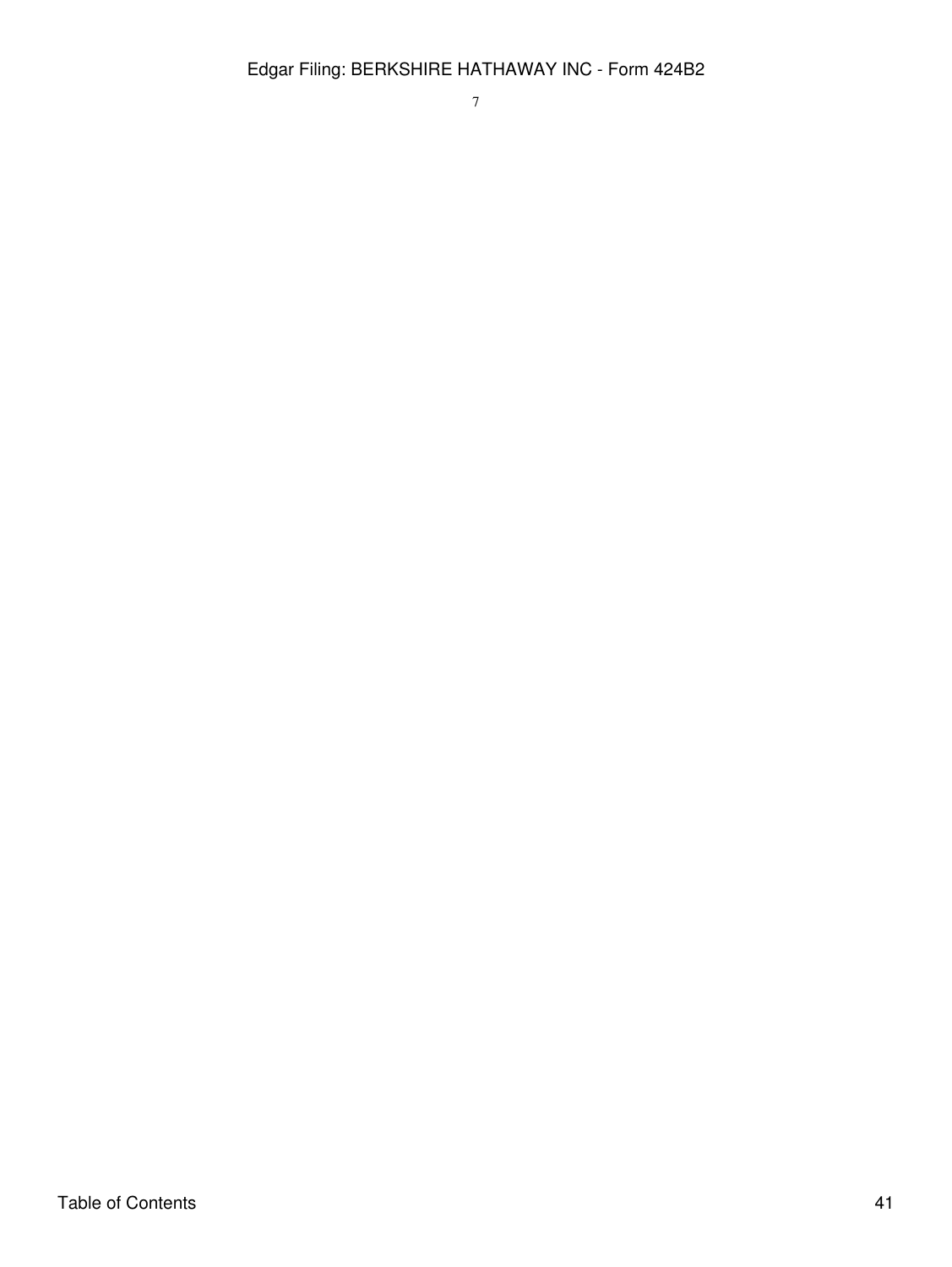certain events of bankruptcy, insolvency or liquidation involving Berkshire or BHFC.

If an event of bankruptcy, insolvency or liquidation of us has occurred, the principal of the then-outstanding debt securities and any other amounts payable under the indenture will become immediately due and payable. If any other event of default shall occur and be continuing, either the trustee or the holders of not less than 25% in aggregate principal amount of the outstanding debt securities of all series affected by the default (voting as a single class) may declare the principal amount payable under the indenture on those then outstanding debt securities of the series affected by the default due and payable.

#### **Defeasance**

BHFC s obligations with respect to the payment of the principal and interest on the debt securities, and Berkshire s obligations with respect to such debt securities under the indenture and the guarantee, will terminate if BHFC irrevocably deposits or causes to be deposited with the trustee as trust funds specifically held in trust for, and dedicated solely to, the benefit of the holders of the debt securities:

cash,

U.S. government obligations, which through the scheduled payment of interest and principal in respect thereof in accordance with their terms will provide, not later than one day before the due date of any payment, cash, or

a combination of the foregoing,

in each case sufficient to pay and discharge each installment of principal and interest on the debt securities.

The discharge of the debt securities is subject to certain other conditions, including, without limitation,

no event of default or event (including such deposit) which with notice or lapse of time would become an event of default shall have occurred and be continuing on the date of such deposit (or, with respect to an event of bankruptcy, insolvency or liquidation of Berkshire or BHFC, at any time on or prior to the 90th day after the date of such deposit),

BHFC shall have delivered to the trustee an opinion of independent tax counsel to the effect that holders of the debt securities will not recognize gain or loss for United States federal income tax purposes as a result of such deposit and defeasance,

we shall have delivered to the trustee a certificate stating that the debt securities, if they are then listed on any securities exchange, will not be delisted as a result of such deposit, and

such deposit shall not result in a breach or violation of, or constitute a default under, any other agreement or instrument to which BHFC or Berkshire are a party or otherwise bound.

## **Modification and Waiver**

#### *Modification of Indenture*

The indenture provides that BHFC, Berkshire and the trustee may, without the consent of any holders of debt securities, enter into supplemental indentures for the purposes, among other things, of adding to BHFC s or Berkshire s covenants, adding additional events of default and curing ambiguities or inconsistencies in the indenture. BHFC, Berkshire and the trustee may, without the consent of any holders of debt securities, also make other changes to the indenture that do not have a material adverse effect on the interests of the holders of the debt securities.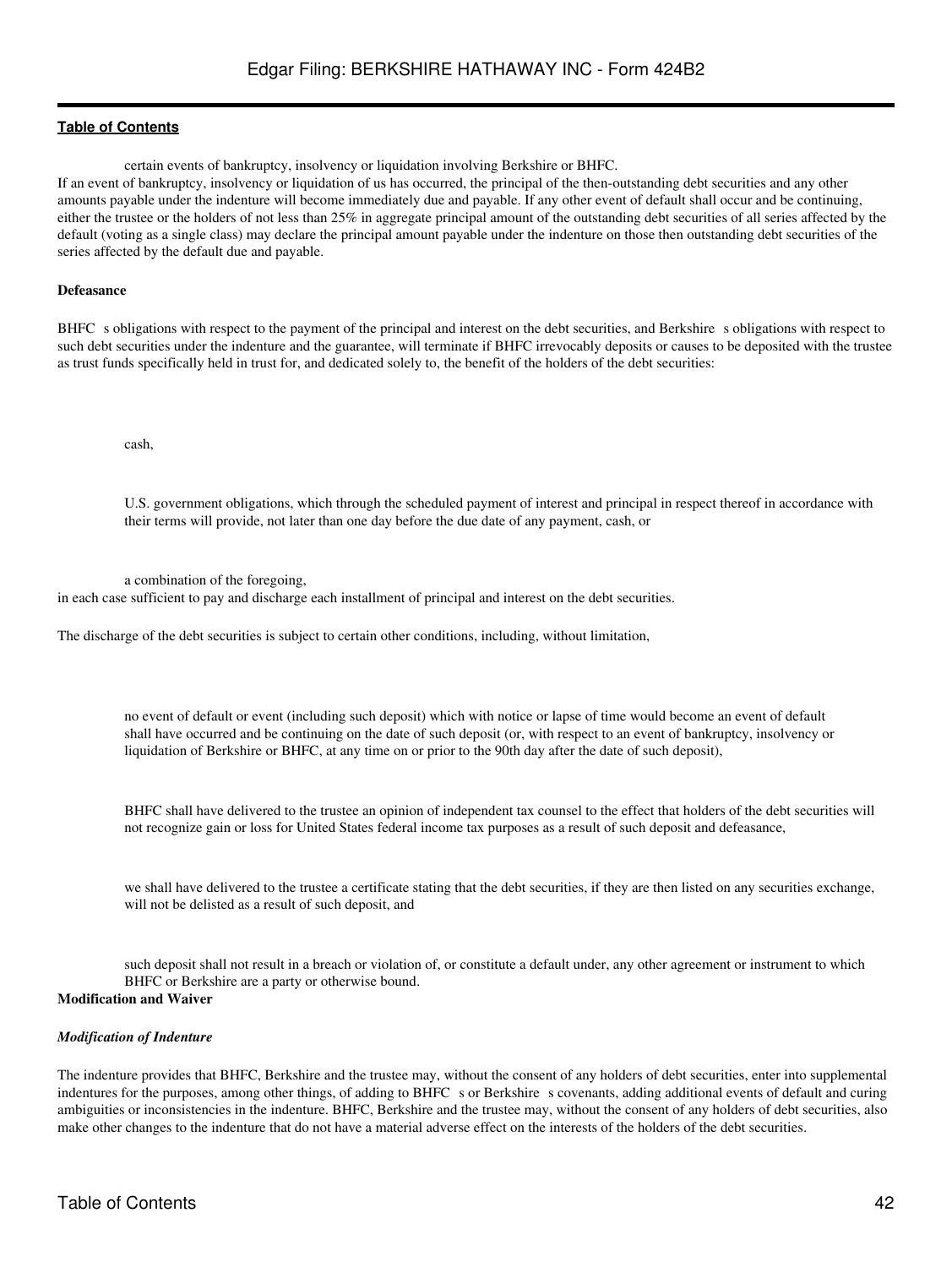## Edgar Filing: BERKSHIRE HATHAWAY INC - Form 424B2

In addition, modifications and amendments of the indenture may be made by BHFC, Berkshire and the trustee with the consent of the holders of not less than 50% of the aggregate principal amount of the debt securities of each series affected by such modification or amendment, acting as one class, provided, however,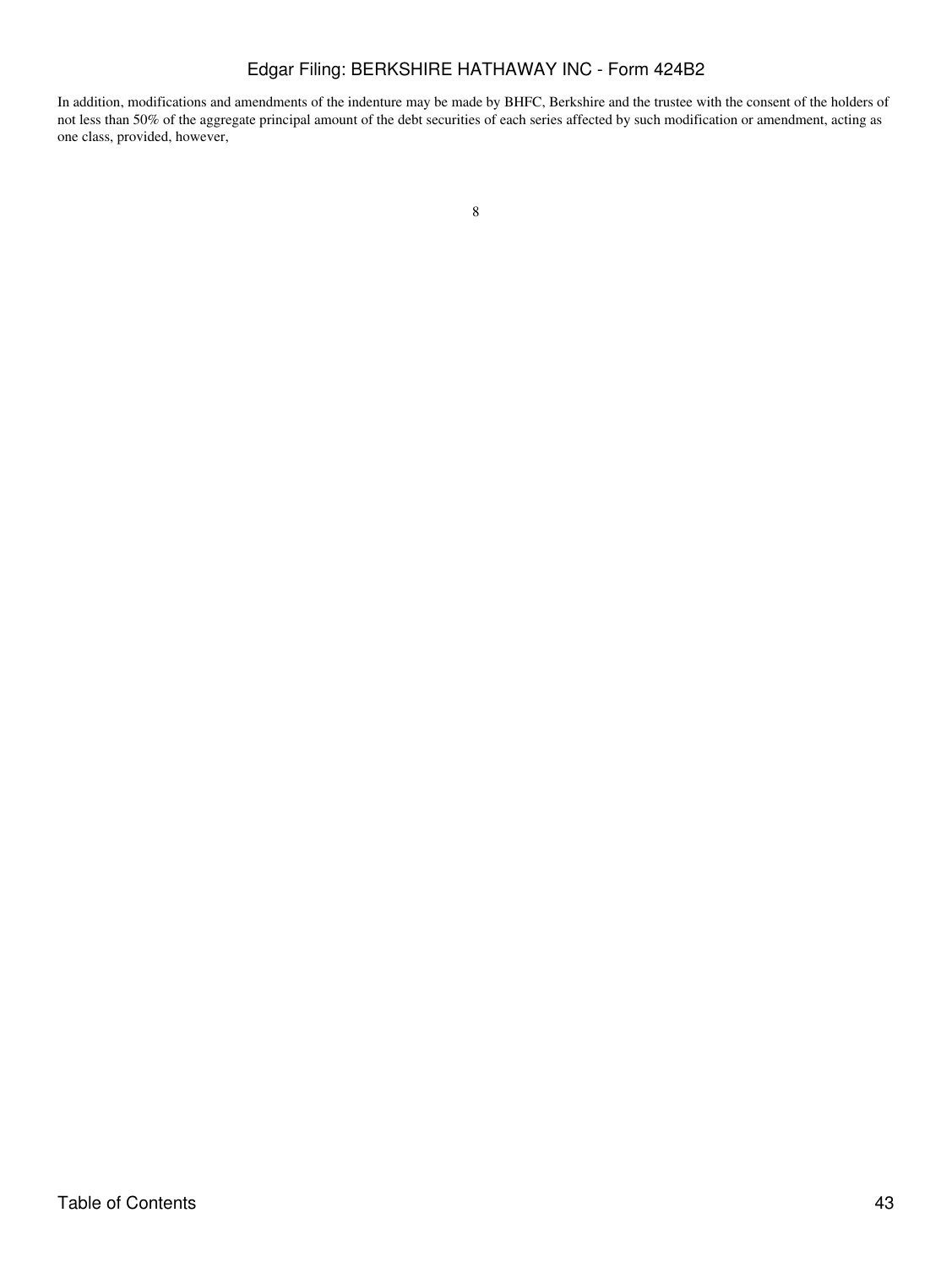that no such modification or amendment may, without the consent of each holder of debt securities outstanding that is affected thereby,

change the stated maturity of the principal of, or any installment of principal of or interest on, any outstanding debt securities,

reduce the principal of or interest rate on any outstanding debt securities,

change the place of payment where, or the currency in which, any outstanding debt securities or any interest thereon is payable,

impair the right to institute suit for the enforcement of any payment on or with respect to any outstanding debt securities on or after the stated maturity thereof or on the guarantee,

reduce the percentage in principal amount of the debt securities then outstanding required for modification or amendment of the indenture or for any waiver of compliance with certain provisions of the indenture or for waiver of certain defaults, or

modify any of the above provisions. *Waiver of Default*

The holders of not less than a majority of aggregate principal amount of the outstanding debt securities of the series affected by the default may, on behalf of the holders of all such debt securities of the series affected by the default, waive any past default under the indenture with respect to the of the outstanding debt securities of the series affected by the default except a default in the payment of principal or any interest on such debt securities and a default in respect of a covenant or provision of the indenture which cannot be modified or amended without the consent of each holder of the outstanding debt securities of the series affected by the default.

#### **Assumption by Berkshire**

The indenture provides that Berkshire may, without the consent of the trustee or the holders of the debt securities, assume all of our rights and obligations under the indenture and the notes if, after giving effect to such assumption, no event of default or event which with notice or lapse of time would become an event of default shall have occurred and be continuing. In addition, Berkshire shall assume all of BHFC s rights and obligations under the indenture and a series of debt securities if, upon a default by BHFC in the due and punctual payment of the principal of, sinking fund payment, if any, premium, if any, or interest on such notes, Berkshire is prevented by any court order or judicial proceeding from fulfilling its obligations under the guarantee. Such assumption shall result in such debt securities becoming the direct obligations of Berkshire and shall be effected without the consent of the trustee or the holders of any debt securities. Upon any such assumption, Berkshire will execute a supplemental indenture evidencing its assumption of all such rights and obligations and BHFC will be released from its liabilities under the indenture and such debt securities as obligor on such debt securities.

#### **Payment and Paying Agents**

Unless BHFC informs you otherwise, payments on the debt securities will be made in U.S. dollars at the office or agency maintained by BHFC in New York, New York (or, if BHFC fails to maintain such office or agency, at the corporate trust office of the trustee in New York, New York or if the trustee does not maintain an office in New York, at the office of a paying agent in New York). At BHFC s option, however, it may make payments by check mailed to the holder s registered address or, with respect to global notes, by wire transfer. BHFC will make any required interest payments to the person in whose name a debt security is registered at the close of business on the record date for the interest payment.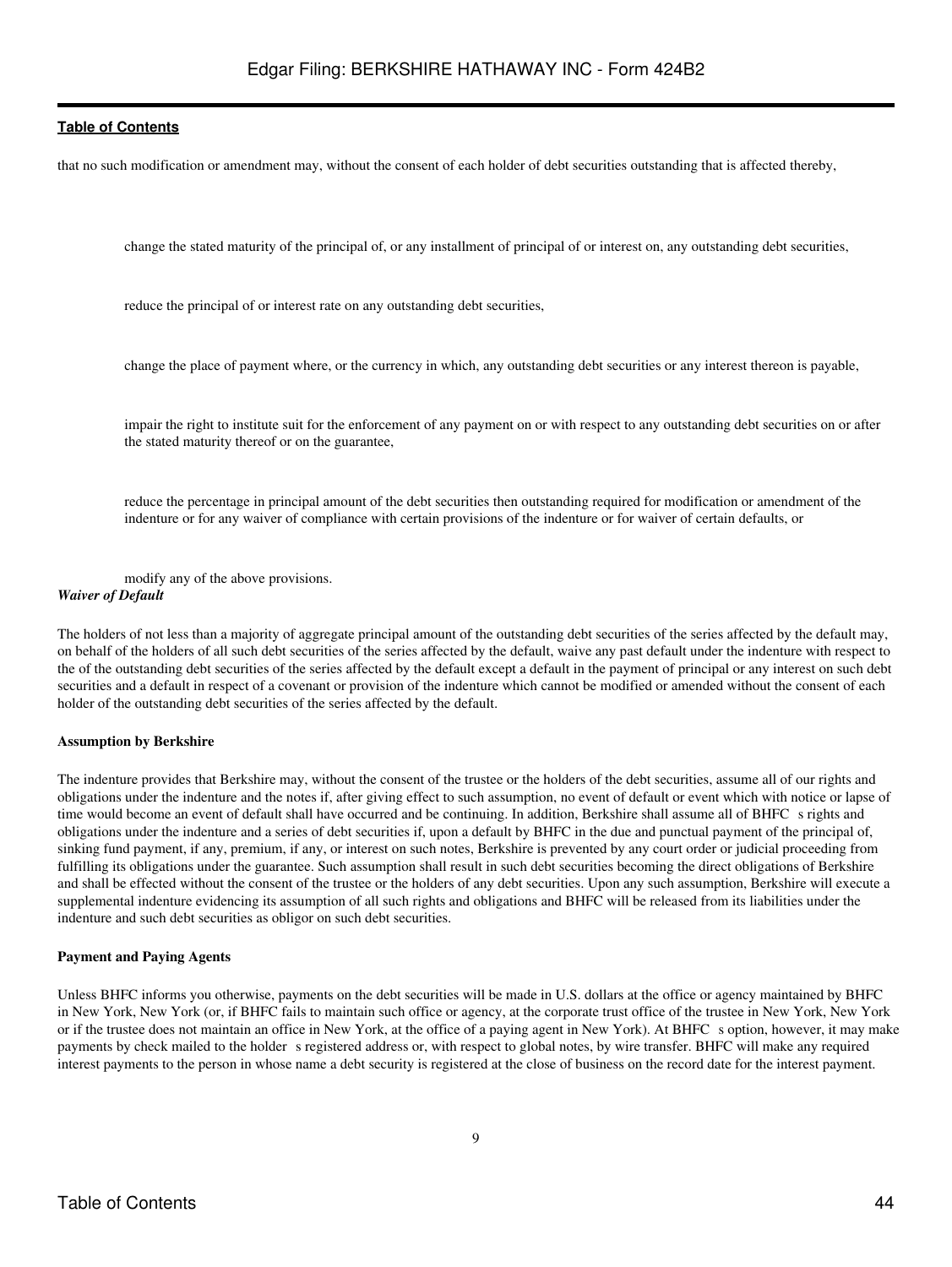Unless BHFC informs you otherwise, the trustee will be designated as BHFC s paying agent for payments on the debt securities. BHFC may at any time designate additional paying agents or rescind the designation of any paying agent or approve a change in the office through which any paying agent acts.

Subject to the requirements of any applicable abandoned property laws, the trustee and paying agent shall pay to BHFC or Berkshire upon written request any money held by them for payments on the debt securities that remain unclaimed for two years after the date upon which that payment has become due. After payment to BHFC or Berkshire, holders entitled to the money must look to BHFC or Berkshire for payment. In that case, all liability of the trustee or paying agent with respect to that money will cease.

#### **Notices**

Except as otherwise described herein, notice to registered holders of the notes will be given by mail to the addresses as they appear in the security register. Notices will be deemed to have been given on the date of such mailing.

### **Governing Law**

The indenture, the debt securities and the guarantee will be governed by and construed in accordance with the laws of the State of New York.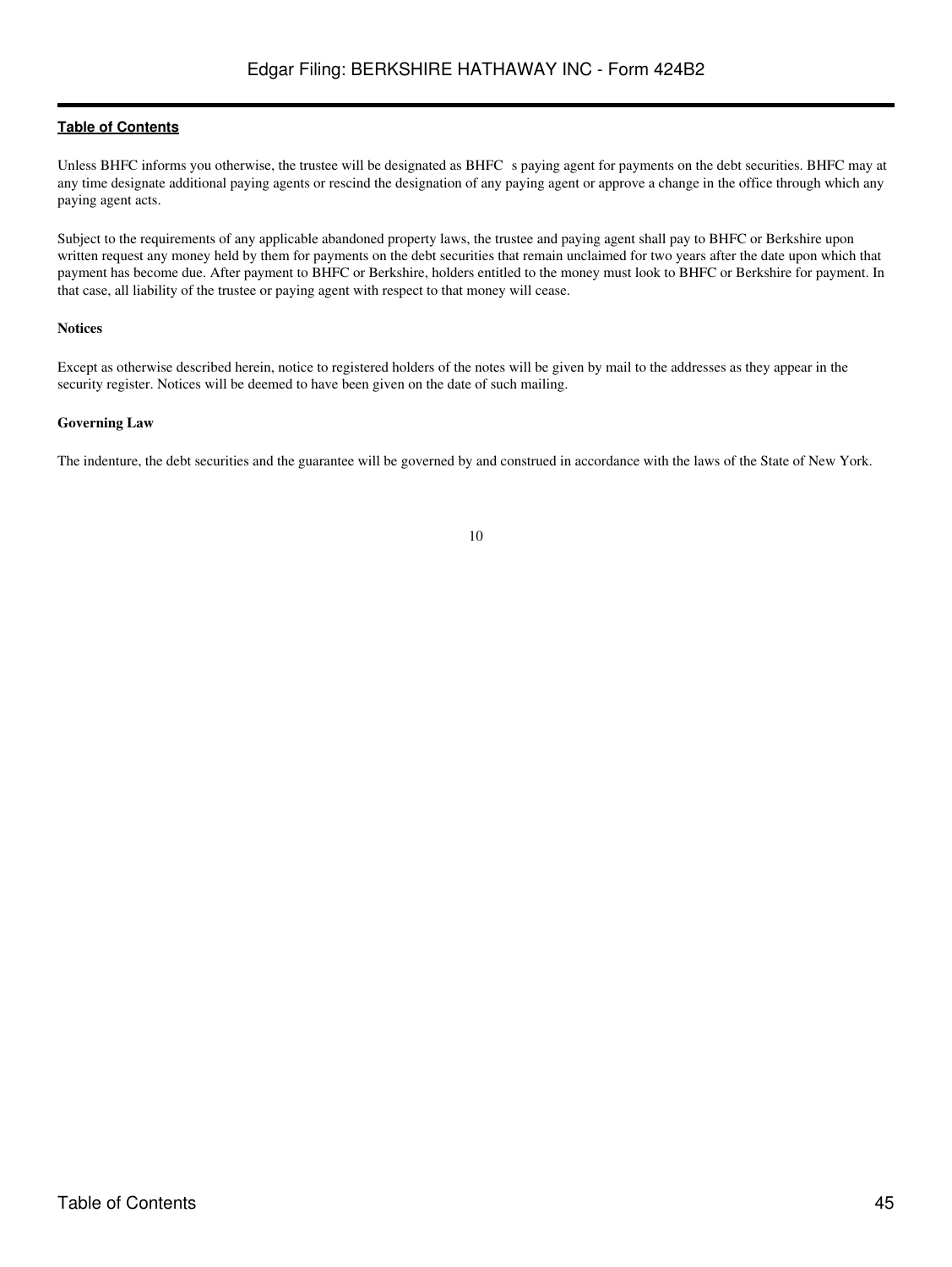#### **Plan of Distribution**

<span id="page-45-0"></span>The debt securities may be sold in any one or more of the following ways:

directly to purchasers or a single purchaser;

through agents;

through dealers; or

through one or more underwriters acting alone or through underwriting syndicates led by one or more managing underwriters; each as may be identified in a prospectus supplement relating to an issuance of debt securities.

If the debt securities described in a prospectus supplement are underwritten, the prospectus supplement will name each underwriter of the debt securities. Only underwriters named in a prospectus supplement will be deemed to be underwriters of the debt securities offered by that prospectus supplement. Prospectus supplements relating to underwritten offerings of securities will also describe:

the discounts, commissions or agents fees to be allowed or paid to the underwriters or agents, as the case may be;

all other items constituting underwriting compensation;

the discounts and commissions to be allowed or paid to dealers, if any; and

the exchanges, if any, on which the securities will be listed.

Debt securities may be sold directly by us through agents designated by us from time to time. Any agent involved in the offer or sale of securities, and any commission or agents fees payable by us to such agent, will be set forth in the prospectus supplement. Unless otherwise indicated in the prospectus supplement, any agent involved in the offer or sale of securities will be acting on a best efforts basis for the period of its appointment.

If indicated in a prospectus supplement, the obligations of the underwriters will be subject to conditions precedent. With respect to a sale of securities, the underwriters will be obligated to purchase all securities offered if any are purchased.

We will indemnify any underwriters and agents against various civil liabilities, including liabilities under the Securities Act. Underwriters and agents may engage in transactions with or perform services for us, our subsidiaries and affiliated companies in the ordinary course of business.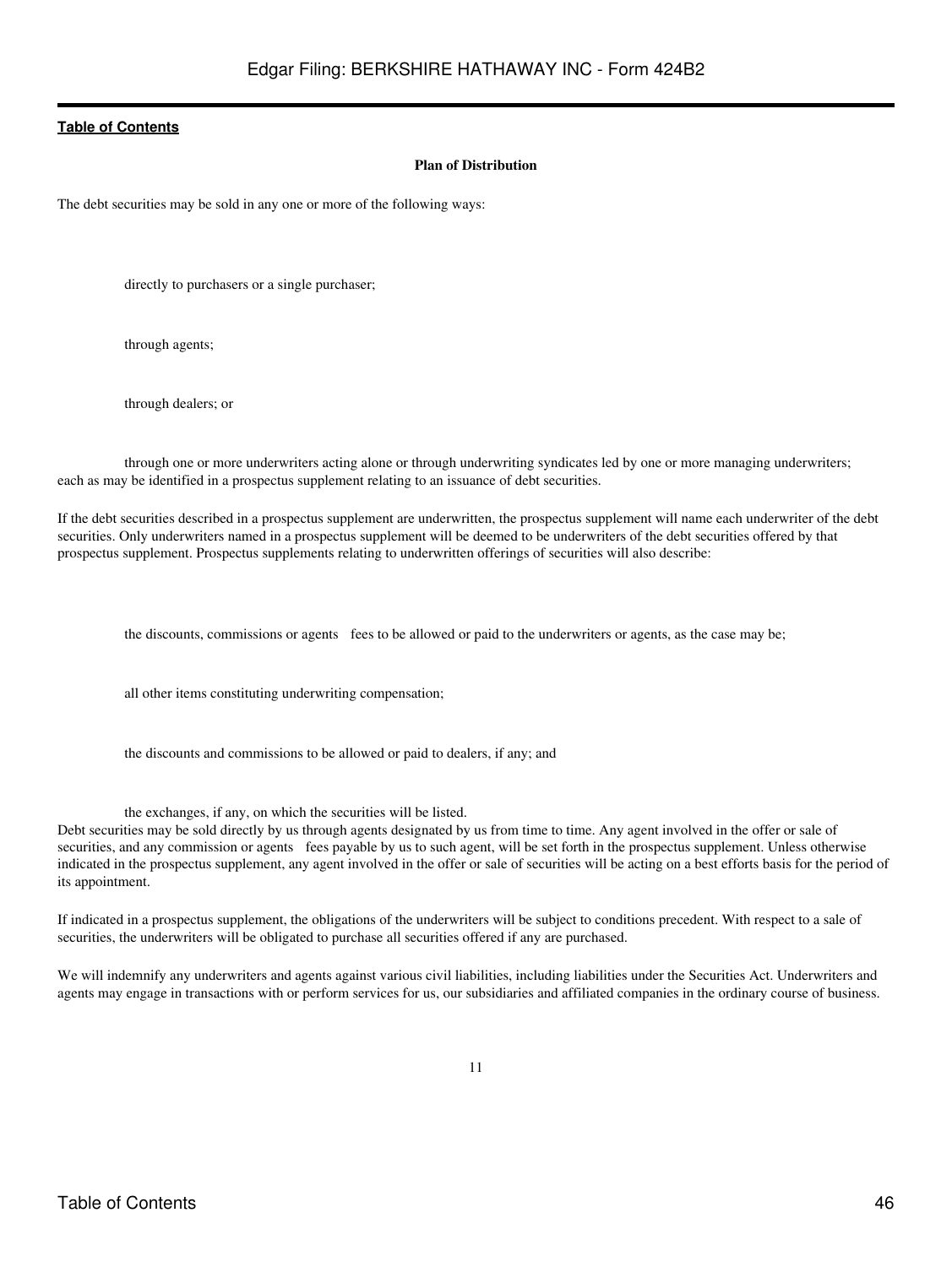## **Legal Matters**

<span id="page-46-0"></span>Certain matters with respect to the legality of the securities offered by this prospectus will be passed upon for us by Munger, Tolles & Olson LLP.

Ronald L. Olson, a partner of Munger, Tolles & Olson LLP, is a director of Berkshire. Mr. Olson and the other attorneys at Munger, Tolles & Olson LLP who are representing us in connection with the offering of debt securities beneficially own, in the aggregate, approximately 360 shares of Berkshire s Class A common stock and approximately 37,000 shares of our Class B common stock.

## **Experts**

<span id="page-46-1"></span>The financial statements and the related financial statement schedule, incorporated in this prospectus by reference from Berkshire Hathaway Inc. s Annual Report on Form 10-K, and the effectiveness of Berkshire Hathaway Inc. s internal control over financial reporting have been audited by Deloitte & Touche LLP, an independent registered public accounting firm, as stated in their reports which are incorporated herein by reference. Such financial statements and financial statement schedule have been so incorporated in reliance upon the reports of such firm given upon their authority as experts in accounting and auditing.